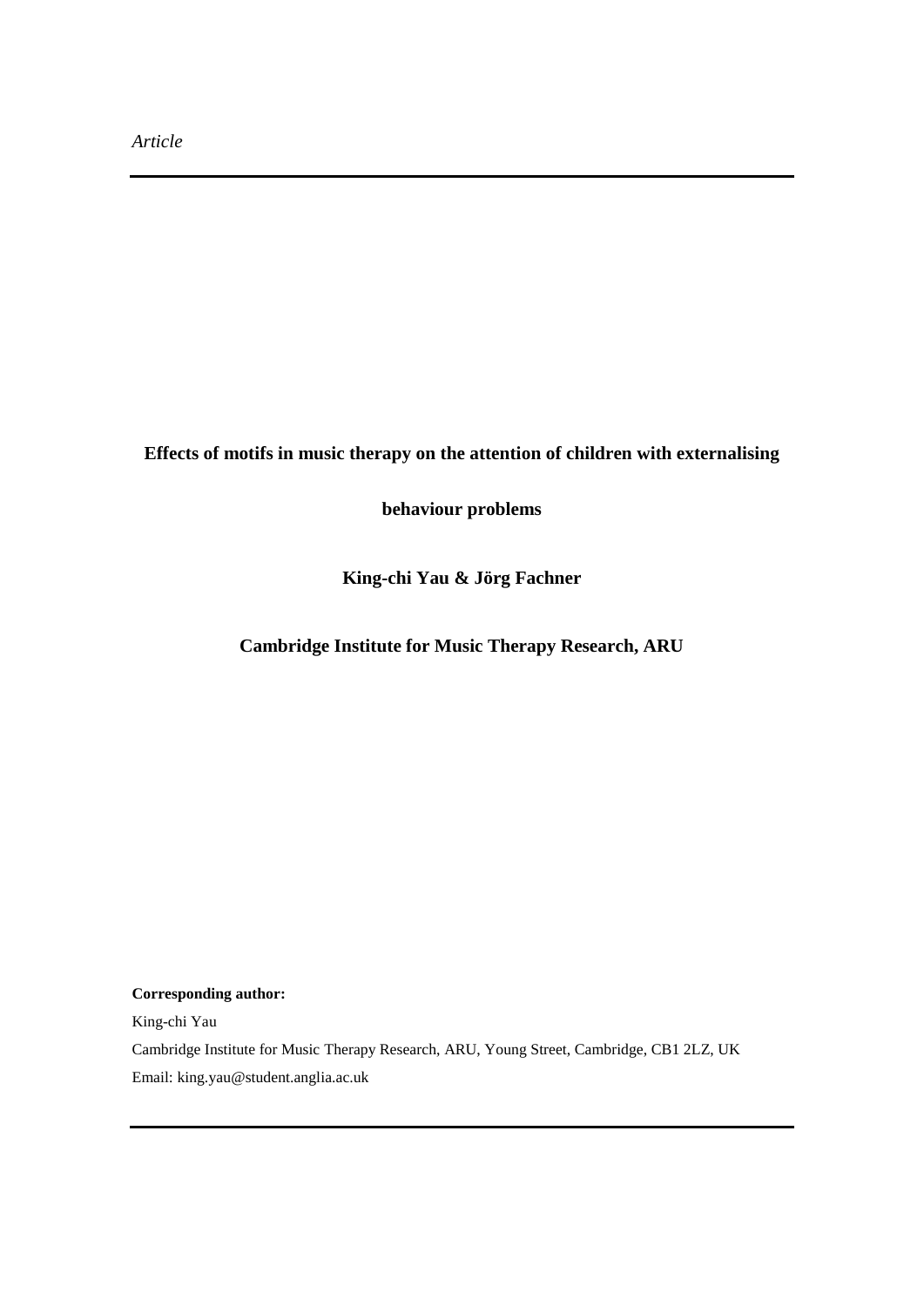# **Effects of motifs in music therapy on the attention of children with externalising behaviour problems**

#### **Abstract**

Recent studies highlight the role of *attention* (i.e. executive attention and joint attention) in the negative association between children's externalising behaviour problems (EBP) and self-regulation. In music therapy improvisation, '*Motifs*' represent a *repeated* and *meaningful* use of freely improvised or structured music. They have been reported to be effective in drawing attention towards joint musical engagement. This study aimed to examine the effects of clinically derived Motifs on the attention of a child with EBPs. Video microanalysis of four therapy sessions was employed. Interaction segments with/without Motifs were then selected for analysis: (1) *Executive attention measurement*: a two-way ANOVA was conducted to examine the effects of Motifs (Factor I) across sessions (Factor II) on the duration of interaction segments. (2) *Joint attention measurement*: another two-way ANOVA investigated the effects of these two factors on the duration of joint attentive responses in each segment. Results showed that (1) the segments with Motifs tended to decrease in duration throughout the sessions, while (2) these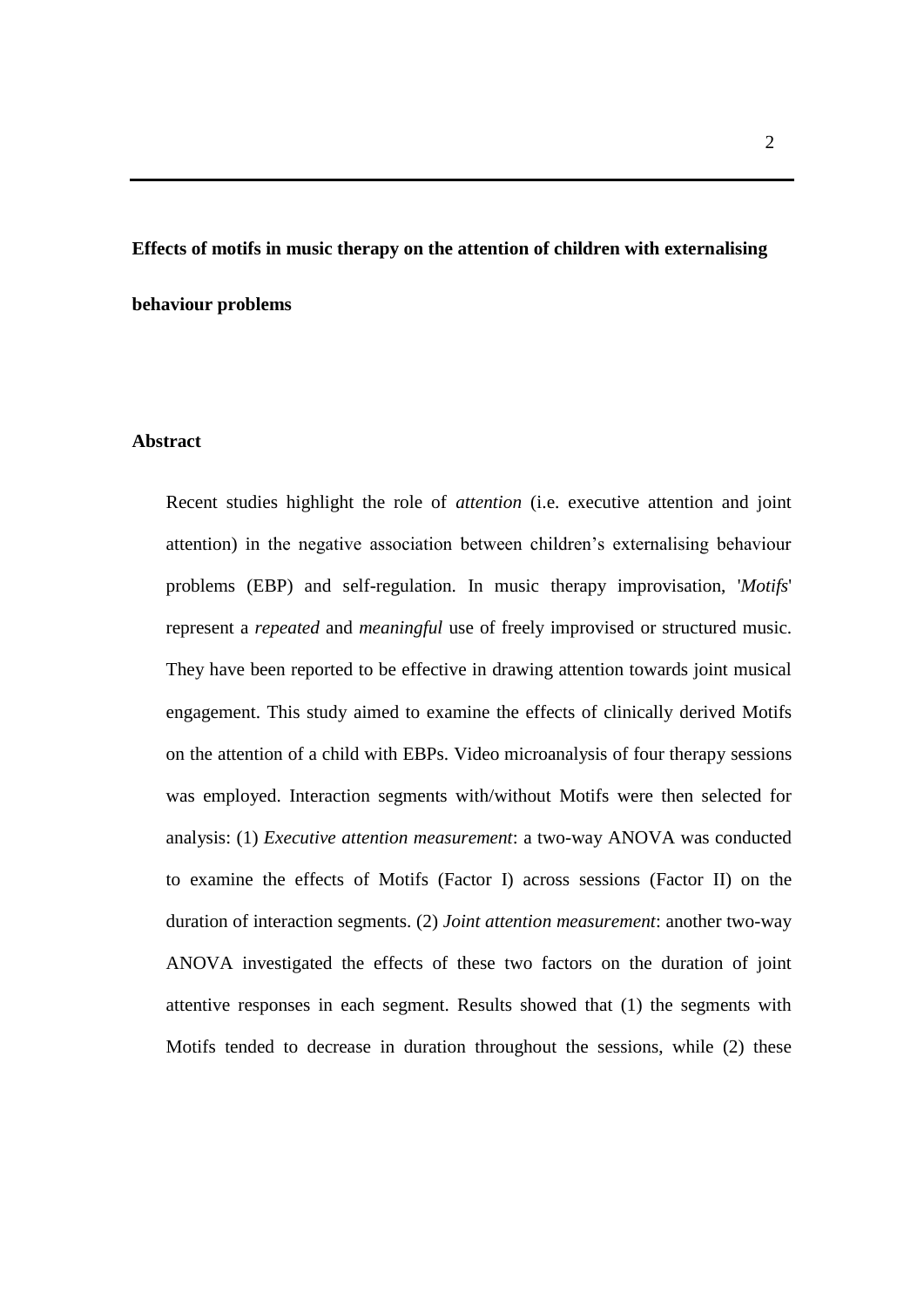segments showed a significant increase in proportions of joint attentional responses. These findings suggest a positive effect of Motifs on enhancing *efficiency of joint attention execution* over time, indicating the child's recognition of the Motifs through learning.

# **Keywords**

*Attention, behaviour problems, music therapy, motifs, microanalysis*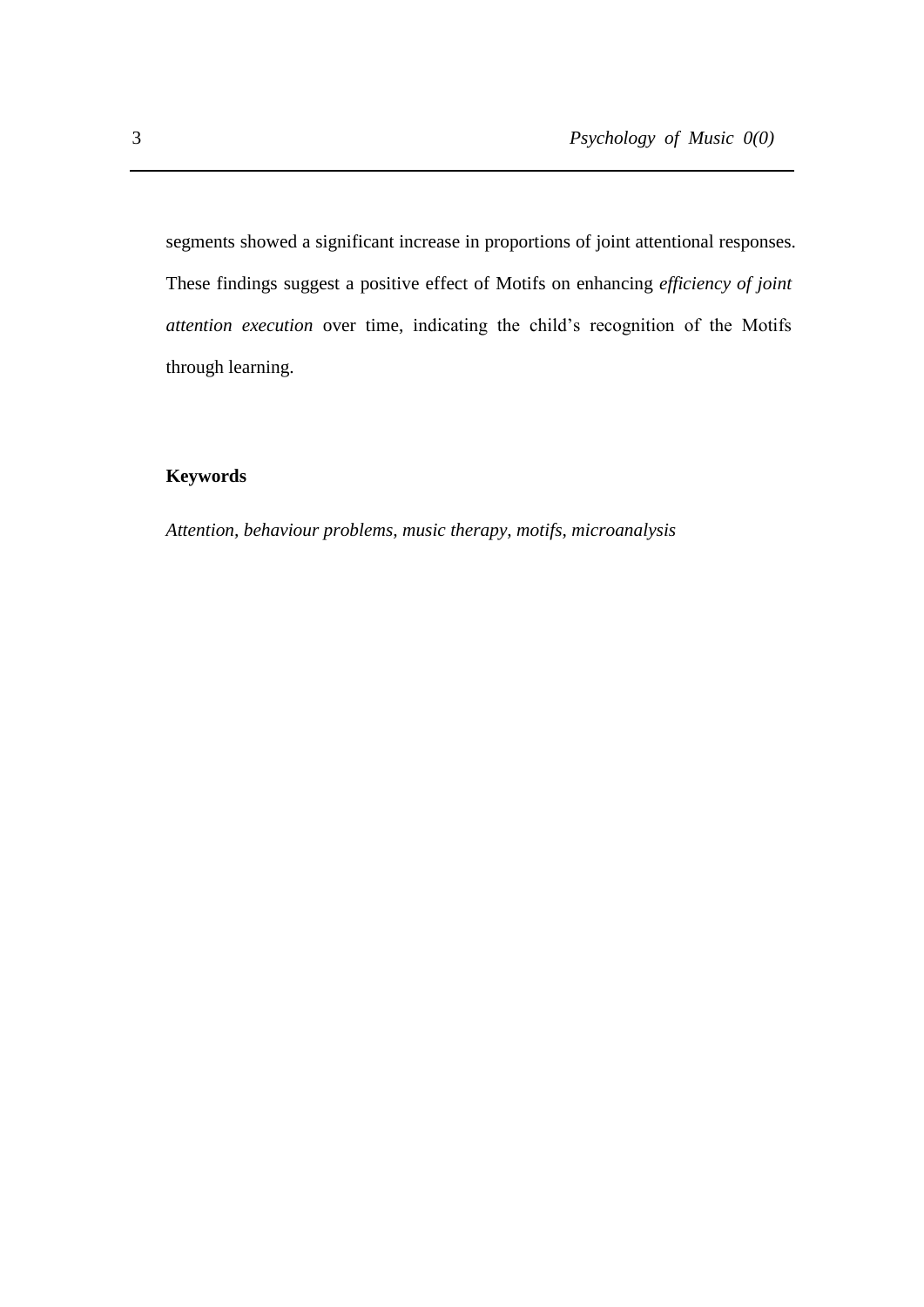Mental health problems of children can be classified into: (a) *internalising problems* (i.e. withdrawn behaviours or physiological complaints) and (b) *externalising problems* (i.e. acting-out behaviours; Achenbach, 1991; Campbell, 1995). 'Externalising Behaviour Problems' (EBPs) is a term used to describe the clinical and subclinical exhibition of these acting-out, disruptive behaviours (Graziano et al., 2015, p. 1337; Hautmann, Hanisch, Mayer, Plück, & Döpfner, 2008, p. 363). In mainstream primary schools, children with EBPs suffer from a wide range of limitations in the cognitive and socio-emotional domains (Graziano et al., 2015). Specifically, their lack of attention can be detrimental to classroom learning. Music therapy has been used as a therapeutic tool with this population (Wigram, 2002). In particular, musical *motifs* in therapeutic improvisation are widely adopted by music therapy practitioners (Agrotou, 1988; Aigen, 1998; Carroll & Lefebvre, 2013; Holck, 2004; Lee & Houde, 2011; Pavlicevic, 1997; Wigram, 2004). This study uses microanalysis to analyse music therapy sessions with a child with EBPs, and identify the presence and/or role of musical motifs within the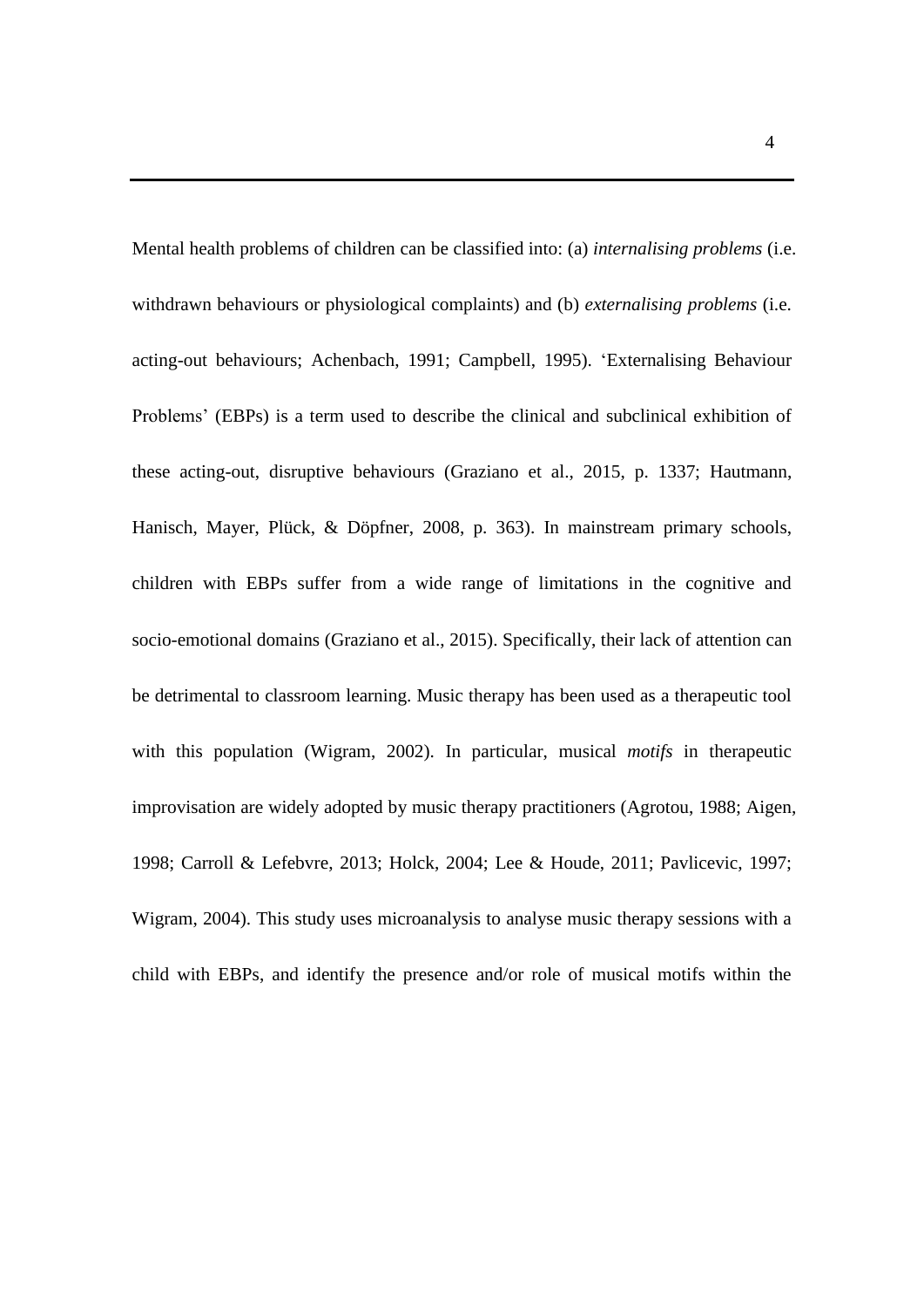sessions. To our knowledge the current investigation is the first of its kind to investigate the effects of musical motifs in music therapy on the attention of children with EBPs.

#### *Mental health of children with EBPs*

The most common EBPs clinical diagnoses have been reported as conduct disorder (CD), oppositional defiant disorder (ODD), attention deficit/hyperactivity disorder (ADHD), or comorbidity of these three diagnoses (Dick, Viken, Kaprio, Pulkkinen, & Rose, 2005). Furthermore, early childhood diagnoses of these clinical conditions are linked to a significant higher prediction of serious mental disorders later in the pre-adolescent, adolescent and adult's stage (Bongers, Koot, Van Der Ende, & Verhulst, 2004; Mesman, Bongers, & Koot, 2001).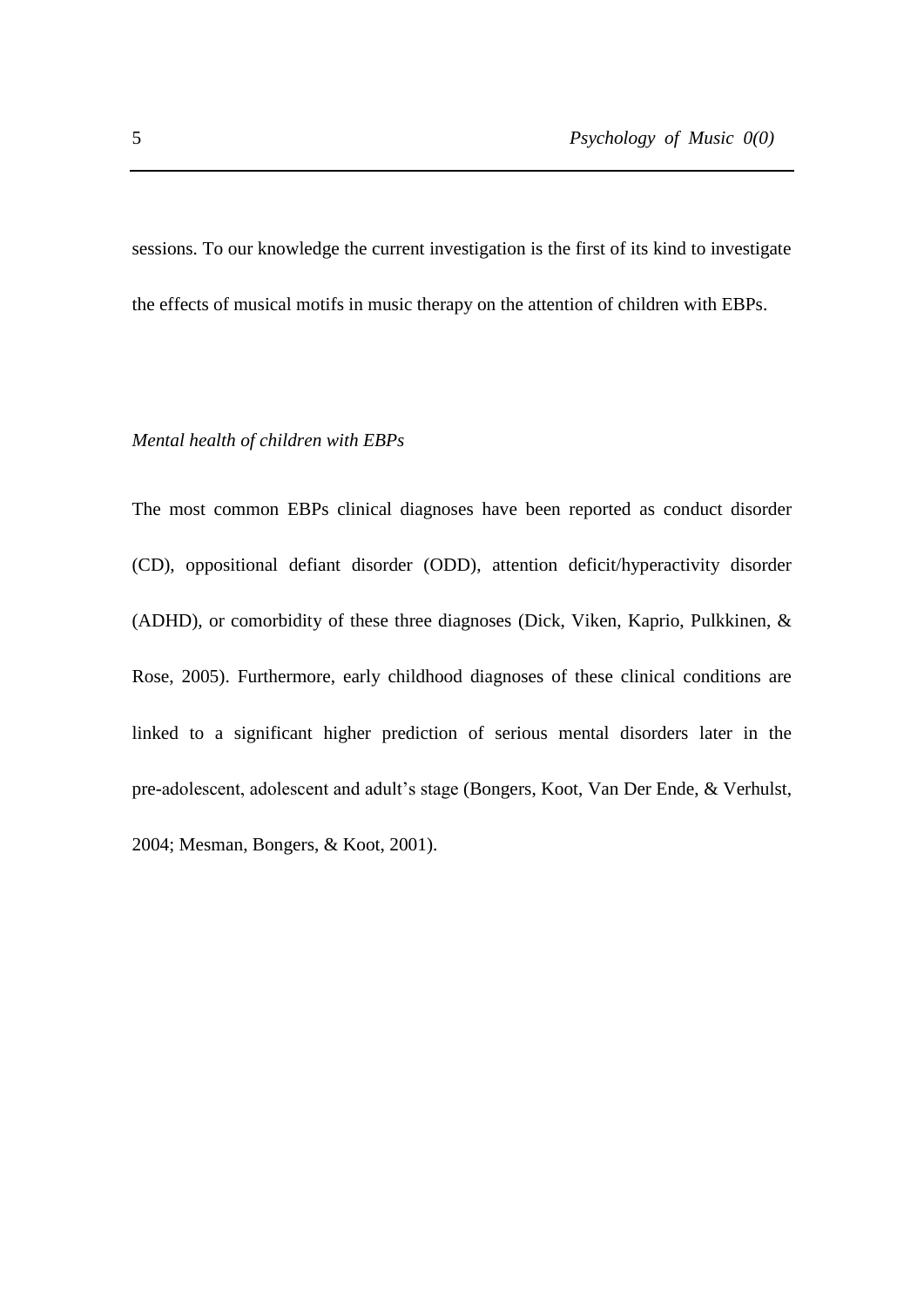#### *Attention in individuals with normal development*

Attention is a widely studied area in human psychology (Broadbent, 1958; Treisman, 1964, 1993). One's attention can generally be understood as the abilities to *select and focus*, to *sustain*, to *switch*, and to *divide* the attention by rapidly switching the focus of orienting (Thaut & Gardiner, 2014). Another possible categorising framework is based on the presence/absence of involvement of another human being, leading to the differentiation between *executive attention* and *joint attention*.

Executive attention refers to the ability to shift the attention to and sustain on a specific task, as well as control the impulses to perform out-of-task behaviours (Anderson & Reidy, 2012; Rothbart, Sheese, Rueda, & Posner, 2011). This definition is similar to that of Thaut and Gardiner's (2014) description (i.e. to select, sustain, and shift), but with the addition of *regulation of impulses* as an important component. Some researchers proposed attentional persistence (i.e. the time to focus on an assigned task) as a measurement of executive attention (Zhou et al., 2007).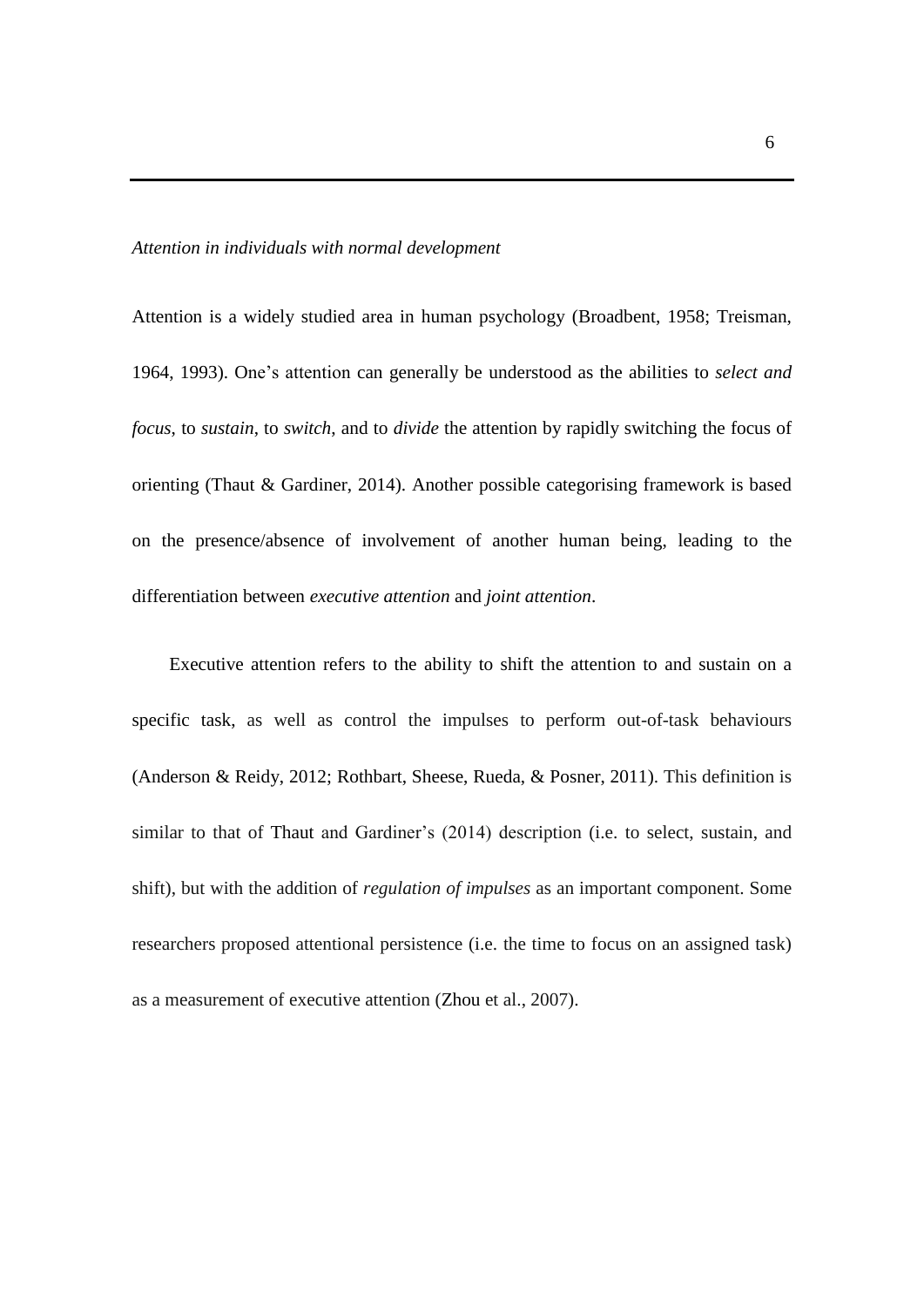Joint attention refers to the ability of people directing their combined or 'joint' attention to a common object, and being aware of each other during the process (Reitman, 2005). Kim, Wigram, and Gold (2008) described joint attention in the context of music therapy as 'an interactive state of joint engagement that involves the child, the therapist, and objects, or events in either musical form, or in play' (p. 1759). In order to demonstrate the presence of joint attentive state in behavioural terms, psychologists have identified that when infants and children understand their partner's social cues in a joint attentive manner, they may show the observable behaviours of following eye gaze, initiating vocalisations, or altering their way of playing with an object (Reitman, 2005; Vaughan et al., 2012).

#### *Attention of children with EBPs*

Self-regulation refers to the voluntary processes to change or maintain the level of arousal of emotional and behavioural responses (Cameron Ponitz et al., 2008; Rothbart et al., 2011; Wilson, Petaja, Stevens, Mitchell, & Peterson, 2011). One might speculate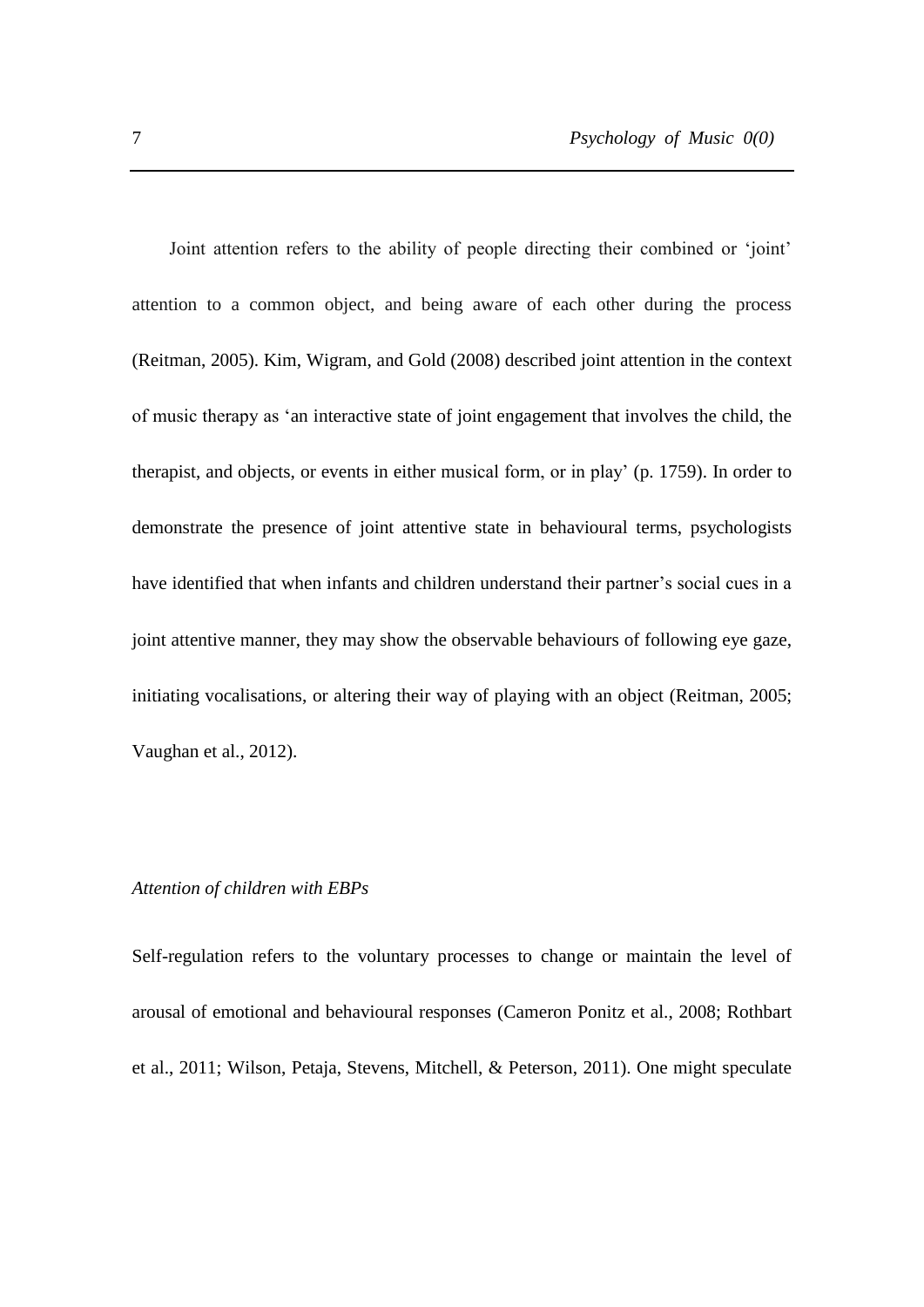that the ability to self-regulate for children with EBPs is low. Research supports this hypothesis and finds that low self-regulation in children significantly predicts high emergence of EBPs, which means that a less self-regulated child shows much more behaviour problems in their social contexts (Eisenberg et al., 2000). Now, the question is, how can we improve a child's self-regulatory ability? It leads to the following discussion of a proposed intervening factor underlying the relationship between one's ability to self-regulate and perform pro-social behaviours.

Both executive attention and joint attention are believed to be essential components in (a) diminishing behavioural problems and (b) facilitating the self-regulatory process. Zhou et al. (2007) and Wilson et al. (2011) both found a significant negative correlation between a child's executive attentional ability and behaviour problems exhibited. Also, Morales, Mundy, Crowson, Neal, and Delgado (2005) posited that children's (executive) attentional skills contribute to their self-regulatory abilities. Furthermore, Sheinkopf, Mundy, Claussen, and Willoughby (2004) found that children's joint attention (e.g. following eye gaze) was negatively associated with disruptive behaviours including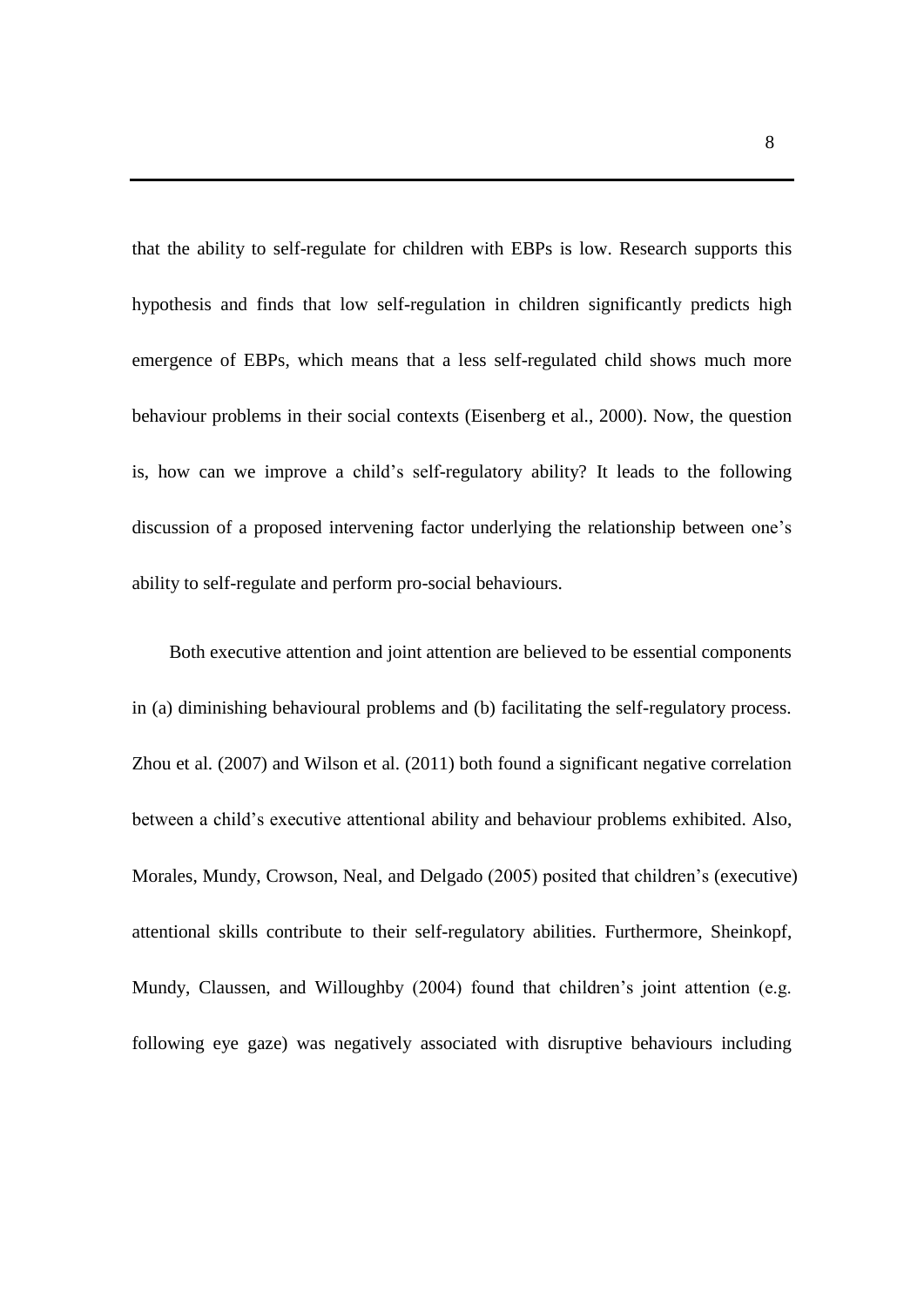fighting, aggression, and so on. Several research findings (with two longitudinal studies) also suggested that joint attention in children was significantly related to their self-regulatory abilities exhibited, for example, delay of gratification, self-soothing, and so on (Morales et al., 2005; Raver, 1996; Vaughan et al., 2012).

To summarise the above discussion regarding *EBPs, self-regulation*, and *attention*, Figure 1 outlines their relationships based on the above research findings. EBPs seem to be effectively prevented from emerging by the child's high self-regulatory abilities which act as a protective factor. This protective component is postulated to be possibly governed by two intervening factors (i.e. the variables which might account for the negative association between EBPs and self-regulation): (a) their skills to deploy executive attention and (b) joint attention. Both of these may serve as the focussed areas of psychotherapeutic interventions, ultimately aiming to assist these children to develop more pro-social and adaptive behaviours.

(INSERT FIGURE 1 HERE)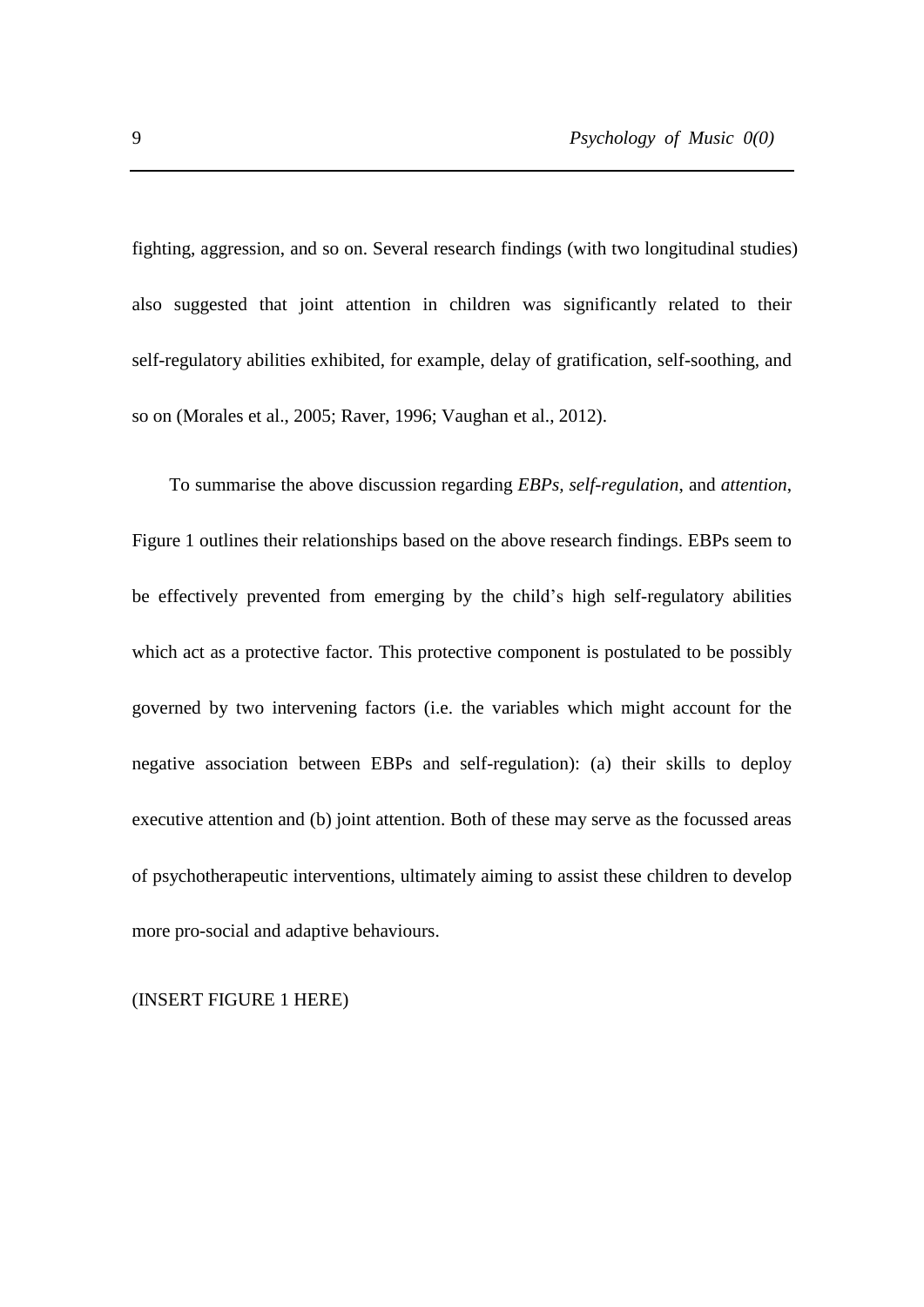#### *Music therapy in general*

In a very broad sense, music therapy is seen as an evidence-based practice using music to achieve individualised goals, including but not limited to cognitive, communicative, emotional, sensorimotor, and psychosocial domains (Yinger, 2018). Formats of delivery can be provided as individual, group, or family sessions (Oldfield & Flower, 2008; Reitman, 2005). Music therapy work includes but is not limited to, the following four areas: (1) children's facilities such as preschools; (2) mental health settings such as forensic centres; (3) medical settings such as NICU and palliative care; and (4) geriatric settings such as nursing homes. (Bunt, 1994; Yinger, 2018). Among these clients, children are of concern to the present study. Some music therapists have been working extensively with 'undiagnosed children with behaviour, communication, social or attentional problem' (Wigram, 2002, p. 176). Children with EBPs, who have serious behavioural, social, and attentional problems, seem to be part of the population that may benefit from music therapy interventions. Results from a RCT conducted by Kim et al. (2008) showed that music therapy is helpful in improving the attention of children with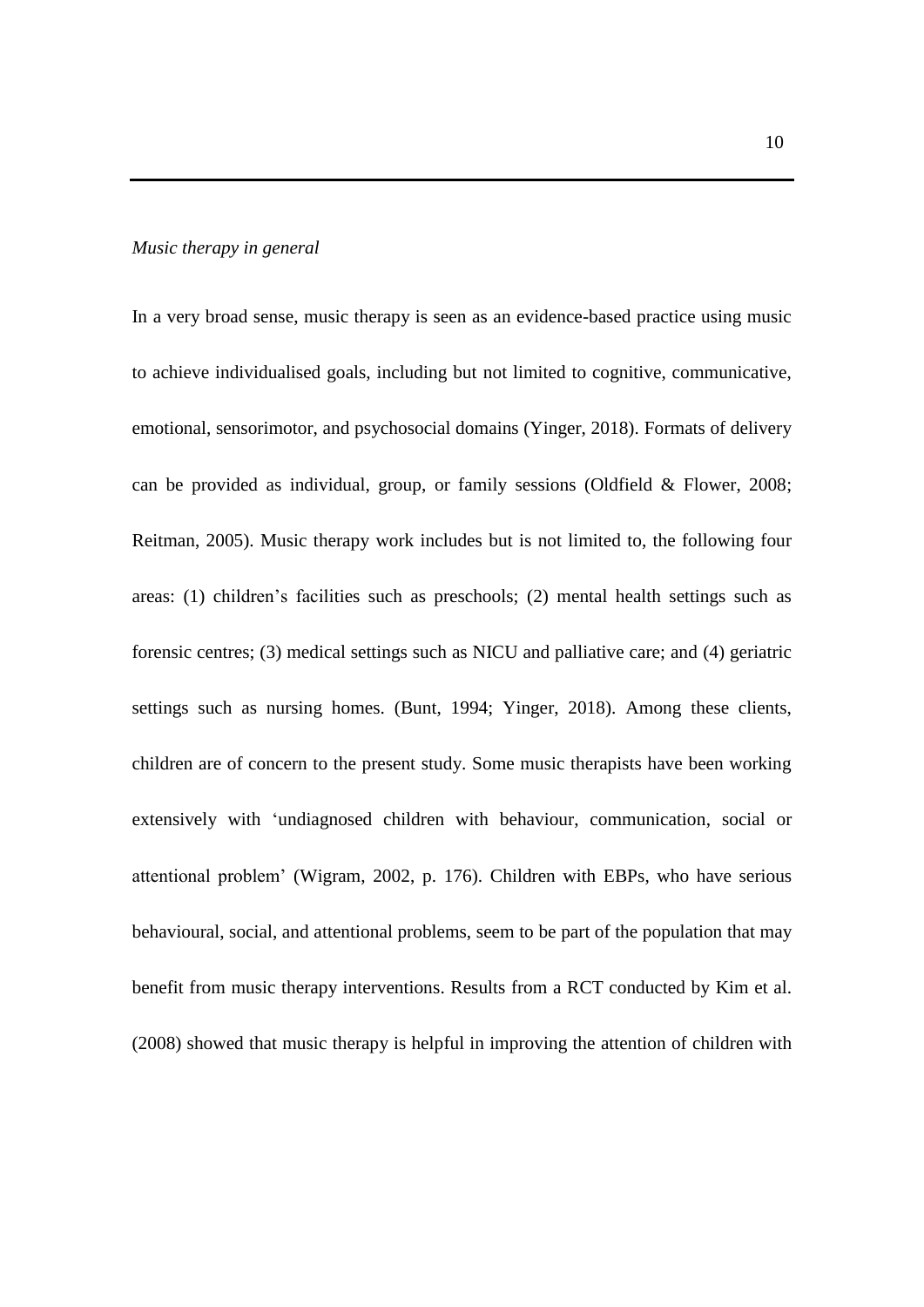autism, who have serious communicative problems similar to that of clients with EBPs. Another study showed evidence of a positive effect of music therapy on joint attention of children with autism spectrum disorder (Reitman, 2005).

#### *Music therapy musical technique – the Motifs*

Key music therapy interventions include improvisation, singing, vocalising, and listening to recorded and live music (Geretsegger, Elefant, Mössler, & Gold, 2014). The current investigation focusses on the improvisational model which has been found to be one of the effective techniques (Jacobsen & McKinney, 2015; Kim et al., 2008). In music therapy improvisations, 'co-activity episodes' (Agrotou, 1988, p. 18), 'point of reference' (Pavlicevic, 1997, p. 75), 'working motifs' (Aigen, 1998, p. 234), 'leitmotif' (Wigram, 2004, p. 162), 'interaction theme' (Holck, 2004, p. 8), 'motivic cells' (Lee  $\&$ Houde, 2011, p. 393) and 'incorporating motifs' (Carroll & Lefebvre, 2013, p. 17) have all been reported to be a *focus of drawing attention towards joint musical engagement*. These musical ideas usually 'arise out of joint improvisation between child and music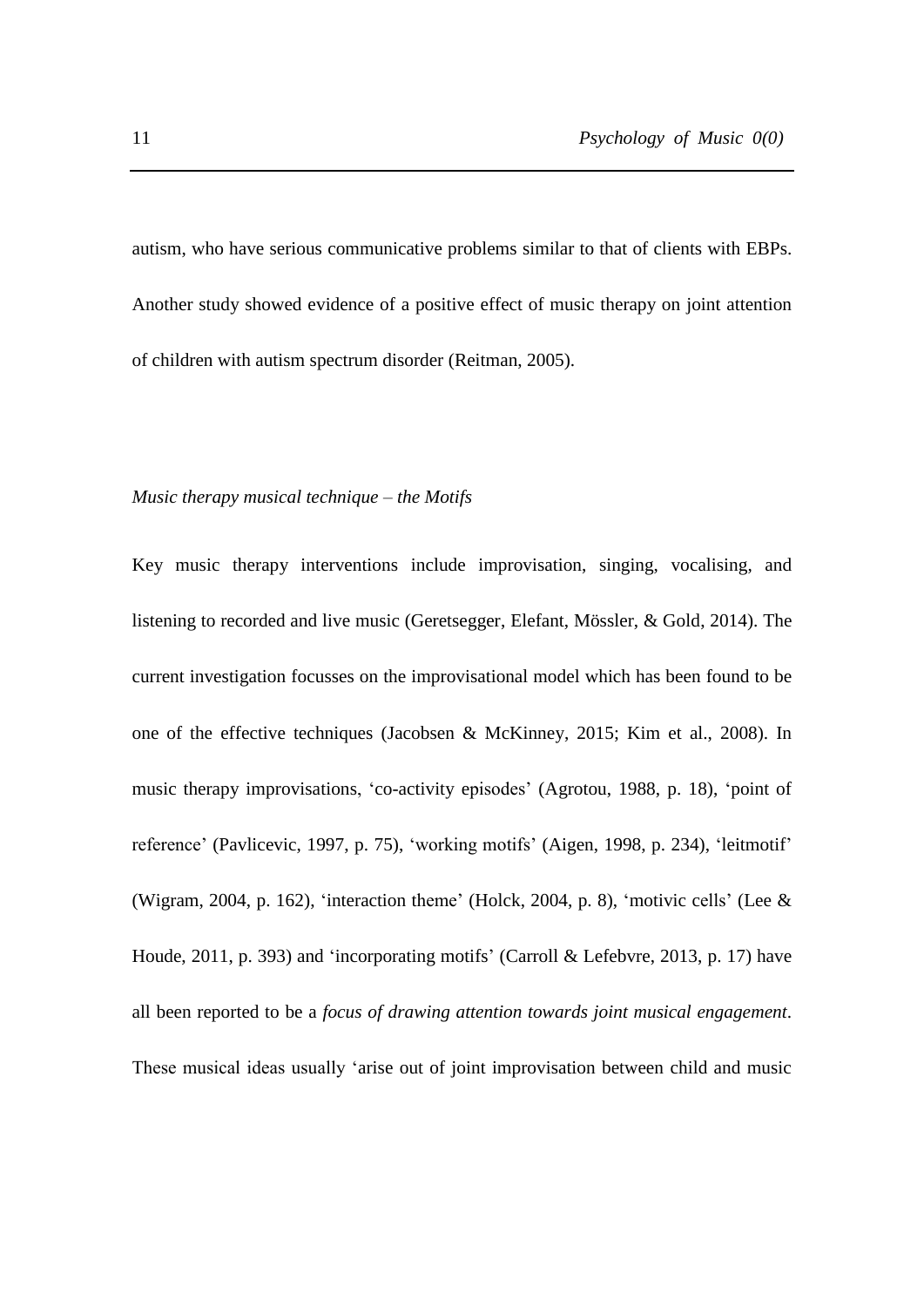therapist over a course of time and develop continuously' (Holck, 2004, p. 8). In the present study, these concepts are grouped together as the '*Motifs*'. Wigram (2002) has categorised two major forms of musical techniques: (a) *freely improvised music* and (b) *structured music.* Based on the similarities and differences of various Motifs' definitions from the above researchers, the current study summarises the findings and defines Motifs as a *repeated* and *meaningful* use of freely improvised or structured music, which emerged in earlier or later sessions and will be used for the therapist-child interaction to return to, anchor, and start again.

In a clinical vignette of the current study, a therapist used a rhythmic phrase H Ď Ď on the keyboard to match a child's vigorous drumming. In a later session, when the child played the vigorous drumming again, the therapist *repeated* the usage of the rhythmic phrase  $\mathbf{u}$ , but with a variation due to the improvisational nature of the therapy. The child and the therapist smiled to each other at this point, showing their mutual understanding of a *meaningful* interaction. Besides the use of instrumental improvisations, Motifs can also be manifested as a repeated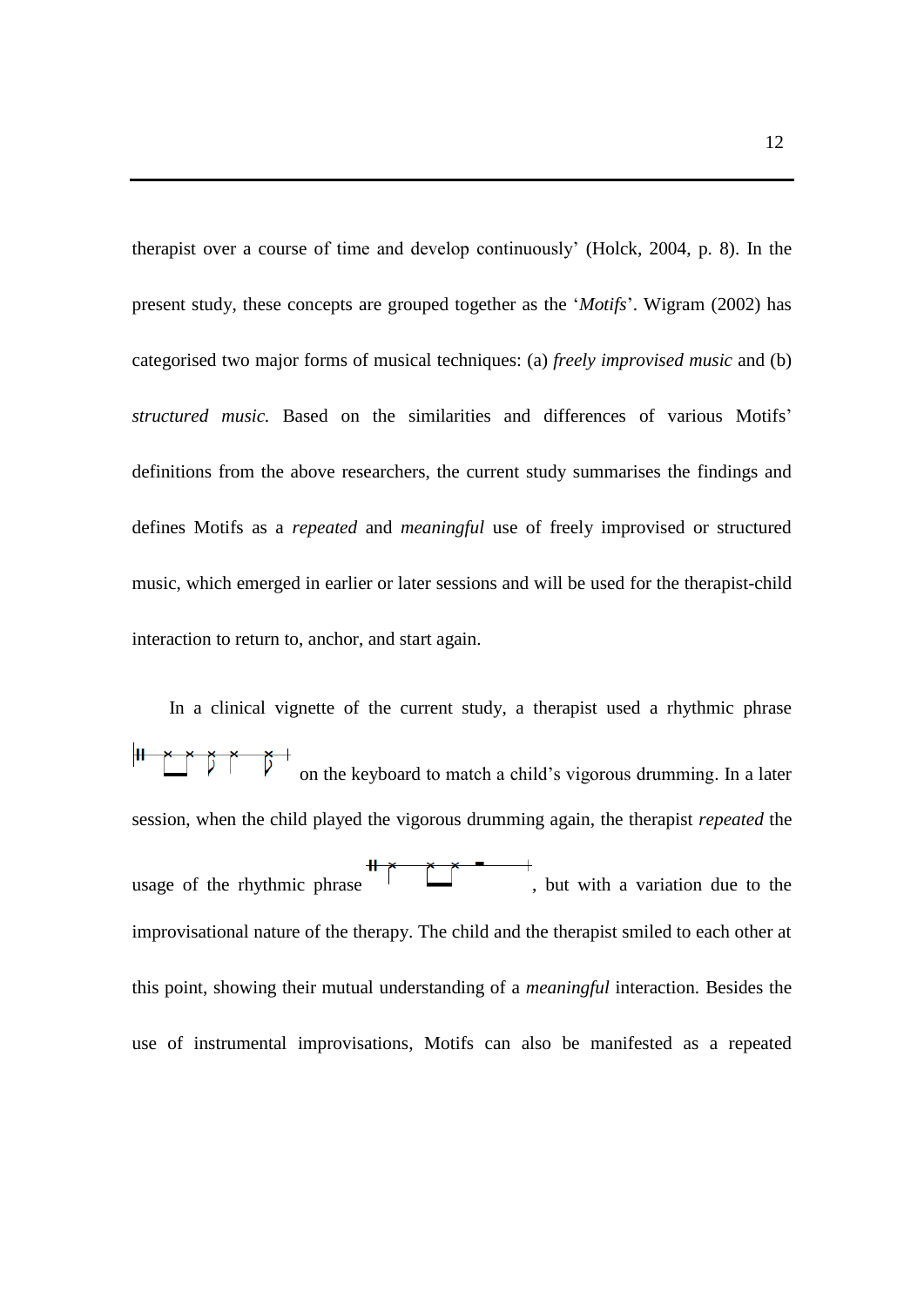introduction of game rules (i.e. a set of instructions given by the therapist on how to play) for a 'well-organised interaction' to happen in a musical activity (Agrotou, 1993, p. 183).

In order to identify particular Motifs, the present study adopted a broader definition of this anchoring point in musical interactions. To be more precise, it did *not* restrict the application of *exactly the same* musical or thematic contents throughout sessions, as long as there was an identification of sequential moments of a particular application of musical or interactional patterns (e.g. initiation of clear game rules before playing, such as those found in song-writing, action songs) across various sessions.

#### *Theoretical framework*

In summary, music therapy can potentially be helpful in assisting children with EBPs who have low self-regulatory ability. Executive attention and joint attention seem to play significant roles in the negative association between self-regulation and EBPs (see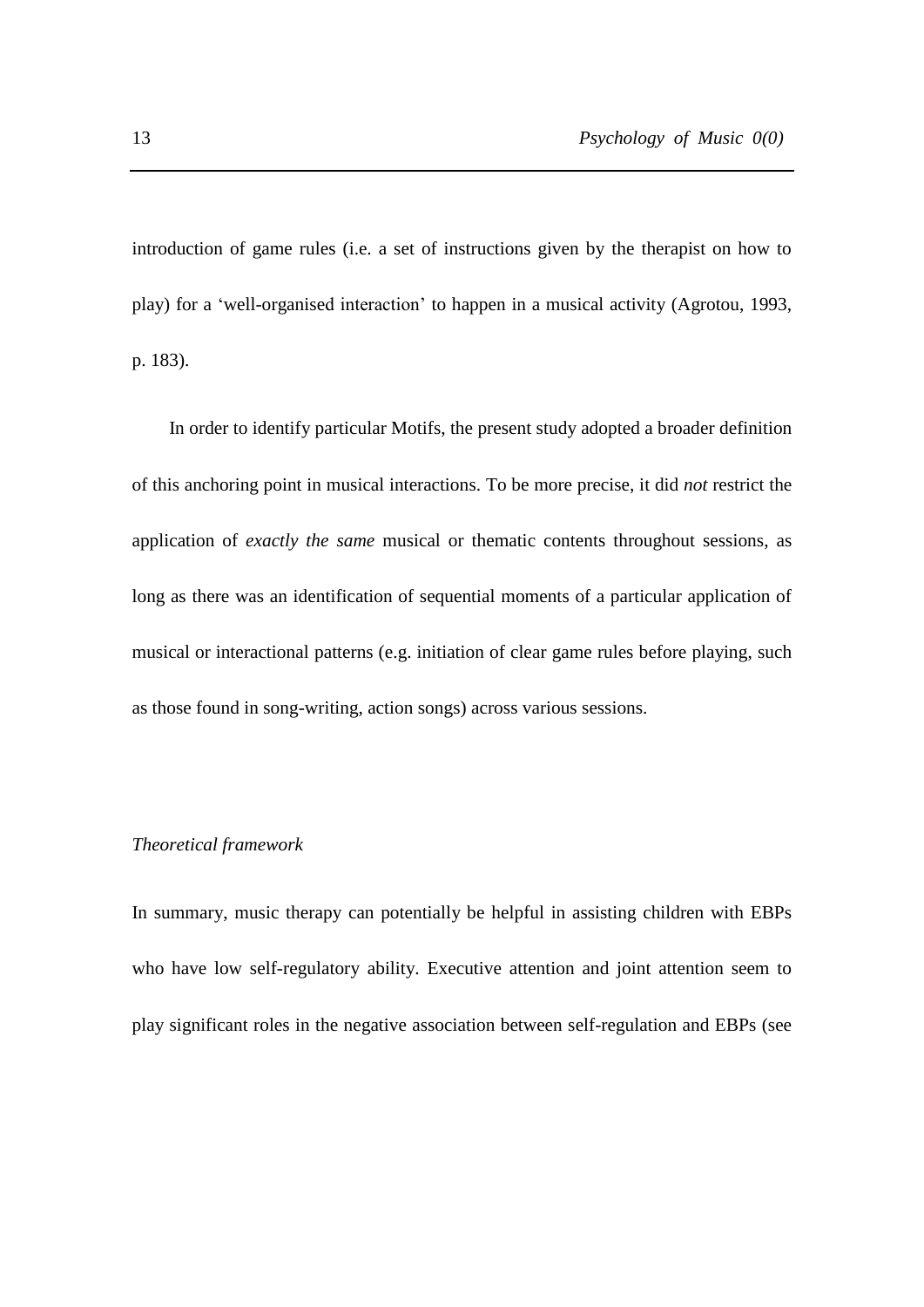Figure 2). Holck (2007) declared that in music therapy, a meaningful interaction is the situation when both parties attend to and continue the interplay. The use of Motifs seems to be effective in creating such a meaningful and attentive interaction.

(INSERT FIGURE 2 HERE)

(INSERT FIGURE 3 HERE)

#### **Hypotheses and framework of the study**

In the present study, the above theoretical conceptualisations of (a) *the behavioural and self-regulatory problems of children with EBPs* (see Figure 2) and (b) *the use of Motifs in arousing attention* (see Figure 3) led to the formulations of the following two research questions:

- 1. Can Motifs in music therapy improve executive attention of children with EBP?
- 2. Can Motifs in music therapy improve joint attention of children with EBP?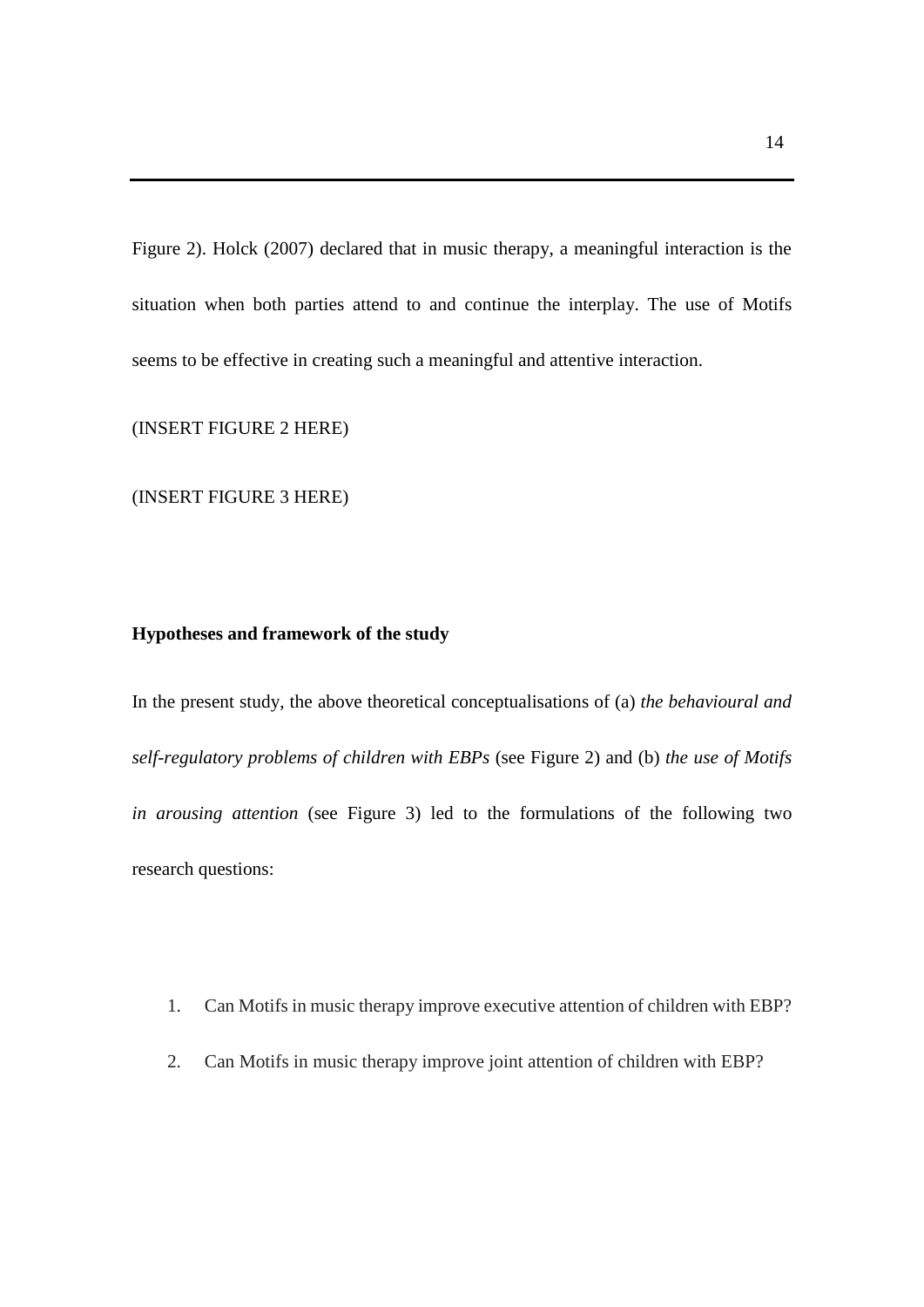In addressing these two research questions, the method of video microanalysis was adopted. Figure 4 outlines the overall framework of the project's design. First, the level of change in the child's executive attention (addressing question 1) was found through measuring the mean duration of the child-therapist interaction segments (i.e. a series of therapist-child interactions). A segment consisted of (a) *the therapist's attention-arousing input with/without Motifs* and (b) *the child's behavioural responses*. Zhou et al.'s (2007) study has also employed this kind of time measurement of task persistence to indicate one's executive attention. Second, the level of change in joint attentional responses (addressing question 2) was addressed through measuring the mean time of the child having joint attentive responses (i.e. eye-gaze following, attentive playing, or responsive vocalisation) in the interaction sequences/segments.

(INSERT FIGURE 4 HERE)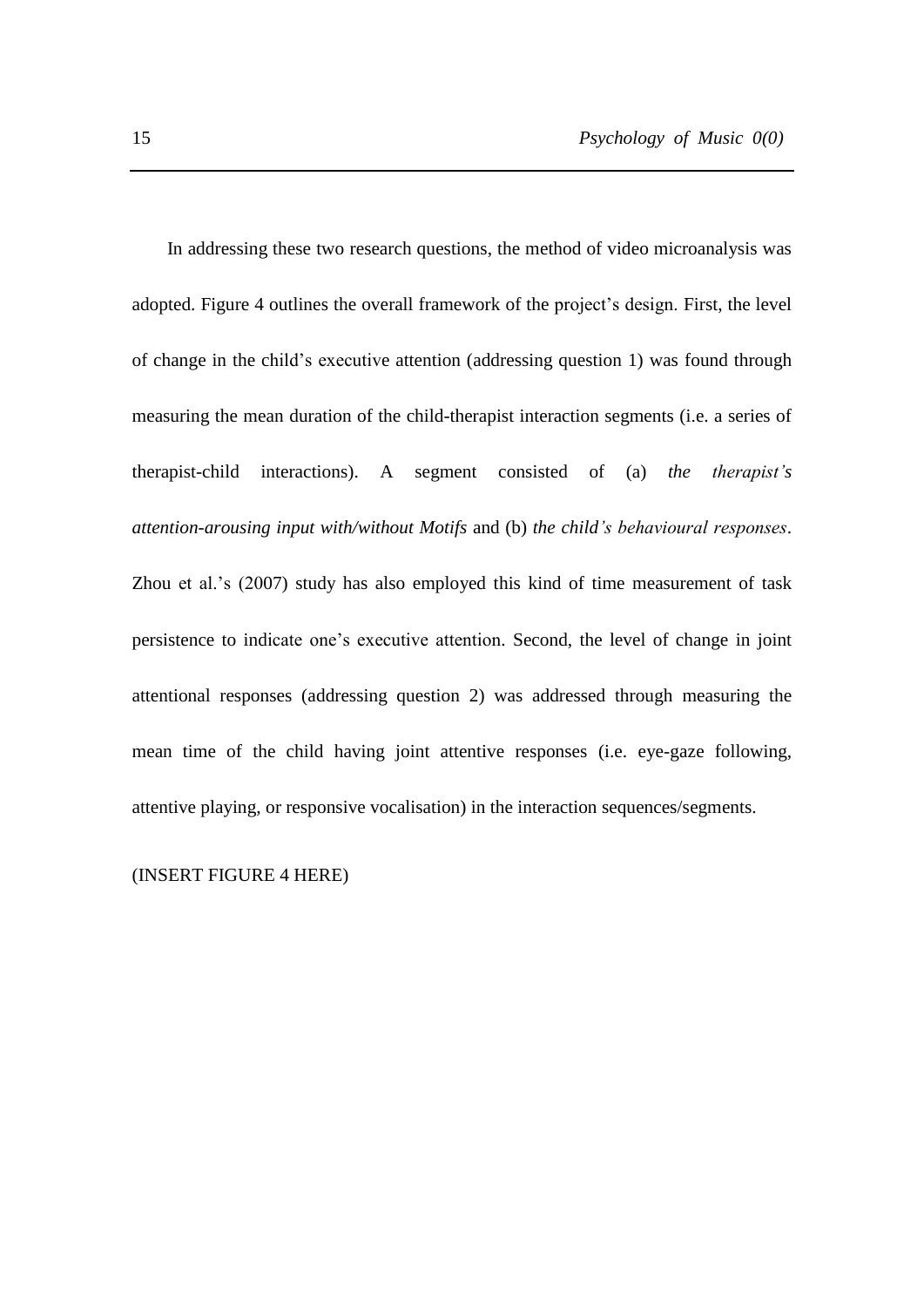### **Methods**

#### *Participant*

The present study was an observational analysis of music therapy sessions with a 7-year-old male child referred to the Jerome Booth Music Therapy Centre, Cambridge, for therapy. The child was referred due to his serious EBPs demonstrated at school. The therapy goal was to decrease the behaviour problems, with an underlying objective to improve the child's attention based on the theoretical understanding (see Figure 2). The clinical sessions were conducted and recorded at the child's primary school. The therapy sessions and data collection started in October 2015. Data were collected for 5 months until February 2016.

#### *Materials and apparatus*

A HDD Panasonic Camera set on a tripod was used to record the session. The whole 30-minute session was recorded.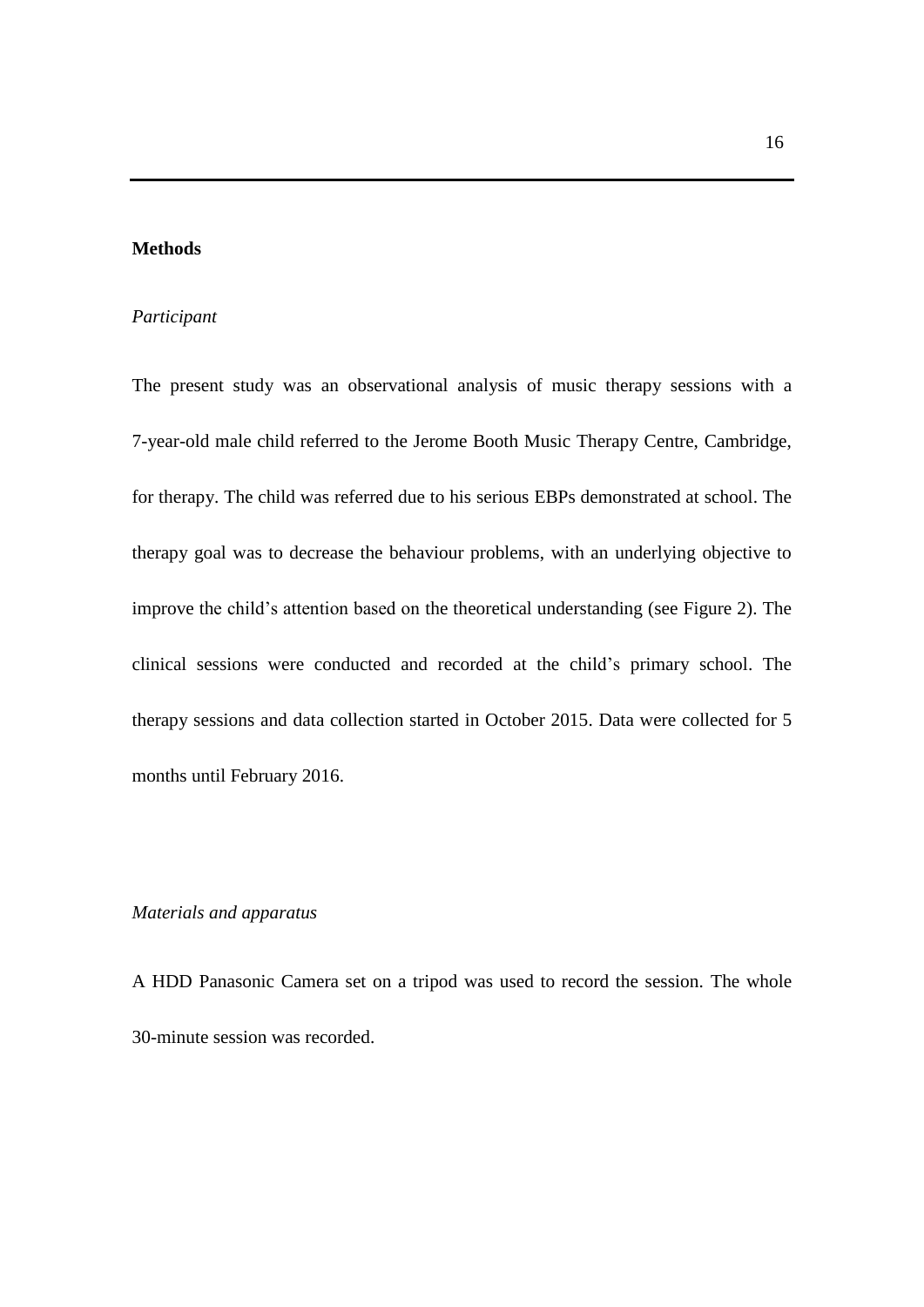#### *Design and procedure for measuring attention in Motifs segments*

For the present study, Plahl's (2007) model of video microanalysis served as an overall framework of methodology with the following steps:

- Step 1 Constructing the category system for Motifs/no-Motifs segments
- Step 2 Defining and selecting the sample of sequences
- Step 3 Choosing the technique of coding
- Step 4 Assessing reliability
- Step 5 Analysing different attention-related parameters on a micro level

*Step 1: Constructing the category system for Motifs/no-Motifs segments.* To minimise the problem of redundancy in naming particular interaction sequences, three symbols were used to denote a specific child-therapist interplay segment (see Table 1). For the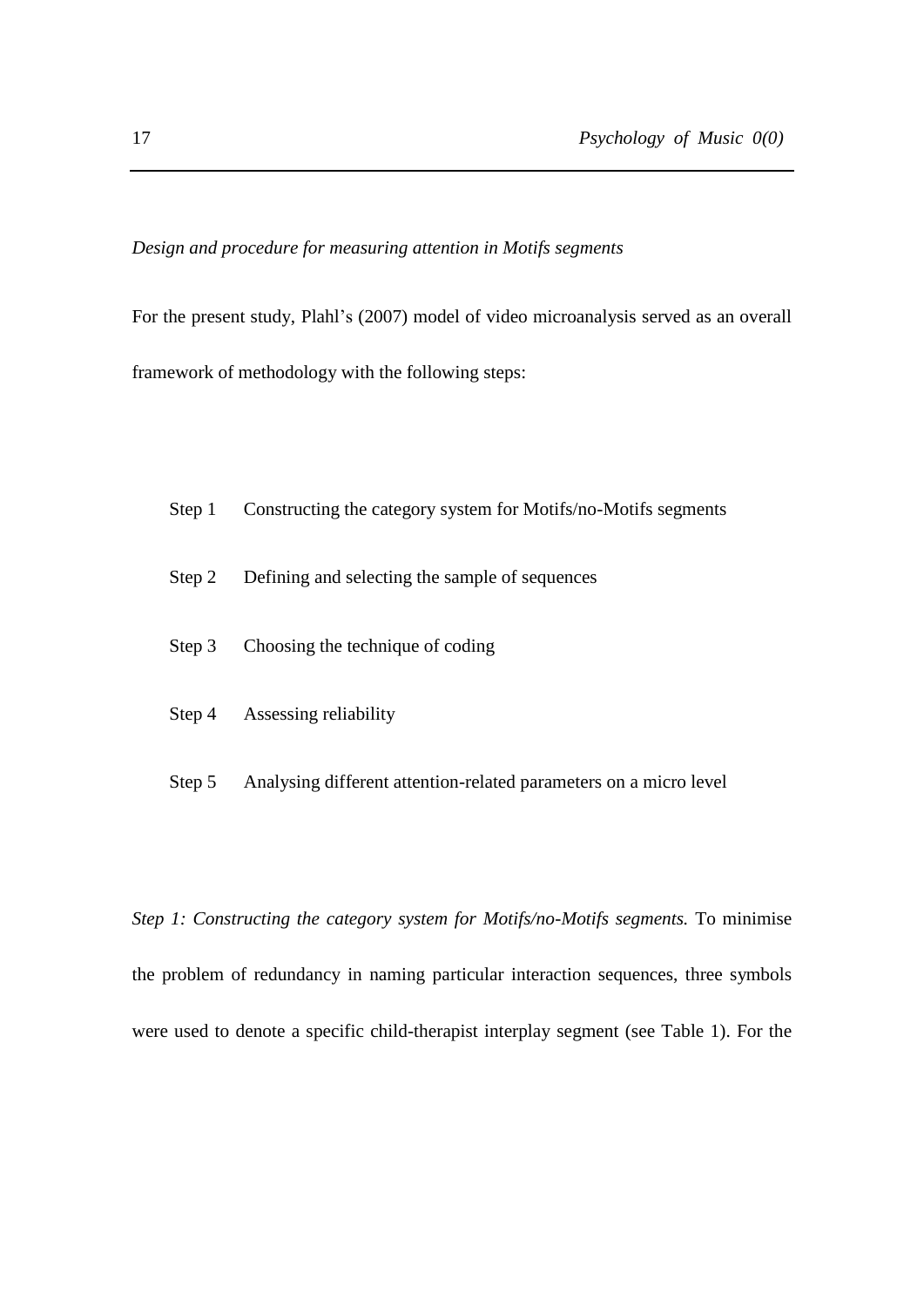first column, either M or N was chosen to indicate the presence or absence of Motifs (i.e. M: Motifs, N: no-Motifs) respectively. The second column indicated the session in which the interplay was being analysed, and it could either be session 1, 3, 5 or 7 (which will be explained later regarding the selection of sessions). For the last column, the type of Motifs used in the segment was shown with the symbols A, B and C (see Figure 5 for more details). Since each Motifs segment had its comparing without-Motifs segment, the third column's code in a no-Motifs interaction referred to the Motifs' type in the Motifs interaction to be compared with. For example, a N5C code referred to the interaction segment in session 5, which contained no Motifs in the Child-Therapist engagement, but this specific period of interactions was analysed as a segment compared with the Motifs-C interplay in the same session.

#### (INSERT TABLE 1 HERE)

Plahl's (2007) KAMUTHE coding system for communication data (which was targeted at the child's joint attentional responses to the therapist's input) in the interplay recorded (a) the attentive gaze, (b) the responsive play or musical activity, and (c) the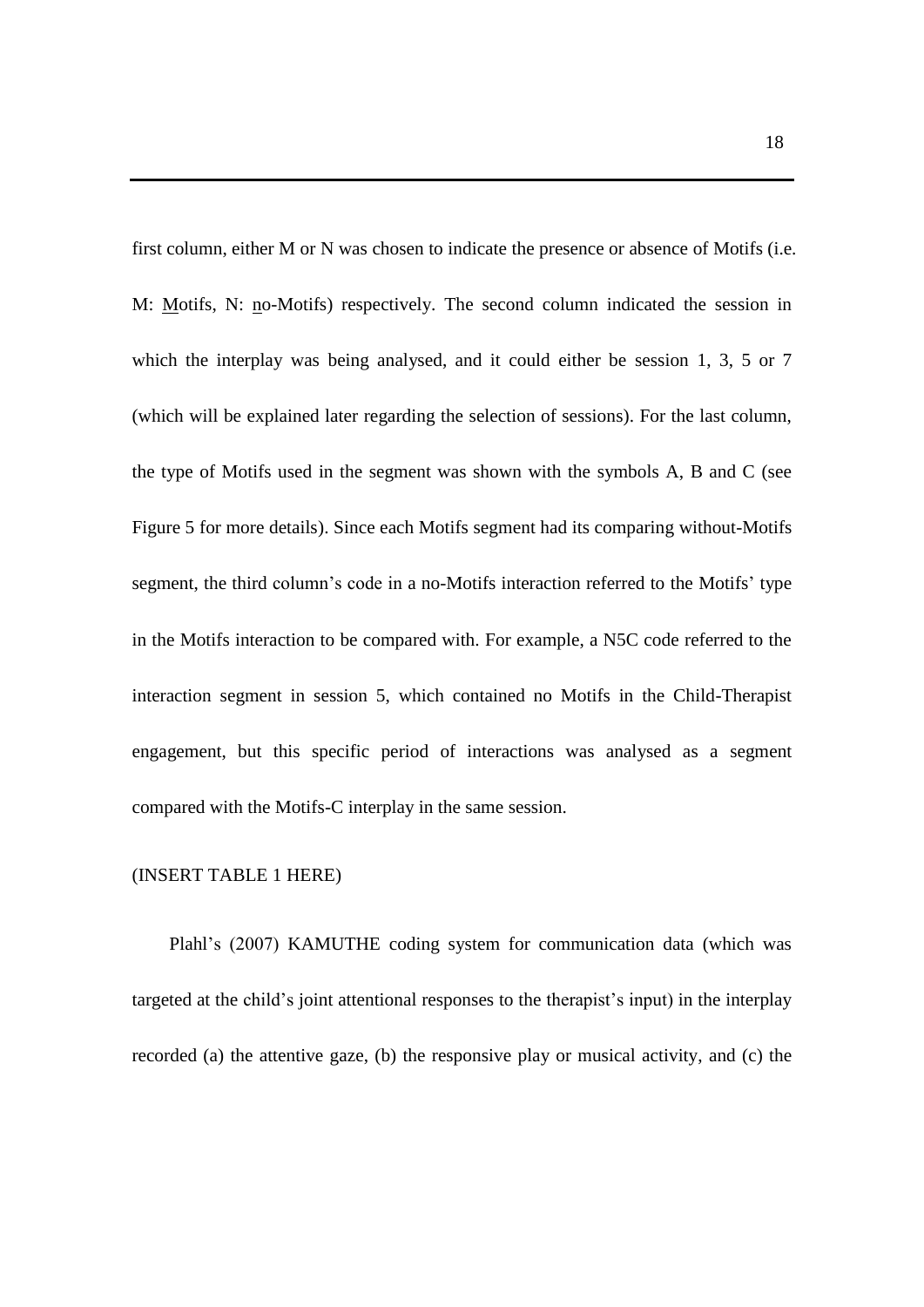vocalisations of a child (see Table 2). The previous KAMUTHE coding system used by Plahl (2007) targeted very young children with developmental disorders. The present project, which was a study of an older child with EBPs, adapted the codes so as to provide an age-appropriate (e.g. removal of the gesturing category which is more relevant to younger and non-verbal children) and attention-related (e.g. changing the 'touching an instrument' item into 'playing an instrument responding to therapist's playing') analysis. The adapted codes remained *mutually exclusive* and *exhaustive*  (Plahl, 2007, p. 44).

Furthermore, the current study differentiated the coding items of the child's behaviour into positive (+) and negative (-), corresponding to the presence and absence of joint attentional responses to the therapist's input respectively. Table 2 shows all of the items under the three main categories.

(INSERT TABLE 2 HERE)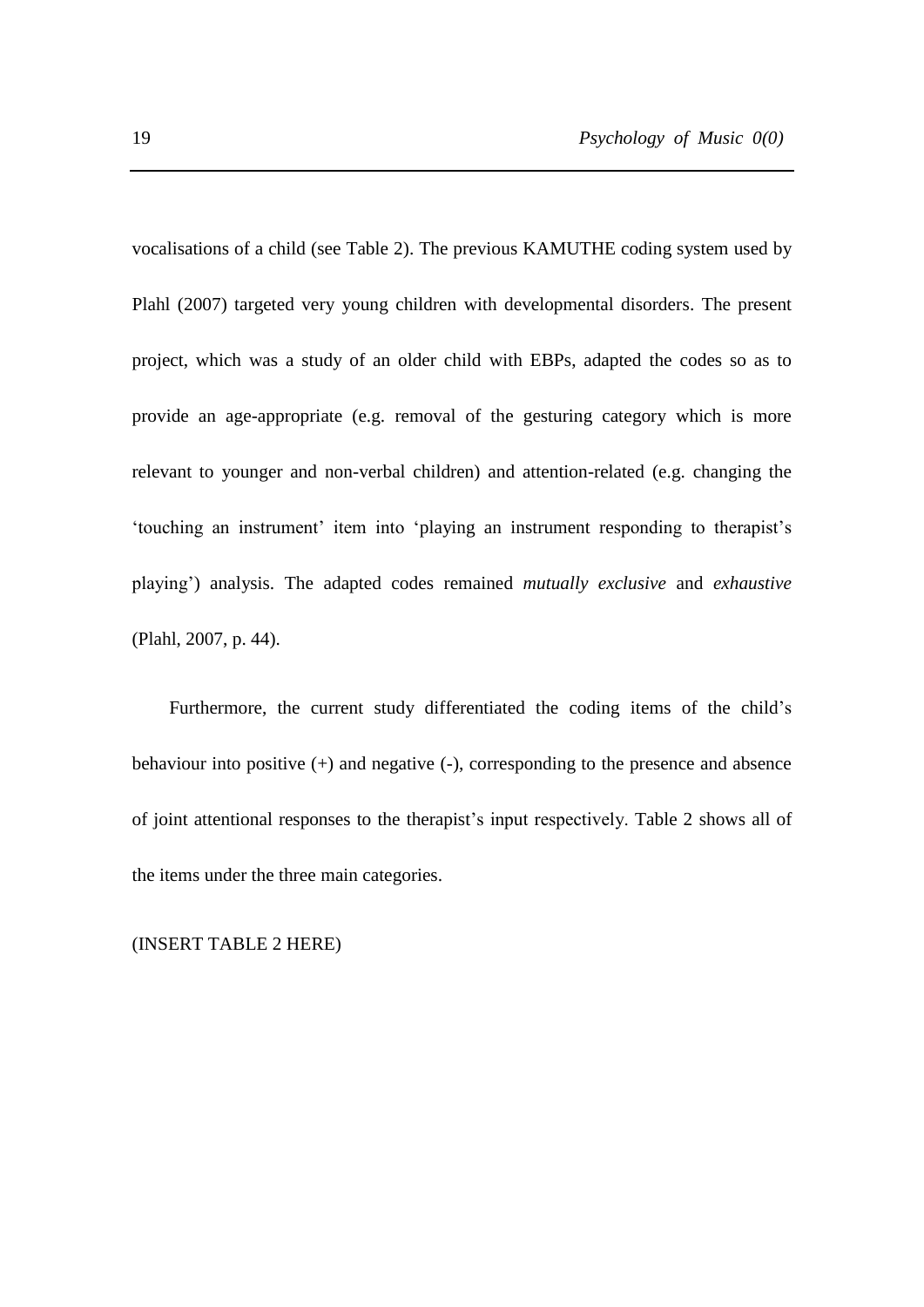*Step 2: Defining and selecting the sample of sequences.* In the present study, the video materials within a session were selected by 'event sampling' (i.e. a systematic selection of a series of particular events for analysis; Holck, 2007, p. 45; Scholtz, Voigt, & Wosh, 2007, p. 70), with the extraction of interaction segments with (or without, for the sake of control comparison) the presence of Motifs. All the sessions were video-recorded. However, since the second session was used as a 'probing' session to confirm the emerging Motifs, data collected were not analysed. In order to present a consistent sequence of what happened during the therapy, the analysed sessions included the first, third, fifth, and seventh (four sessions in total).

Regarding the selection of the ecologically and clinically valid Motifs from the therapy, the beginning session was firstly recorded and analysed. The Motifs which (a) appeared the most, (b) were the most effective in engaging the child, and (c) were 'simple and self-generated' (Holck, 2004, p. 5) were identified in this beginning session. Then, video recording of the second session was analysed to see if the selected Motifs continue to emerge. In the present study, contents of the three identified Motifs are the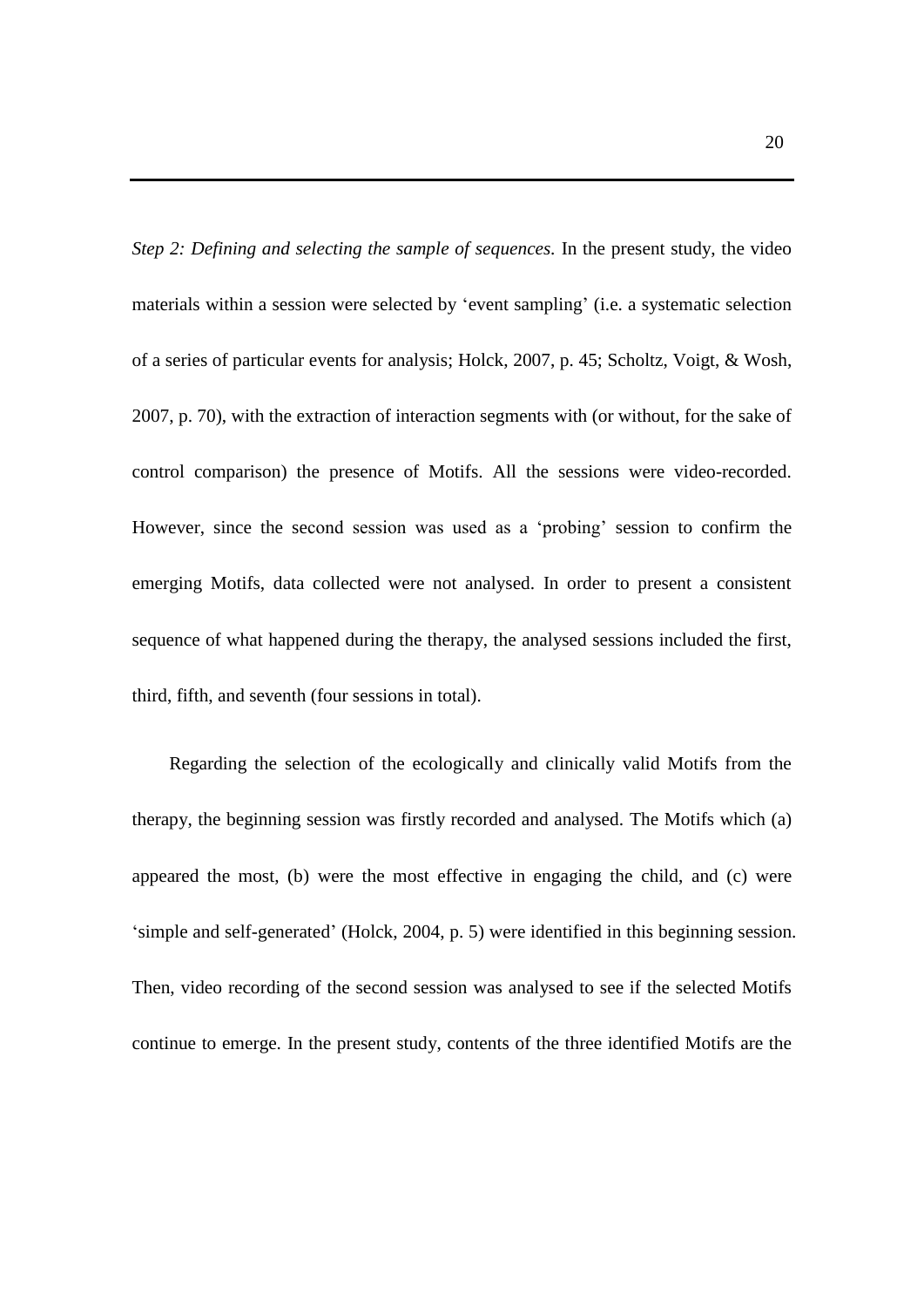therapist's application of a short melodic phrase followed by a contrasting rhythmic phrase (Motifs A), the therapist's use of singing voice (Motifs B), and the therapist's directive musical activity (Motifs C; see Figure 5).

#### (INSERT FIGURE 5 HERE)

The no-Motifs segment (e.g. N1B) to be compared with a particular with-Motifs segment (e.g. M1B) was chosen from two criteria: First, it was selected from the segment *right before or after* the period of Motifs-containing sequences identified (Criterion I). The reason was to ensure that the Motifs (e.g. M1B) and the comparing no-Motifs (e.g. N1B) segments were close to each other and their difference of the child's attention span was not due to the phase of a therapy session but the presence (or absence) of the Motifs. Secondly, the no-Motifs segment should not contain Motifs A, B, or C (Criterion II).

Based on the above standardised procedures, within the four analysed sessions, the interaction segments, with or without Motifs, could basically be identified. However, a standardised measurement of the total time frame for these segments had to be agreed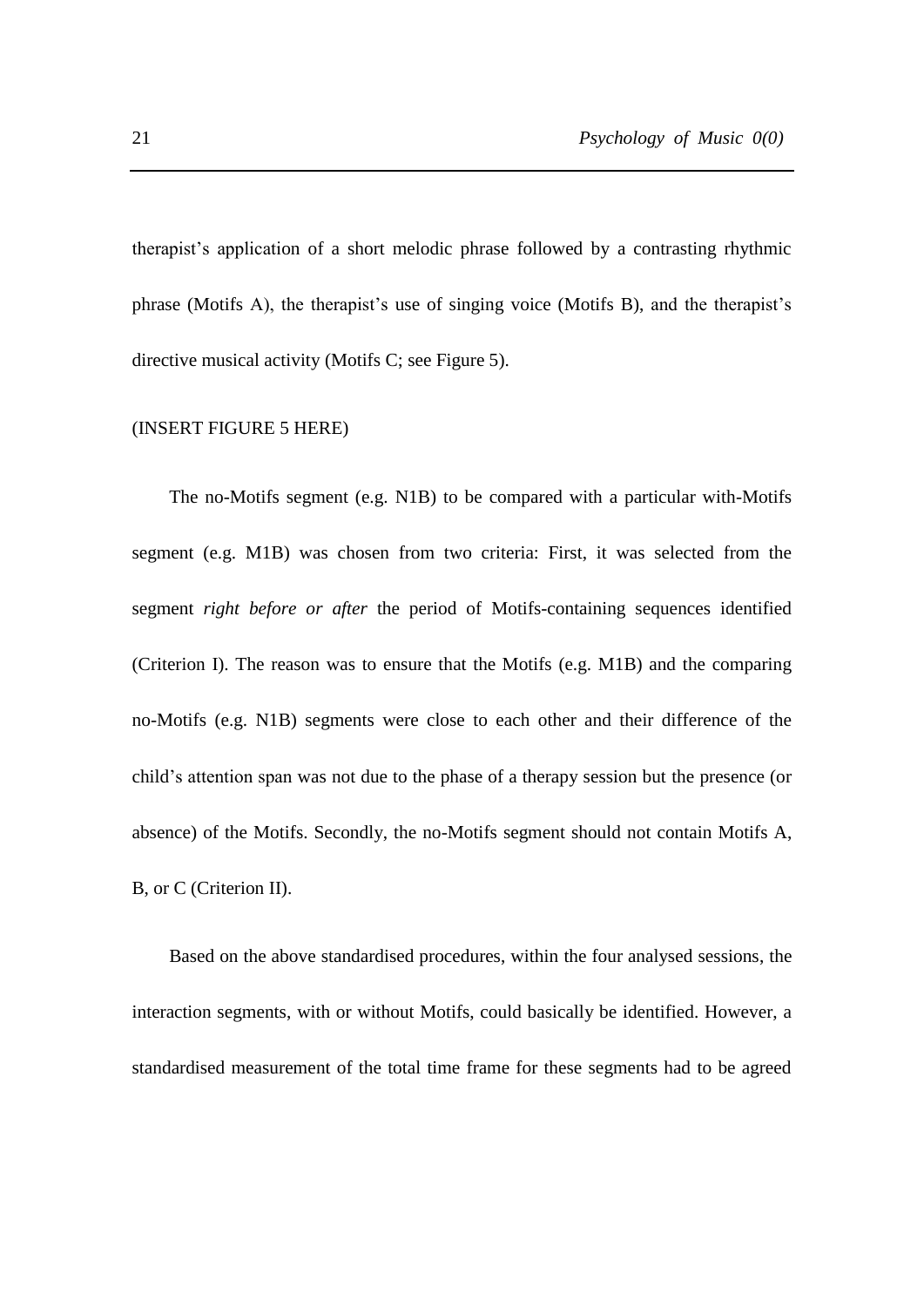on among sessions. The total time frame for each of the chosen child-therapist interaction (i.e. segments M1A, N1A, M1B, N1B, M1C, N1C, M3A, N3A…, M7C, N7C) started at the moment when *the therapist initiated a joint-attentive input*, and ended when *both the child and the therapist stopped the interaction*.

*Step 3: Choosing the technique of coding.* Similar to Plahl (2007), the present study adopted the technique of 'continuous event coding' (p. 46). After marking the selected segments from the beginning until the end based on a standardised event sampling, the total time of that particular segment and within which the child is having a joint attentive state could be calculated (i.e. the sum of duration of GAZ+, PMA+ and VOC+).

*Step 4: Assessing reliability.* A test-retest reliability analysis of the KAMUTHE coding system was performed using the intraclass correlation model. For the present study, the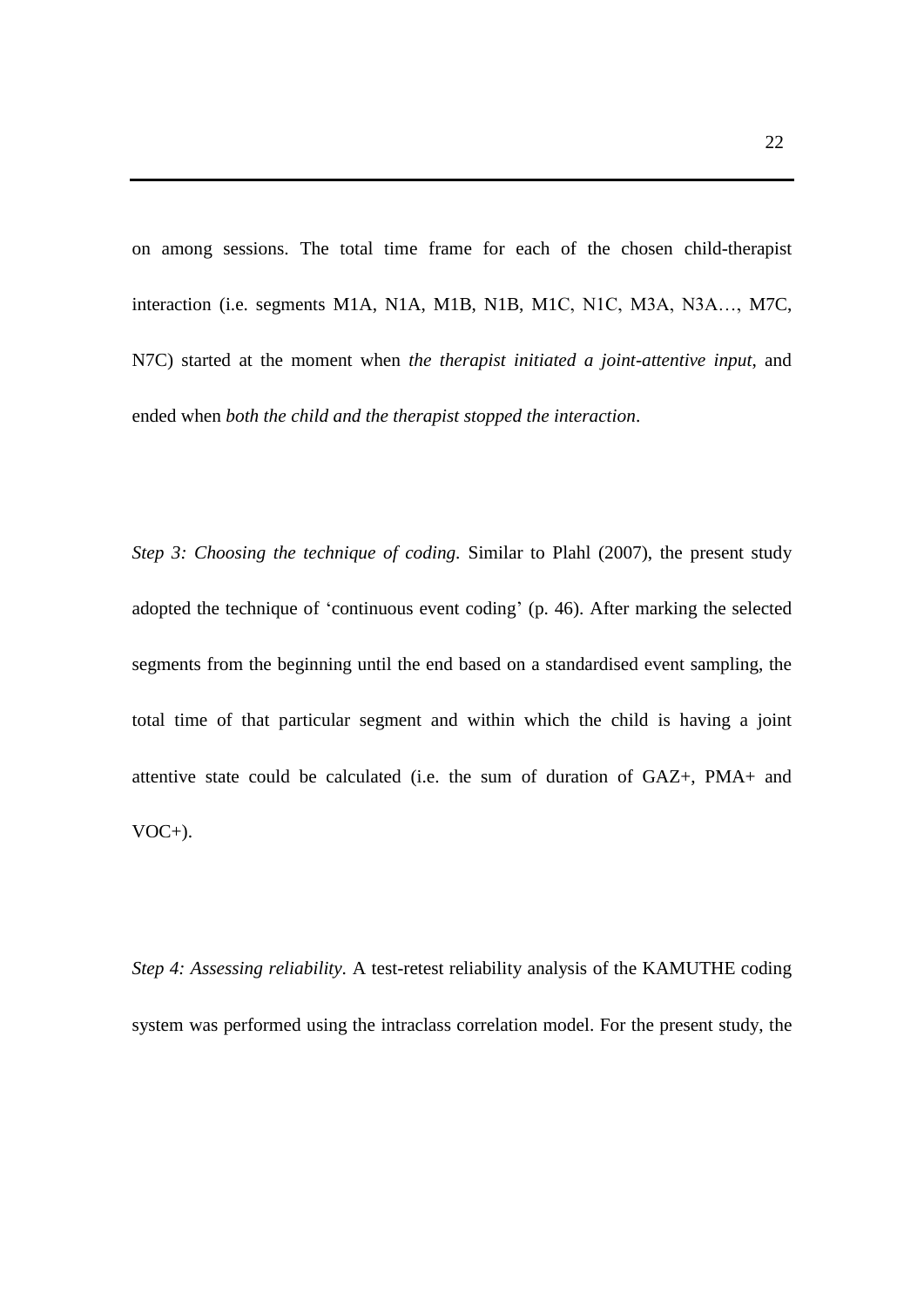test-retest reliabilities for items GAZ, PMA, and VOC were found to be .95, .96 and .83 respectively. However, for the inter-rater reliability, owing to the small scale of the project and a lack of funding, the current study could not afford to hire another investigator to code the sessions and test the inter-rater reliability of the measurement.

*Step 5: Analysing different attention-related parameters on a micro level.* Following steps 1 to 3, quantitative information about the child's attentional responses (i.e. for executive attention: duration of interaction segments; for joint attention: GAZ+, PMA+, VOC+ in the segments) in the music therapy sessions could be obtained. Since different interplay segments (i.e. from M1A to N7C) have different lengths of time (ranging from 12s to 156s; see Appendix 1), the average proportion of positive joint attentional responses in each segment was calculated by the following equation (and 12s was chosen as the common time frame for all the segments for convenience), all of the data of joint attentional responses in all segments were translated to a comparable length of time (see below and Appendix 2):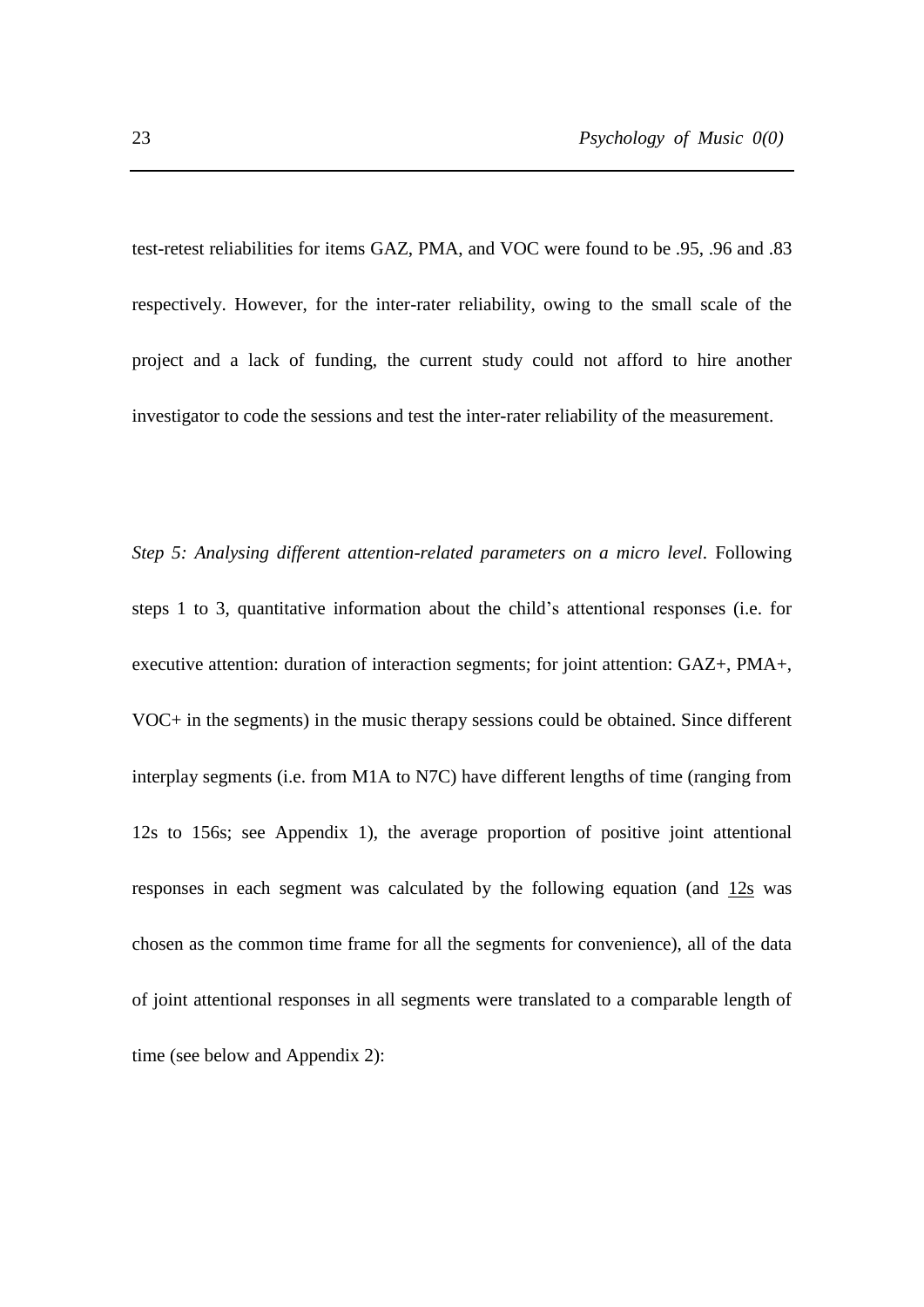$$
\left[\frac{\text{(Length of joint attentional responses)}(s)}{\text{(Length of a segment)}(s)}\right] \times 12s
$$

Two-way ANOVAs were calculated to ensure that any mean differences found in the dependent variables (i.e. executive attention, joint attention) were not due to chance but the presence or absence of Motifs (Factor I) across sessions (Factor II) as independent variables.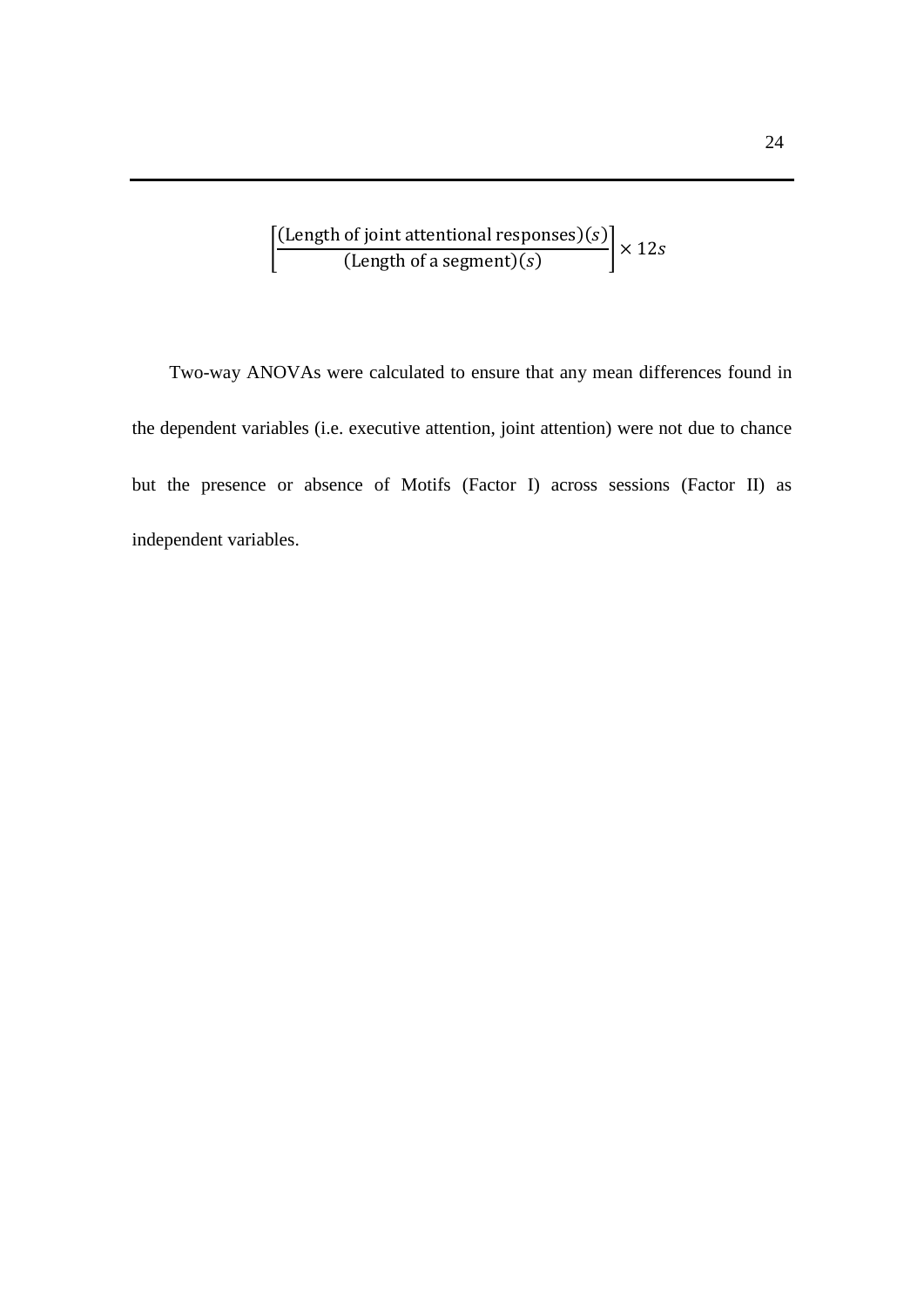#### **Results**

*Duration of interaction segments*

#### (INSERT FIGURE 6 HERE)

A two-way ANOVA was conducted to examine the effects of Motifs (Factor I) across sessions (Factor II) on the mean duration of interaction segments (see Figure 6). There was a significant difference in the mean duration of segments with Motifs (M=62.92s, SD=44.98s) and without Motifs (M=22.67s, SD=11.28s),  $F(1, 16) = 8.85$ ,  $p < 0.01$ <sup>\*\*</sup>. However, there was no significant main effect of sessions on the duration of segments,  $F(3, 16) = 0.83$ ,  $p = 0.50$ , and no significant interaction between effects of Motifs and sessions on the duration of segments,  $F(3, 16) = 1.02$ ,  $p = 0.41$ .

These results suggest that Motifs did have an effect on eliciting higher executive attention than interventions without Motifs. However, there was no statistical evidence showing that throughout sessions, the duration of interaction segments demonstrated significant changes in both cases. It is worth noting that in the with-Motifs situation, the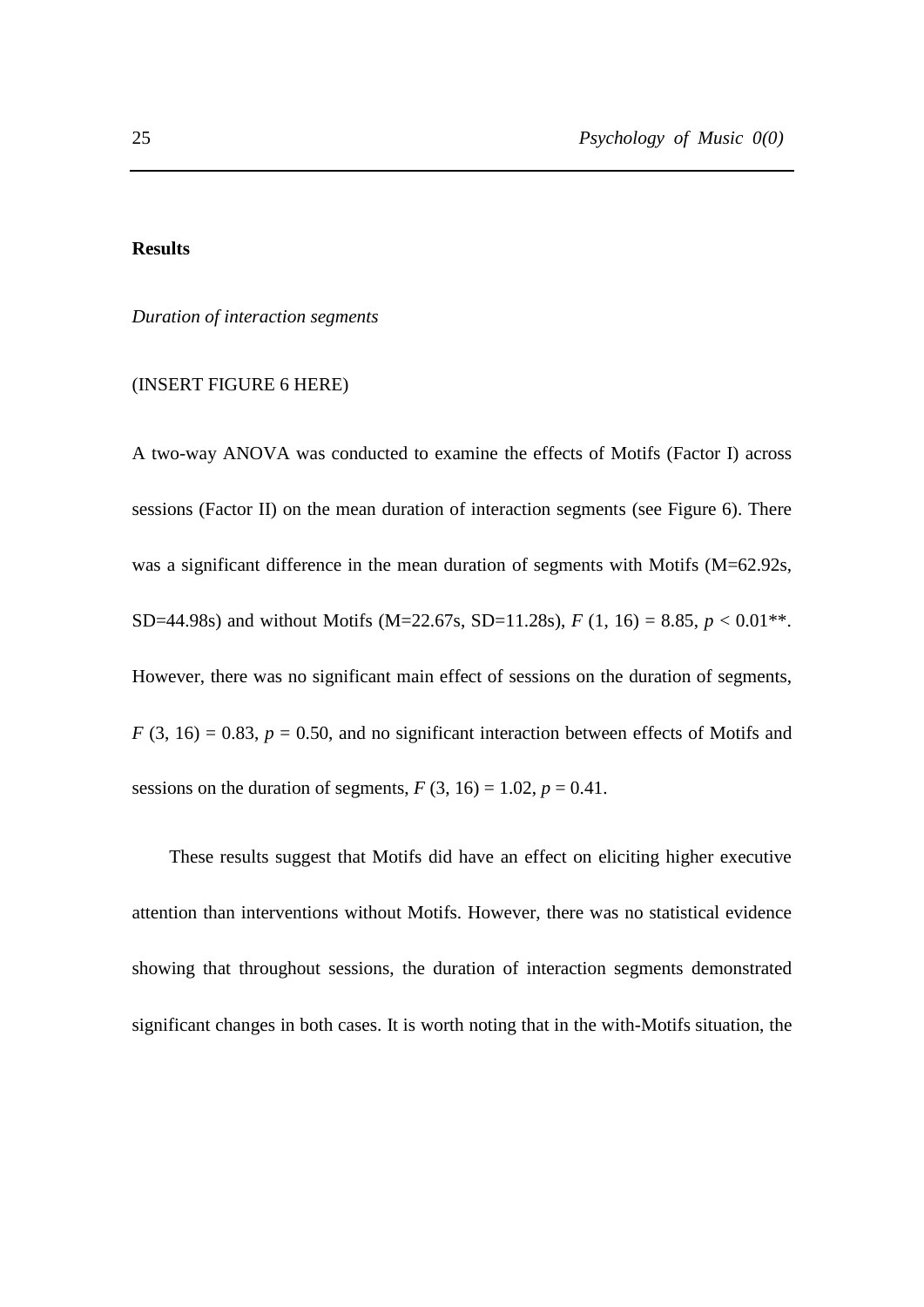duration of segments seemed to show a decreasing trend, which will be interpreted further in the "Discussion" section.

*Duration of joint attention in interaction segments*

#### (INSERT FIGURE 7 HERE)

A two-way ANOVA was conducted to examine the effects of Motifs (Factor I) across sessions (Factor II) on the mean duration of joint attention in each segment (see Figure 7). There were statistically significant differences in the:

1. effect of Motifs interventions (M=6.85s, SD=2.92s) and no-Motifs interventions (M=1.23s, SD=1.29s) on the mean duration of joint attention, *F*  $(1, 16) = 146.10, p < 0.01$ \*\*;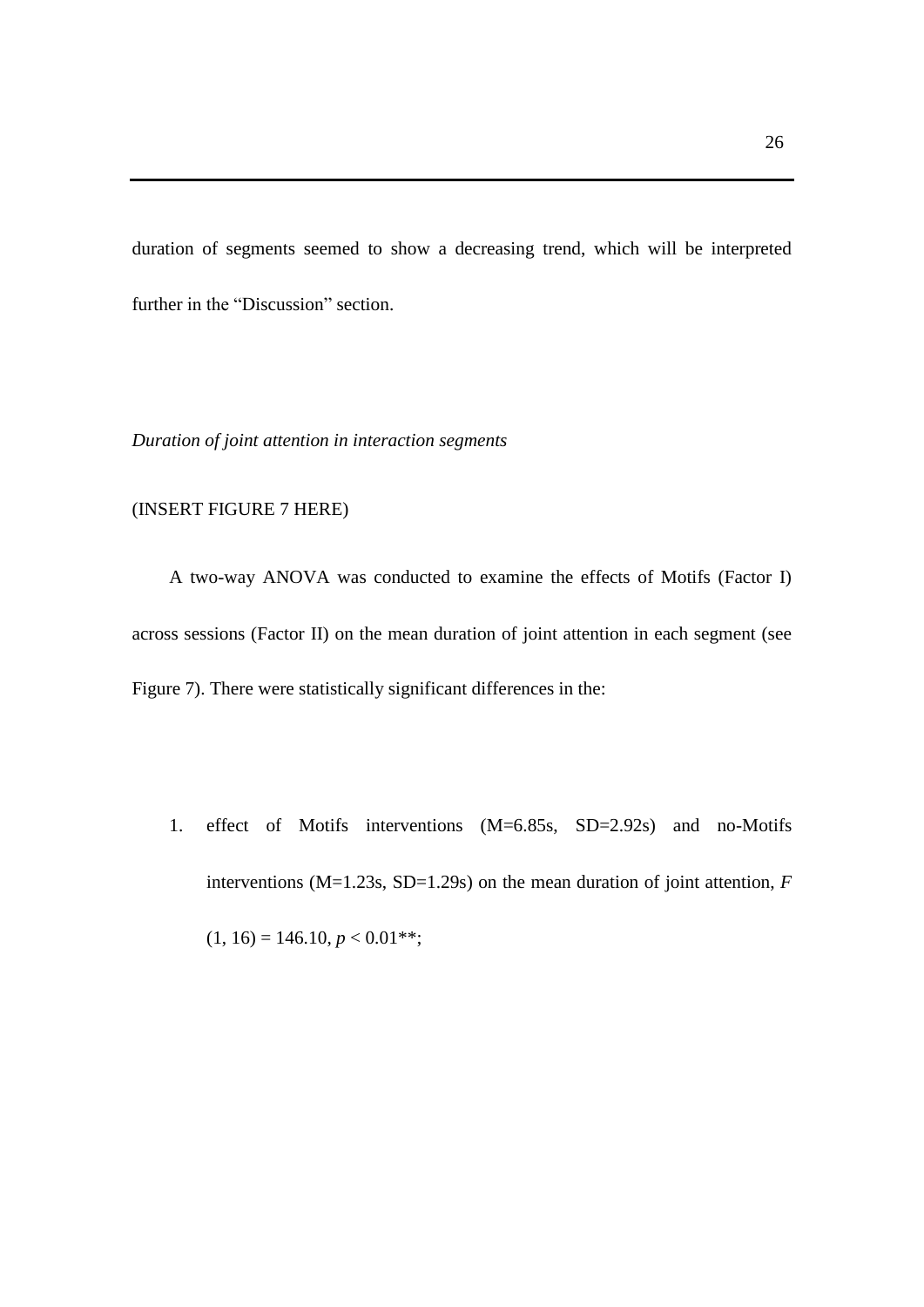- 2. effect of sessions (the seventh session: M=5.18s, SD=5.29s versus first session:  $M=1.83s$ ,  $SD=2.32s$ ) on the mean duration of joint attention,  $F(3, 16)$  $= 10.89, p < 0.01$ <sup>\*\*</sup>; and
- 3. interaction effect between Motifs and sessions on the mean duration of joint attention,  $F(3, 16) = 12.60$ ,  $p < 0.01$ <sup>\*\*</sup>. For the no-Motifs situation, when comparing the first and seventh sessions, there was no significant difference found in the duration of joint attention  $(p = 1.00)$ . However, for the with-Motifs situation, increase in duration of joint attention from the first session to the seventh session was statistically significant ( $p < 0.01$ <sup>\*\*</sup>).

These results suggest that Motifs had a significant effect on eliciting higher joint attention in an interaction segment than interventions without Motifs. This statistical difference was also found across sessions, suggesting that Motifs were statistically effective in both *eliciting* higher joint attention and *increasing* the joint attentive responses over time.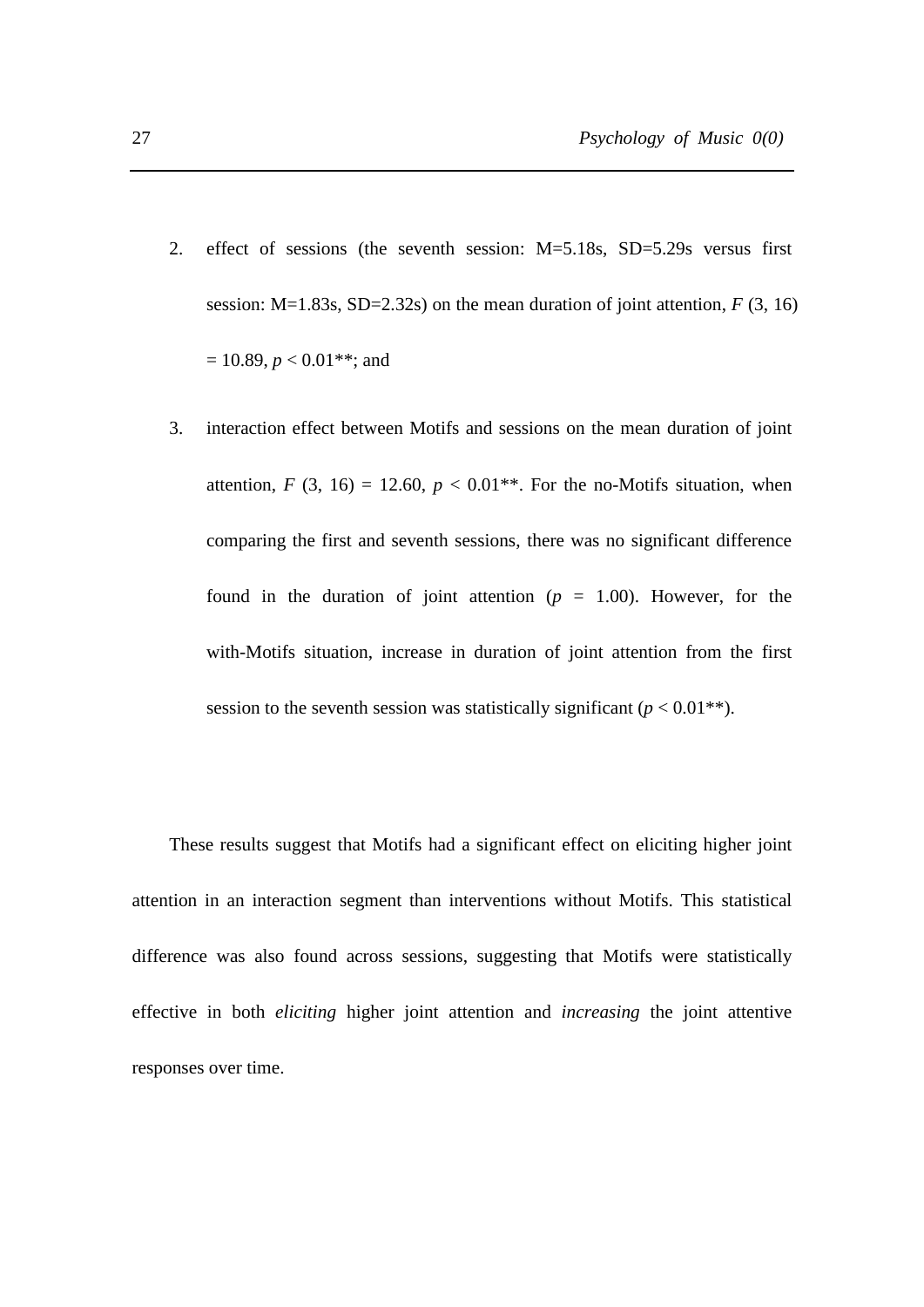#### **Discussion and conclusion**

*An improvement in the efficiency of the child's execution of joint attention*

To reiterate, the whole investigation aimed to address two main research questions:

- 1. Can Motifs in music therapy improve executive attention of children with EBP?
- 2. Can Motifs in music therapy improve joint attention of children with EBP?

Collection of quantitative data in a microanalysis addressed both Questions 1 and 2 (see Figure 4). At first glance, although findings on the duration of interaction segments (i.e. the proposed measurement of executive attention) suggested that compared with no-Motifs interventions, the use of Motifs elicits higher executive attention, the decreasing trend of the duration of the with-Motifs segment over time seemed to imply a decreasing sustained attention to the musical tasks across sessions (see Figure 6), which appeared to be in contrast to the prediction of this study. However, when the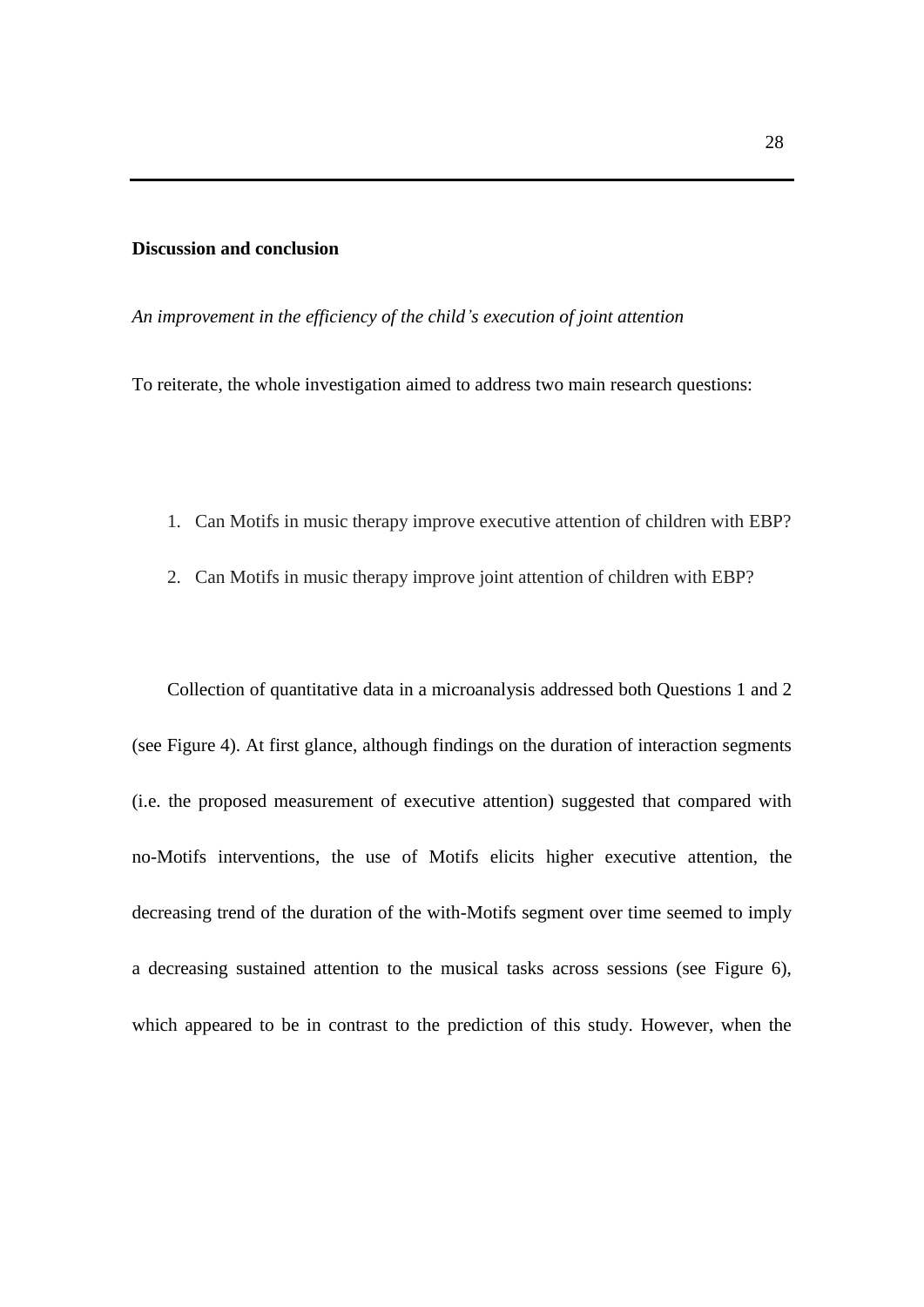quantitative data of the duration of joint attention in the child-therapist segments was also taken into account (see Figure 7), in these shorter and shorter interaction segments across sessions, the therapist's Motifs interventions (compared with no-Motifs input) actually elicited increasing proportion of the child's joint attentive responses. This finding echoes the assertion made by Vaughan et al. (2012) and their research study:

…it may be that young infants who are less regulated or inhibited are more likely to show concurrent high rates of shifting attention; however, over development, this high rate is refined to result in fewer incorrect/extraneous shifts of attention and more frequent relevant/correct shifts of attention… In this perspective, both infants that are high in shifting attention due to less inhibition and infants who are high in shifting attention due to better initial regulation end up at a common end point: *one in which more efficient shifting of attention should predict better self-regulation at a later point in development.* (p. 305)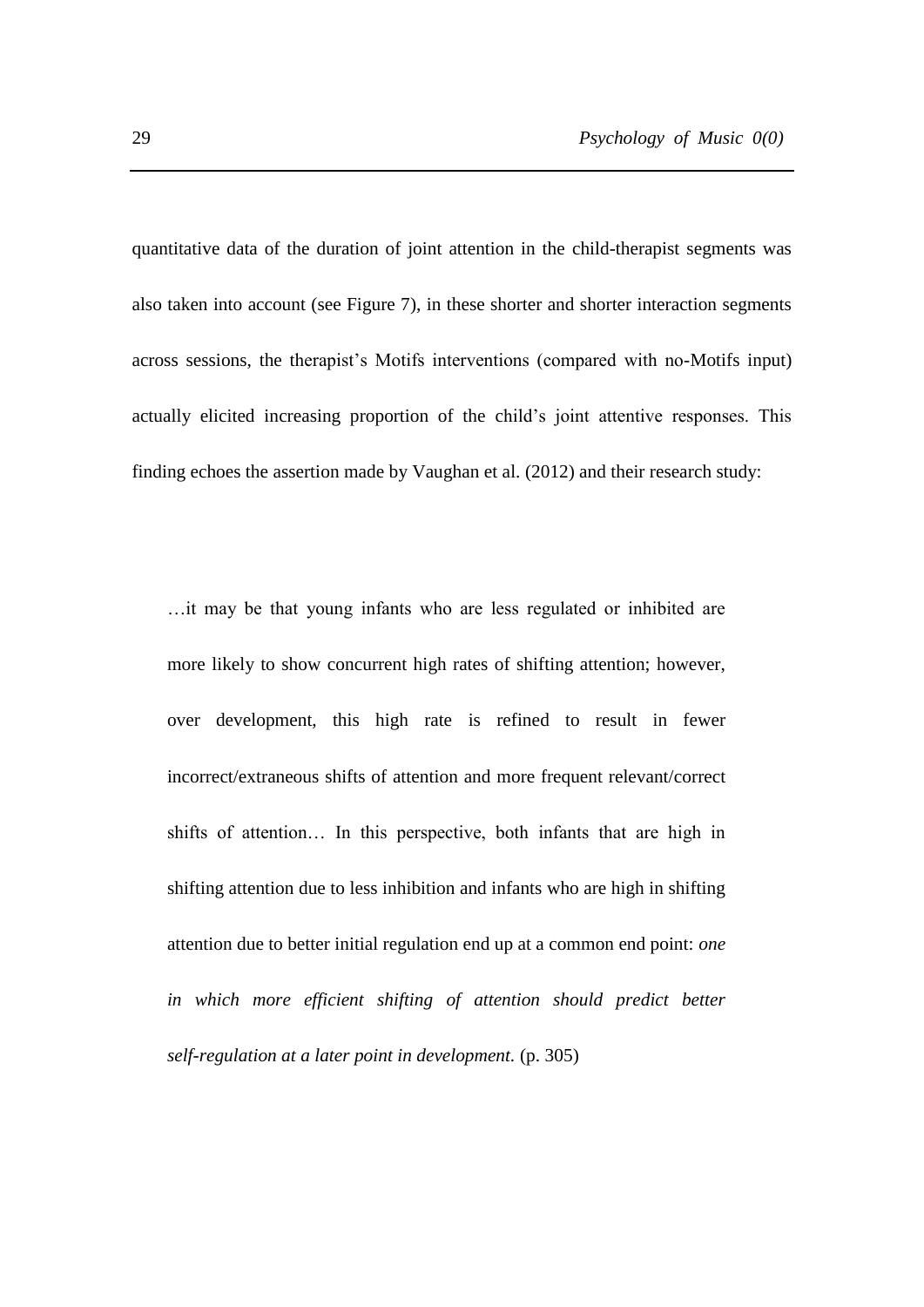The current result of the child having a higher *efficiency* in shifting attention (i.e. the child to locate his attention both *quickly* (from an unrelated task) *and correctly* (to both the musical interaction and the therapist as a social partner)) can be explained by the concept of '*chunking*'. This refers to the process of 'detecting and encoding regularities between items in working memory, thus aiding understanding… accelerated(ly)' (Bor & Seth, 2012, p. 2). These regularities appear to be cultivated by the Motifs' *repetitive* nature, which allows the establishment of the Motifs-associated meaningful and rewarding social information (e.g. the 'happy' moment) in the child's memory (Gardiner & Thaut, 2014). This continuing and repeating process of executing joint attention to the Motifs and therapist in turn reduces 'the cognitive resources ... (one) must allocate to the execution … of … attention' (Vaughan et al., 2012, p. 309).

The above argument (of explaining the child's improved efficiency of joint attention execution in terms of the theory of chunking) can be further supported by Piaget's concepts of schemata, accommodation, and assimilation. To illustrate, the child could be said to originally possess a social-related schema (i.e. fundamental mental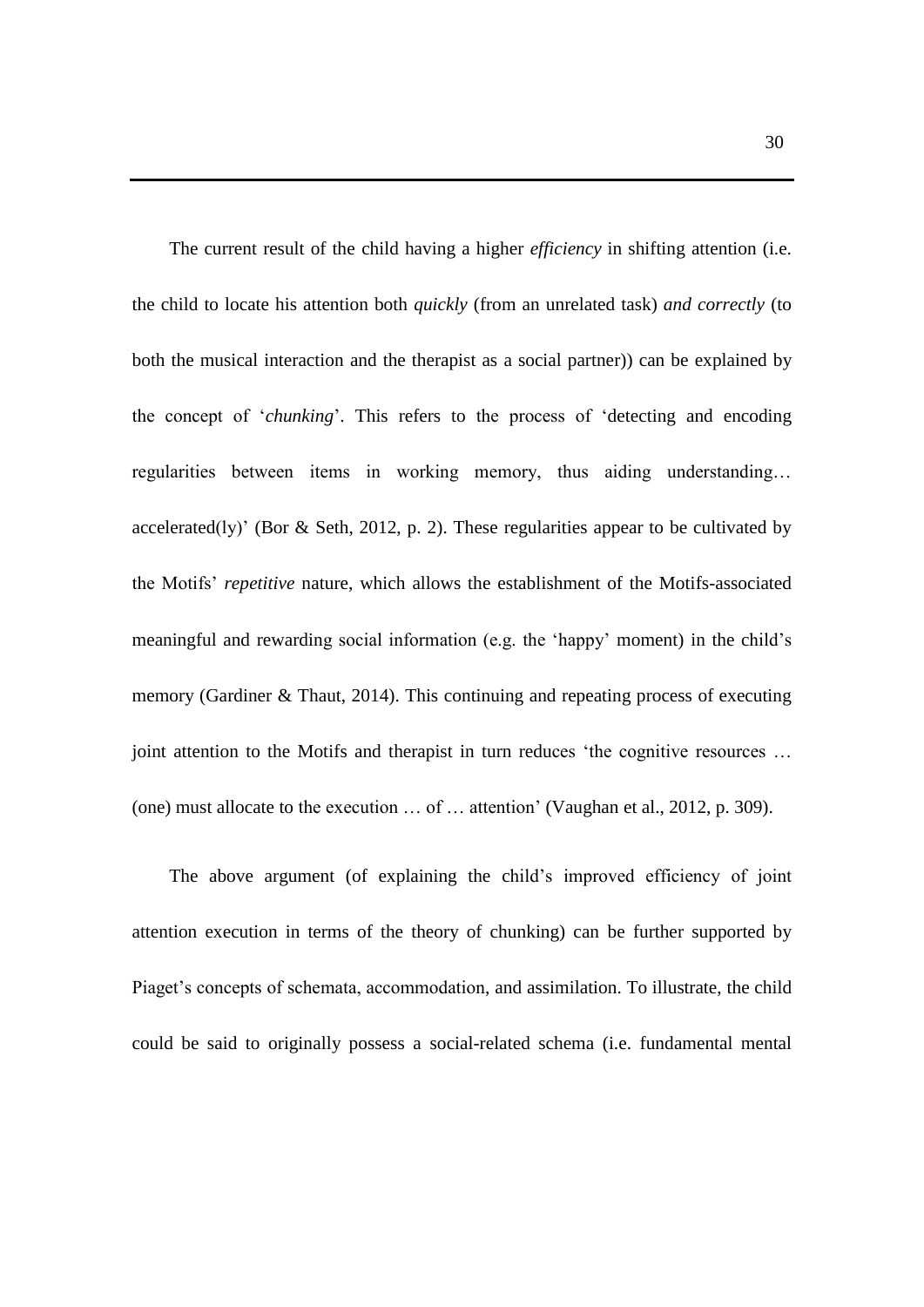organisation or structure; Piaget, 1952), which might be conjectured to be threatening and warranting avoidance from intimacy (and hence the non-attentive behaviours) for a child with EBPs. The Motifs-induced (social) stimuli (e.g. the musical phrase, therapist's engaging facial expression and vocalisations), which are so different from the child's existing knowledge/schema, introduce the process of accommodation to change his current mental understanding and expectation (Piaget, 1952). Through this repetitive process of continuous engagement with the child through Motifs, his original social schema is now updated. It can quickly assimilate (i.e. placing the received stimuli to an existing schema; Piaget, 1952) the Motifs stimuli and activate the assimilated knowledge of a non-threatening, engaging, and joint attentive interaction in an efficient manner.

Therefore, instead of stating the level of change in executive attention and joint attention separately, findings of the current investigation suggest the conclusion of *an improvement in the efficiency of executing joint attention*, attributed to the repetitive nature of Motifs and the corresponding chunking, accommodation, and assimilation of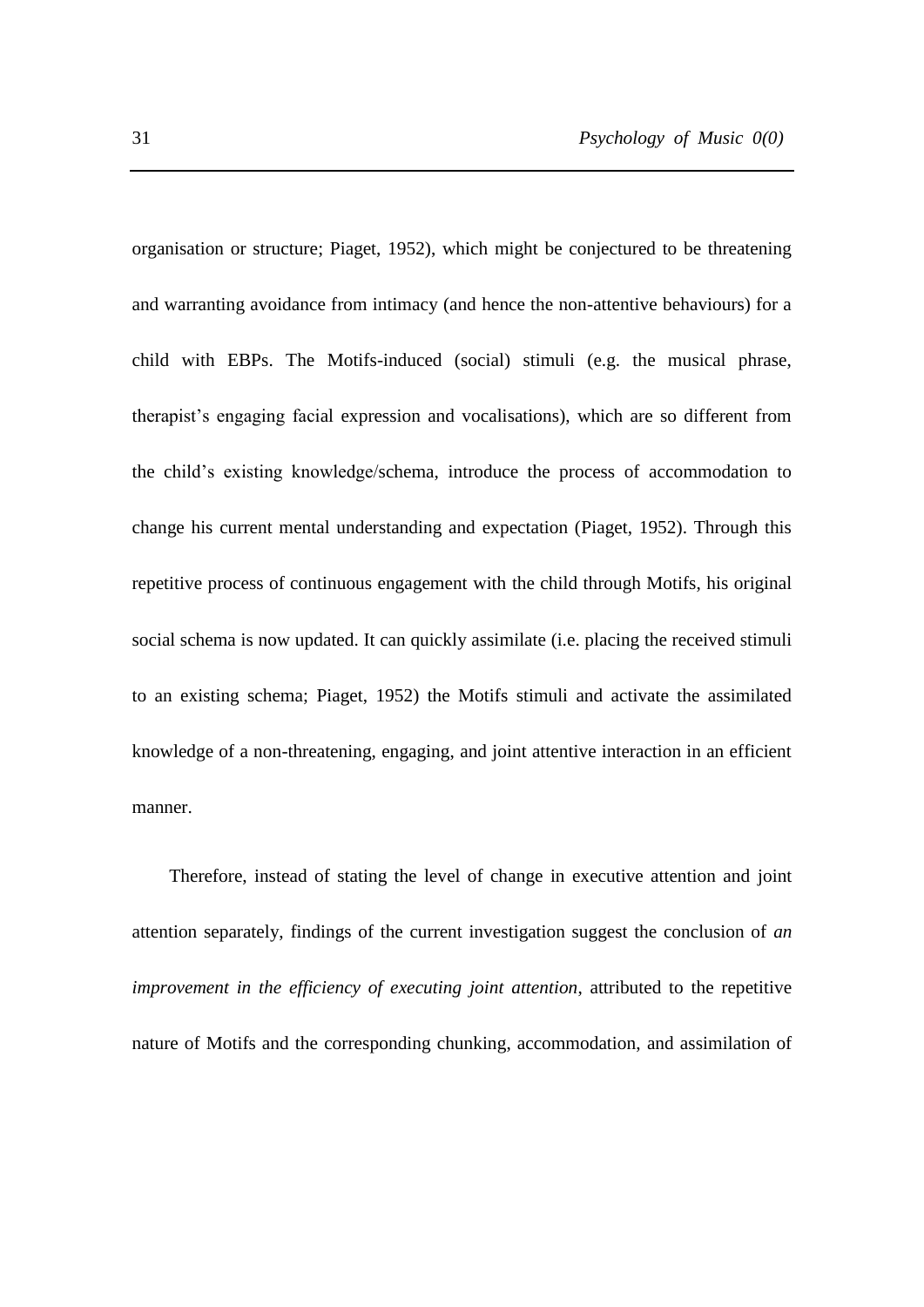the adaptive social information. Chunking and Piaget's cognitive theories provide explanations on how repetitively engaging with Motifs can improve the joint attentional efficiency.

#### *Limitations of the study and suggestions for future investigation*

*Lack of a representative number of population.* The study sample of the current study only consists of a single case, which limits the ability to generalise the findings to explore the systematic effects of Motifs on the EBPs population. While this study presents a single case analysis, it provides a starting point to research the important clinical use of Motifs. Future studies are needed with a larger population of children with EBPs to allow for certain types of Motifs to be identified.

*Lack of inter-rater reliability.* Although the author's adoption of the microanalysis tool showed a high intra-rater reliability, inter-rater reliability was missing. This reliability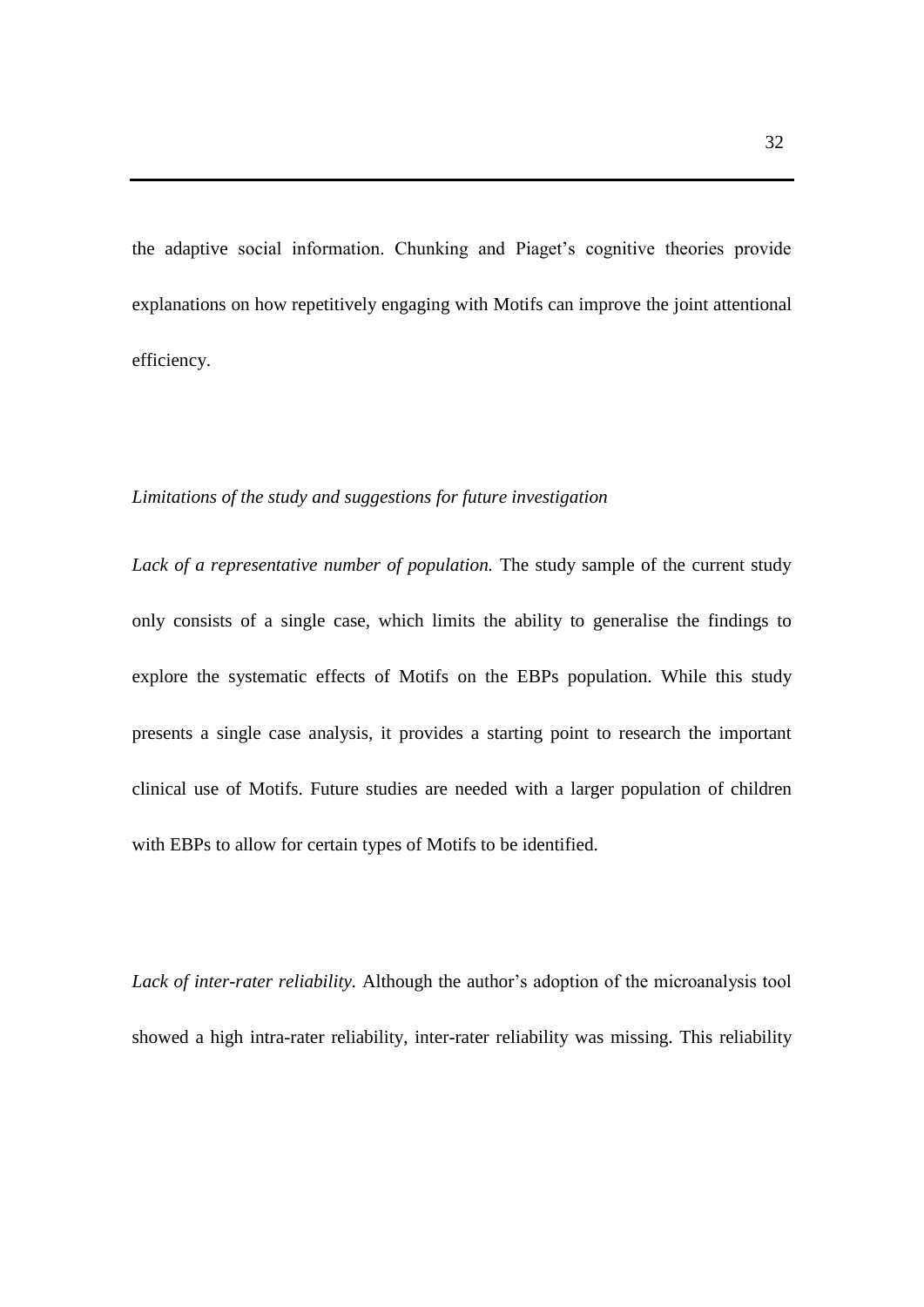measurement is important to ensure that the investigator is holding an objective view in coding the clinical sessions. Future studies should strive to include at least two coders to carry out the microanalytic coding.

#### *Conclusion*

Results from this study show a positive effect of Motifs on enhancing efficiency of joint attention execution of a child with EBPs. Future studies adopting the same microanalytic methodology on music therapy clinical sessions with the EBPs population are encouraged. This development will certainly contribute to the further exploration of how music therapy can be helpful to the well-being of our future generation.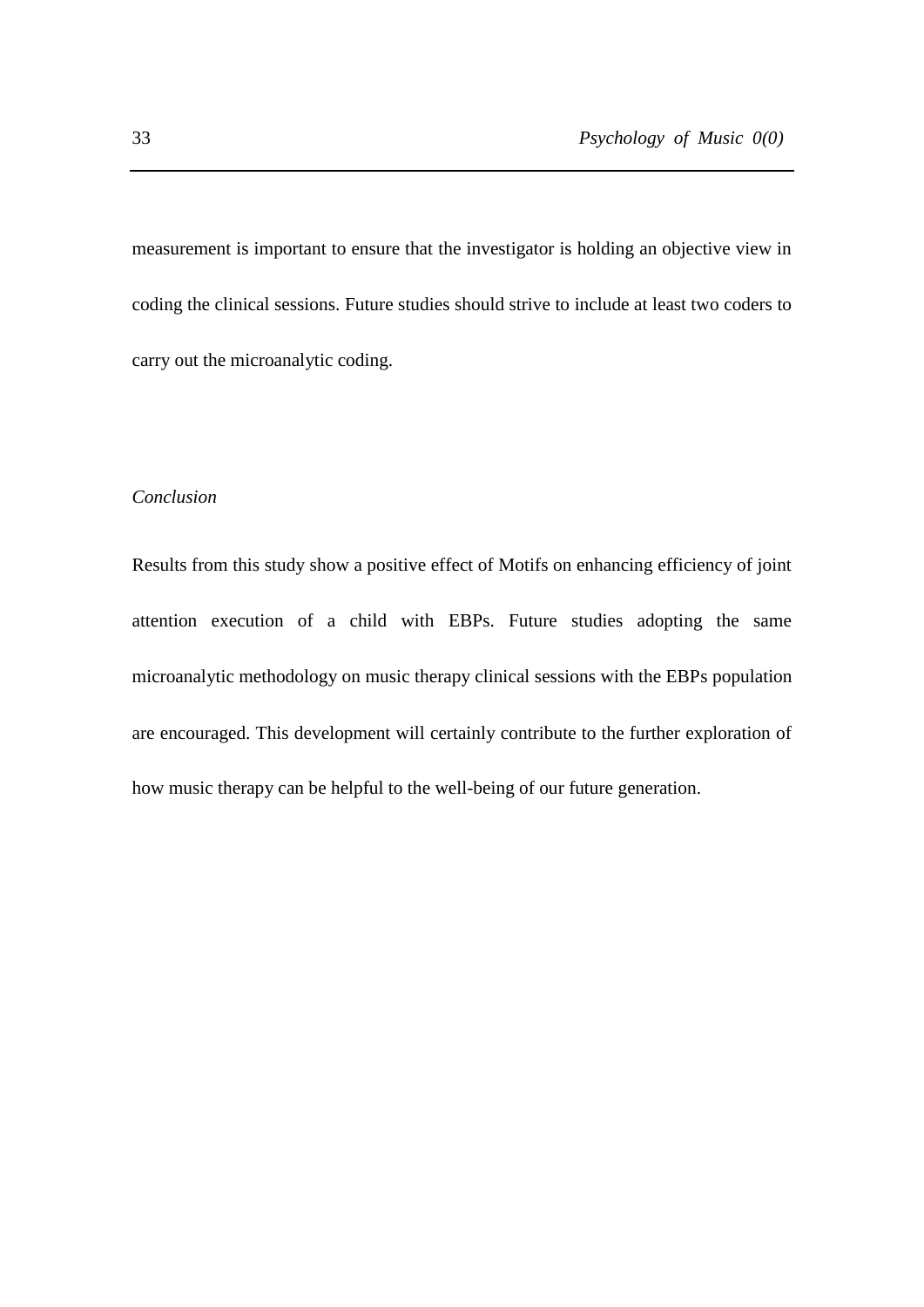#### **References**

- Achenbach, T.M. (1991). *Manual for the child behavior checklist* 4–18. Burlington, VT: University of Vermont Department of Psychiatry.
- Agrotou, A. (1993). Spontaneous ritualised play in music therapy. In M. Heal & T. Wigram (Eds.), *Music therapy in health and education* (pp. 175-192)*.* London, UK: Jessica Kingsley Publishers.
- Agrotou, A. (1988). A case study: Lara. *British Journal of Music Therapy,* 2(1), 17-23.
- Aigen, K. (1998). *Path of development in Nordoff-Robbins music therapy.* Gilsum, NH: Barcelona Publishers.
- Anderson, P.J., & Reidy, N. (2012). Assessing executive function in preschoolers.

*Neuropsychology Review,* 22(4), 345-360.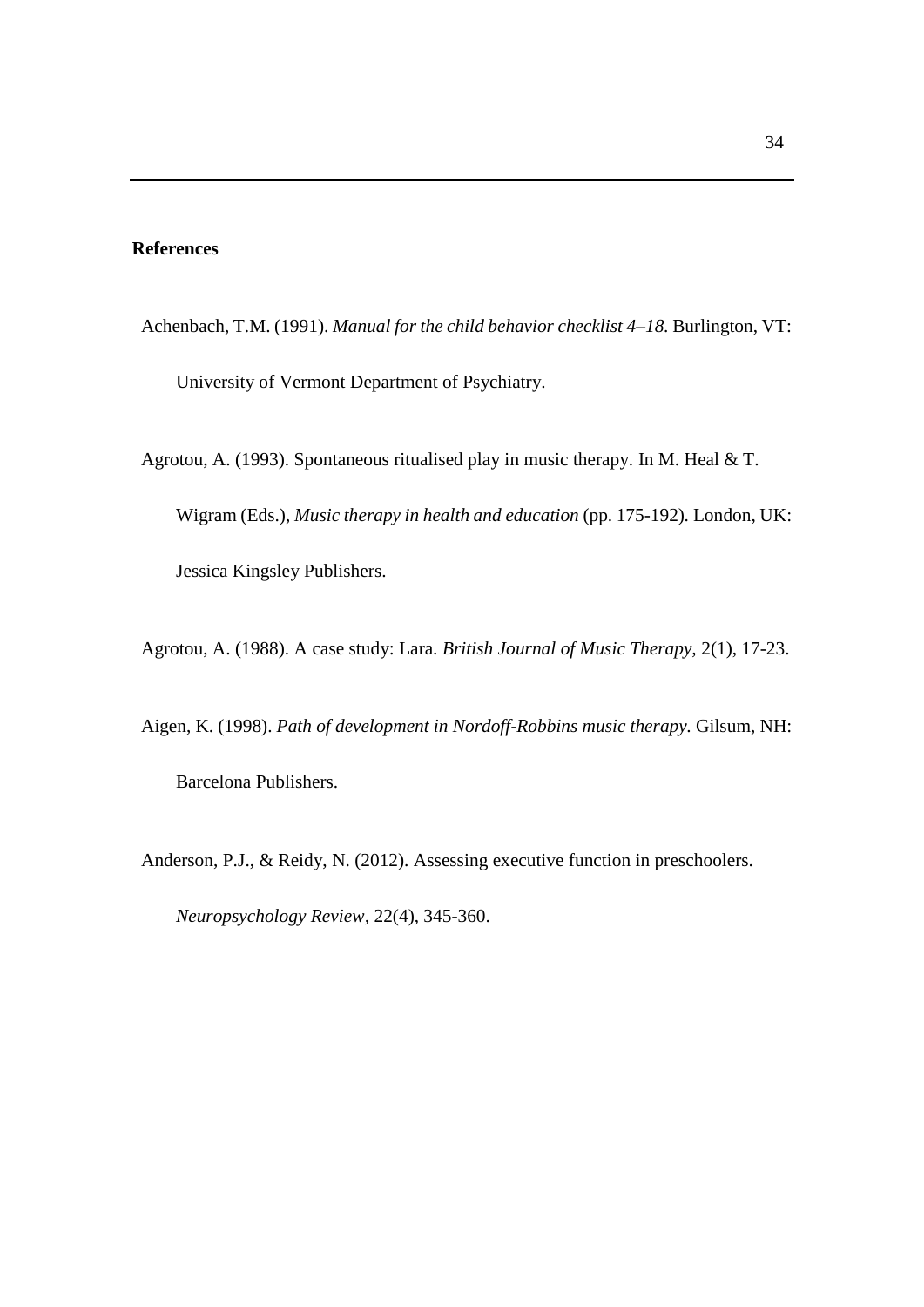- Bongers, I.L., Koot, H.M., Van Der Ende, J., & Verhulst, F.C. (2004). Developmental trajectories of externalizing behaviors in childhood and adolescence. *Child Development,* 75(5), 1523-1537.
- Bor, D., & Seth, A.K. (2012). Consciousness and the prefrontal parietal network: Insights from attention, working memory, and chunking. *Frontiers in Psychology,*  3(63), 1-14.

Broadbent, D. (1958). *Perception and communication*. London: Pergamon Press.

Bunt, L. (1994). *Music therapy: An art beyond words*. London: Routledge.

- Cameron Ponitz, C.E., McClelland, M.M., Jewkes, A.M., Connor, C.M., Farris, C.L., & Morrison, F.J. (2008). Touch your toes! Developing a direct measure of behavioral regulation in early childhood. *Early childhood Research Quarterly,* 23(2), 141-158.
- Campbell, S.B. (1995). Behavior problems in preschool children: A review of recent research. *Journal of Child Psychology and Psychiatry,* 36(1), 113-149.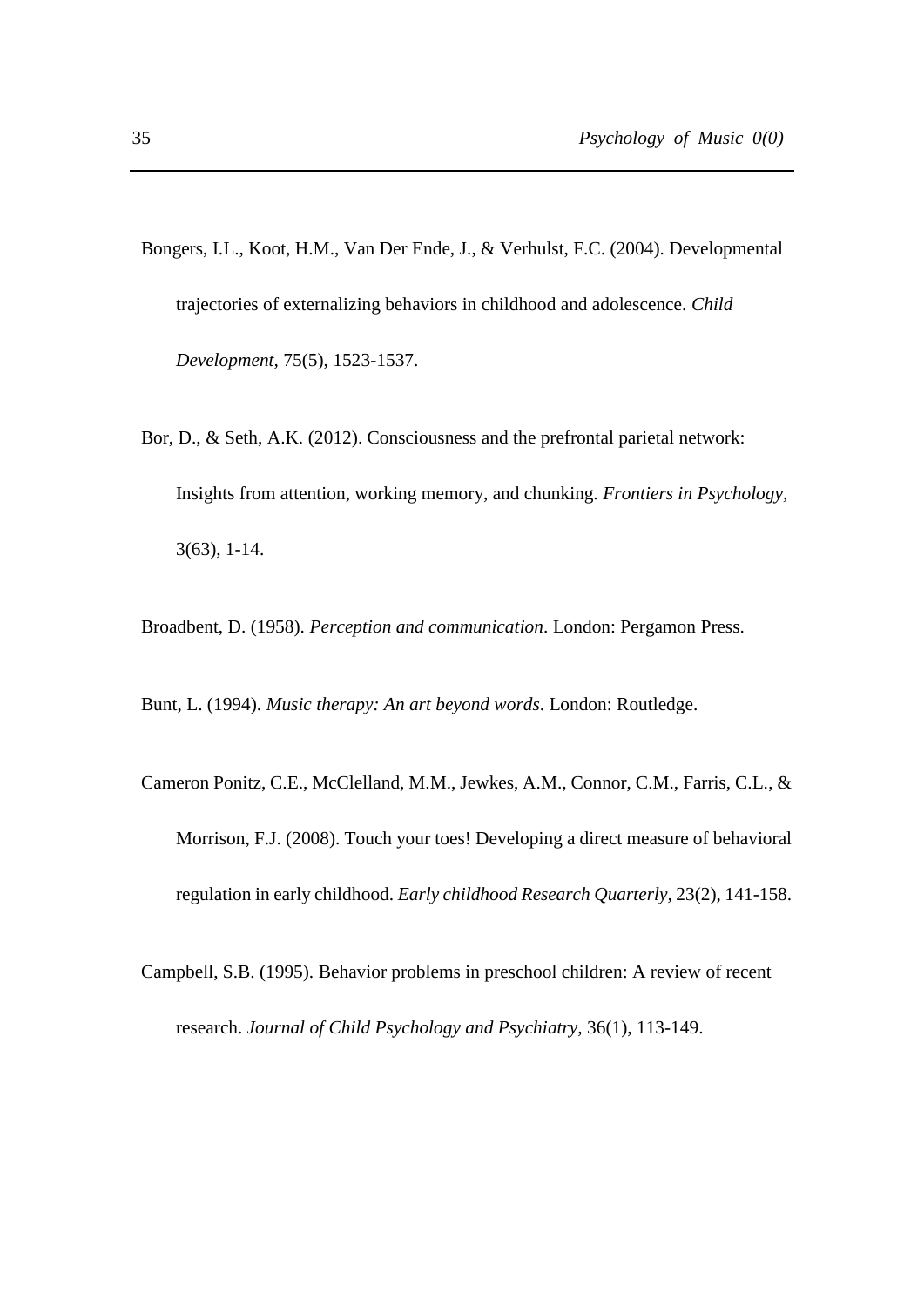Carroll, D., & Lefebvre, C. (2013). *Clinical improvisation techniques in music therapy: A guide for students, clinicians and educators.* Springfield, IL: Charles C Thomas.

- Dick, D., Viken, R., J., Kaprio, J., Pulkkinen, L., & Rose, R. J. (2005). Understanding the covariation among childhood externalizing symptoms: Genetic and environmental influences on conduct disorder, attention deficit hyperactivity disorder, and oppositional defiant disorder symptoms. *Journal of Abnormal Child Psychology,* 33(2), 219-229.
- Eisenberg, N., Guthrie, I.K., Fabes, R.A., Shepard, S., Losoya, S., Murphy, B.C., Jones, S., Paulin, R., & Reiser, M. (2000). Prediction of elementary school children's externalizing problem behaviors from attentional and behavioral regulation and negative emotionality. C*hild Development,* 71(5), 1367-1382.
- Gardiner, J.C., & Thaut, M.H. (2014). Musical mnemonic training (MMT). In M.H. Thaut & V. Hoemberg (Eds.), *Handbook of neurologic music therapy* (pp. 294-310). Oxford: Oxford University Press.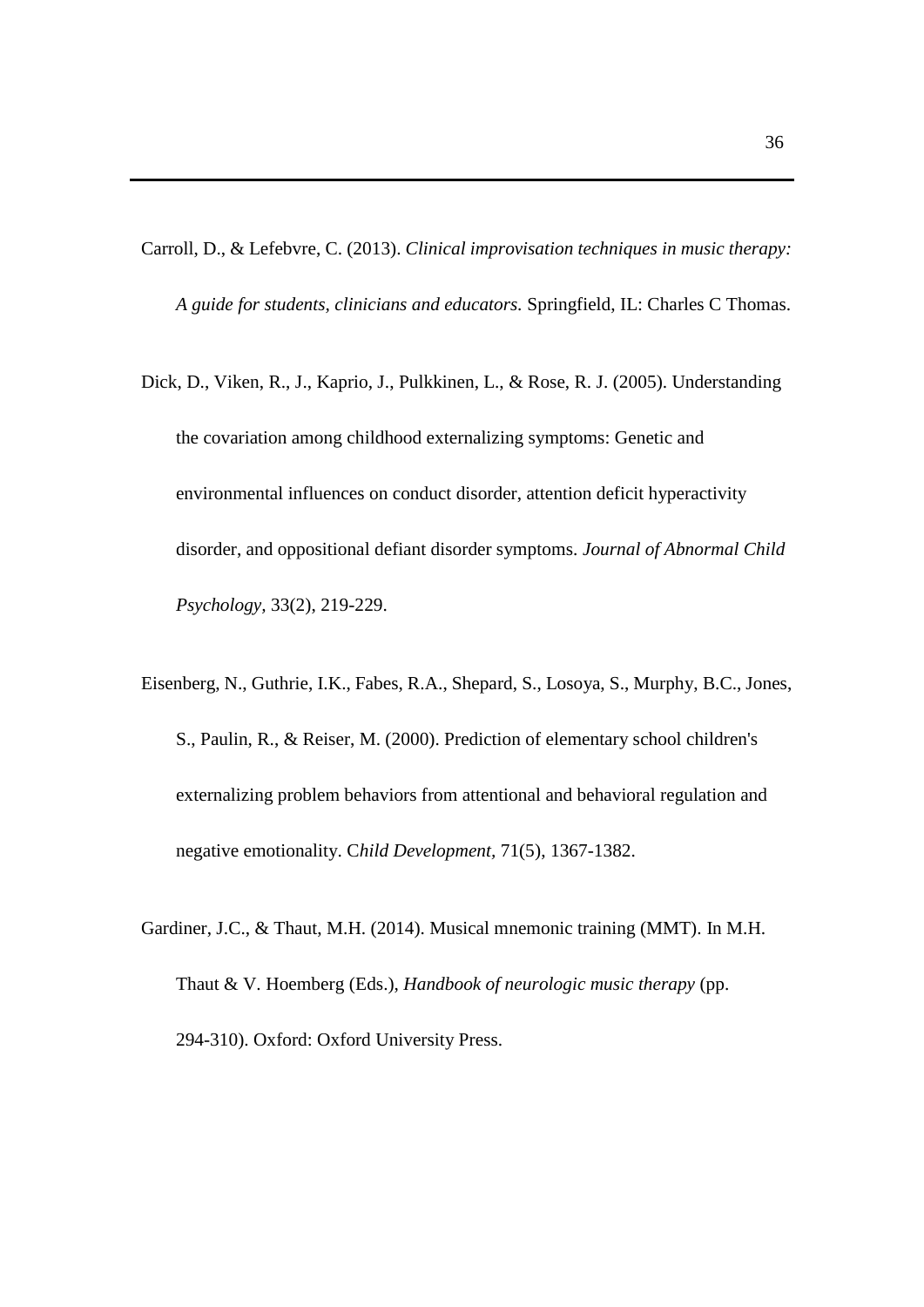- Graziano, P.A., Slavec, J., Ros, R., Garb, L., Hart, K., & Garcia, A. (2015). Self-regulation assessment among preschoolers with externalizing behavior problems. *Psychological Assessment,* 27(4), 1337-1348.
- Geretsegger, M., Elefant, C., Mössler, K.A., & Gold, C. (2014). Music therapy for people with autism spectrum disorder. *Cochrane Database of Systematic Reviews*, 6, CD004381.Hautmann, C., Hanisch, C., Mayer, I., Plück, J., & Döpfner, M. (2008). Effectiveness of the prevention program for externalizing problem behaviour (PEP) in children with symptoms of attention-deficit/hyperactivity disorder and oppositional defiant disorder – generalization to the real world. *Journal of Neural Transmission,* 115(2), 363-370.
- Holck, U. (2007). An ethnographic descriptive approach to video microanalysis. In T. Wosch & T. Wigram (Eds.), *Microanalysis in music therapy: Methods, techniques and applications for clinicians, researchers, educators and students* (pp. 29-40)*.*  London, UK: Jessica Kingsley Publishers.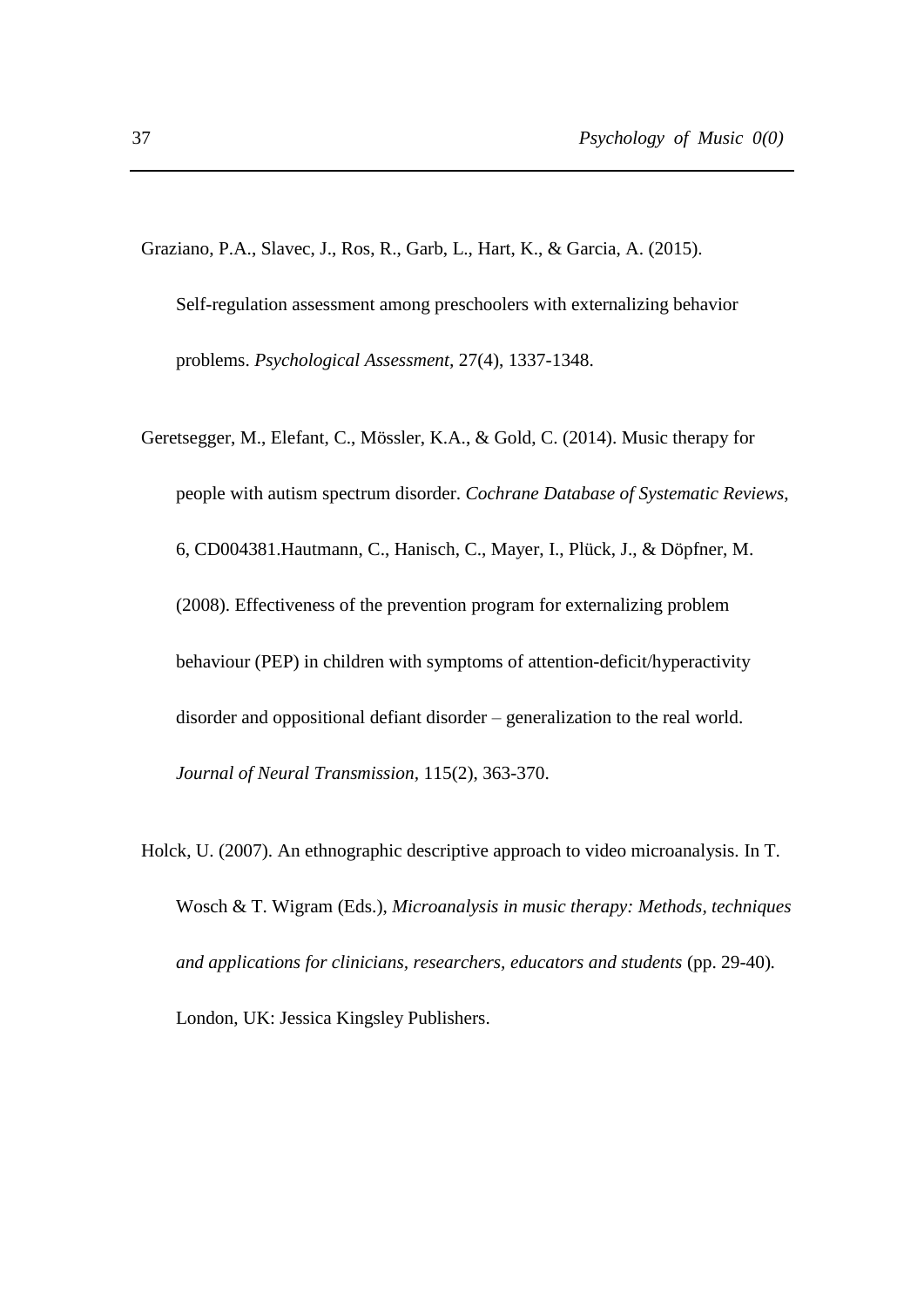Holck, U. (2004). Interaction themes in music therapy: Definition and delimitation. *Nordic Journal of Music Therapy,* 13(1), 3-19.

- Jacobsen, S., & McKinney, L. (2015). A music therapy tool for assessing parent-child interaction in cases of emotional neglect. *Journal of Child and Family Studies*, 24(7), 2164-2173.Kim, J., Wigram, T., & Gold, C. (2008). The effects of improvisational music therapy on joint attention behaviors in autistic children: A randomized controlled study. *Journal of Autism and Developmental Disorders,*  38(9), 1758-1766.
- Lee, C.H., & Houde, M. (2011). *Improvising in styles: A workbook for music therapists, educators, and musicians.* Gilsum, NH: Barcelona Publishers.
- Mesman, J., Bongers, I.L., & Koot, H.M. (2001). Preschool developmental pathways to preadolescent internalizing and externalizing problems. *Journal of Child Psychology and Psychiatry,* 42(5), 679-689.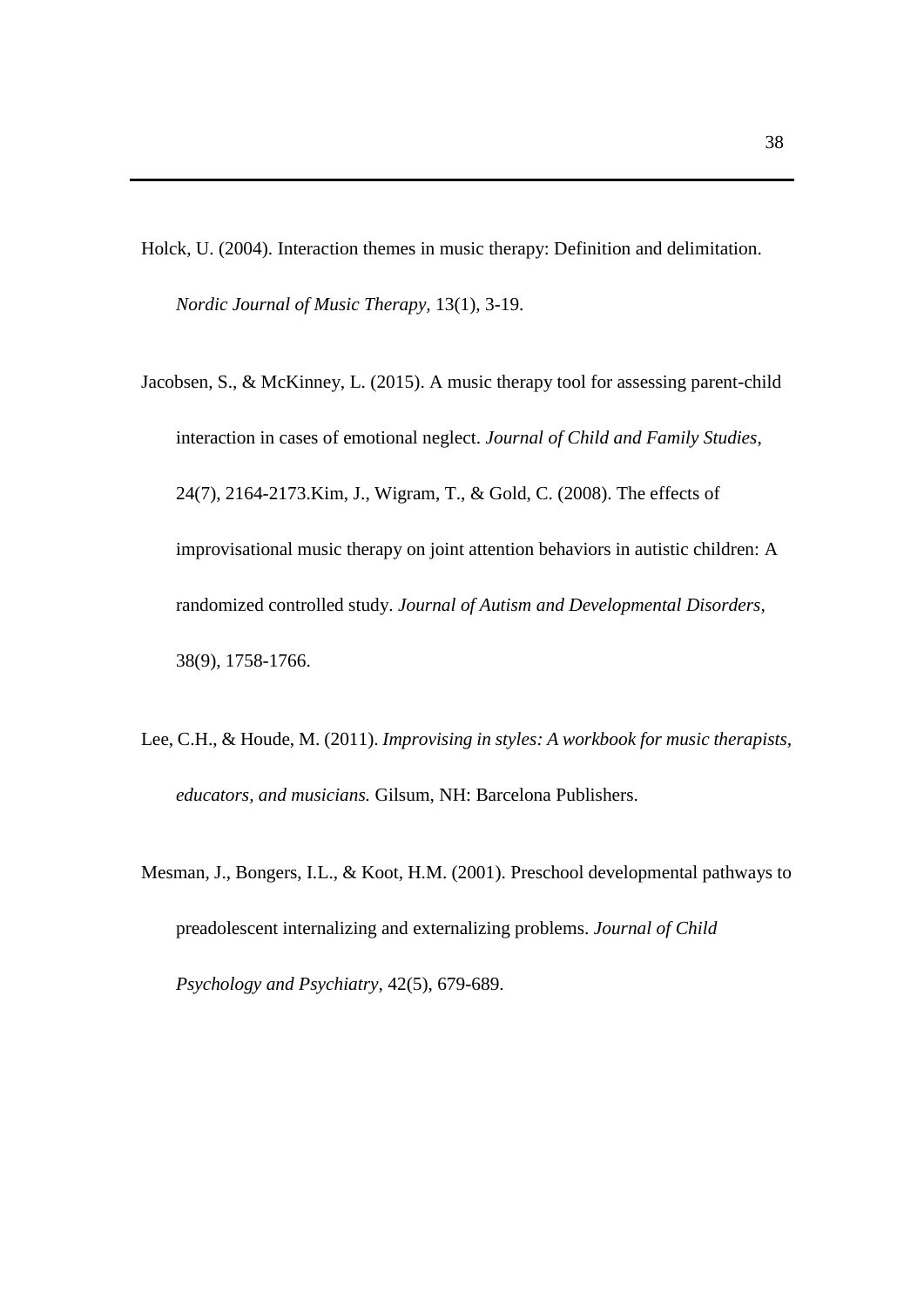- Morales, M., Mundy, P., Crowson, M.M., Neal, A.R., & Delgado, C.E.F. (2005). Individual differences in infant attention skills, joint attention, and emotion regulation behaviour. *International Journal of Behavioral Development,* 29(3), 259-263.
- Oldfield, A., & Flower, C. (2008). *Music therapy with children and their families.* London, UK: Jessica Kingsley Publishers.
- Pavlicevic, M. (1997). *Music therapy in context: Music, meaning and relationship.*  London, UK: Jessica Kingsley Publishers.
- Piaget, J. (1952). *The origins of intelligence in children.* New York, NY: International Universities Press.
- Plahl, C. (2007). Microanalysis of preverbal communication in music therapy. In T. Wosch & T. Wigram (Eds.), *Microanalysis in music therapy: Methods, techniques and applications for clinicians, researchers, educators and students* (pp. 41-53)*.*  London, UK: Jessica Kingsley Publishers.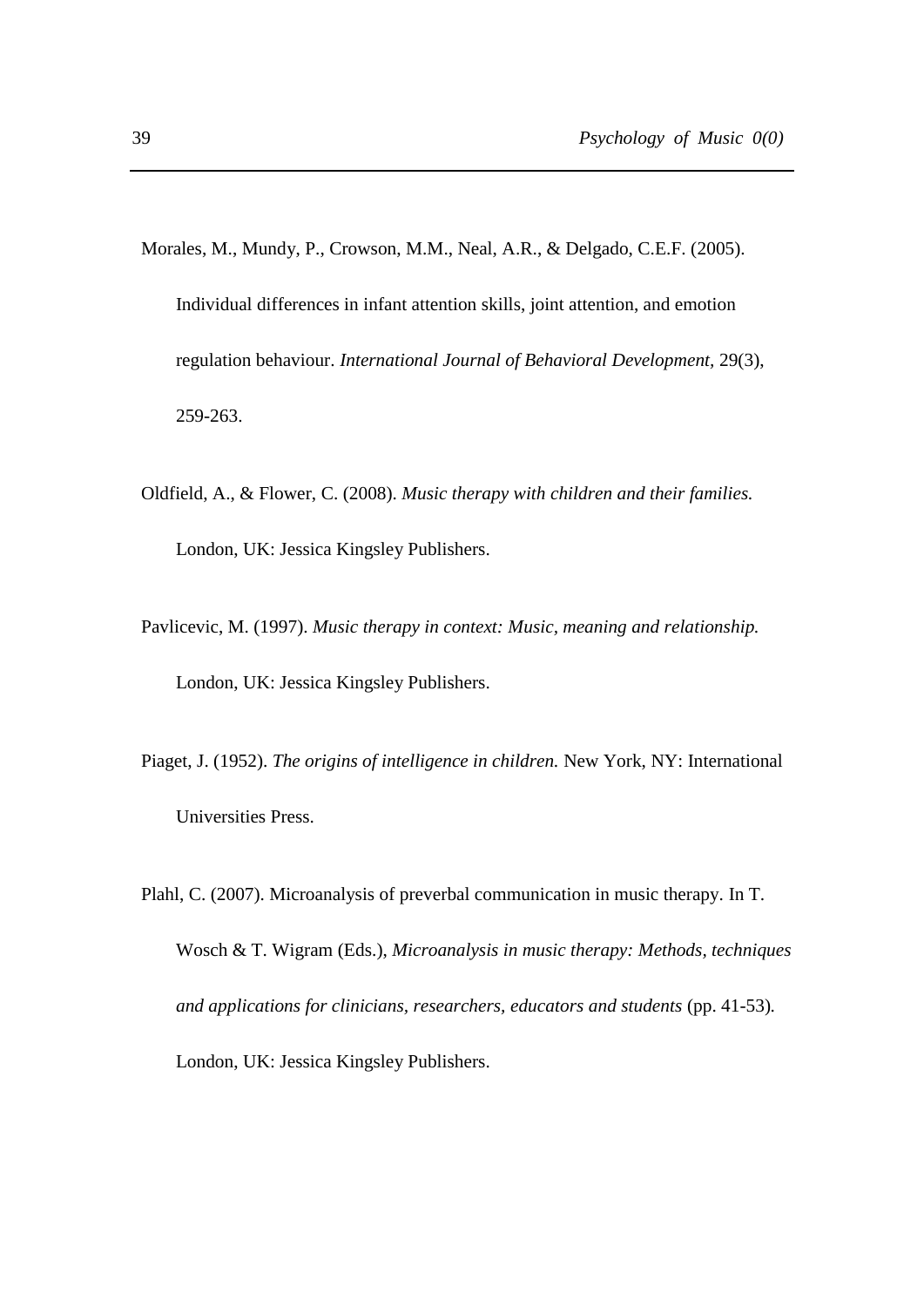- Raver, C.C. (1996). Relations between social contingency in mother-child interaction and 2-year-olds' social competence. *Developmental Psychology,* 32(5), 850-859.
- Reitman, M.R. (2005). *Effectiveness of music therapy interventions on joint attention in children diagnosed with autism: A pilot study* (Doctoral dissertation)*.* Retrieved from Proquest Dissertations and Theses (3195248).
- Rothbart, M.K., Sheese, B.E., Rueda, M.R., & Posner, M.I. (2011). Developing mechanisms of self- regulation in early life. *Emotion Review,* 3(2), 207-213.
- Scholtz, J., Voigt, M., & Wosch, T. (2007). Microanalysis of interaction in music therapy (MIMT) with children with developmental disorders. In T. Wosch & T. Wigram (Eds.), *Microanalysis in music therapy: Methods, techniques and applications for clinicians, researchers, educators and students* (pp. 67-78)*.*  London, UK: Jessica Kingsley Publishers. Sheinkopf, S.J., Mundy, P., Claussen, A.H., & Willoughby, J. (2004). Infant joint attention skill and preschool behavioral outcomes in at-risk children. *Development and Psychopathology,* 16(2), 273-291.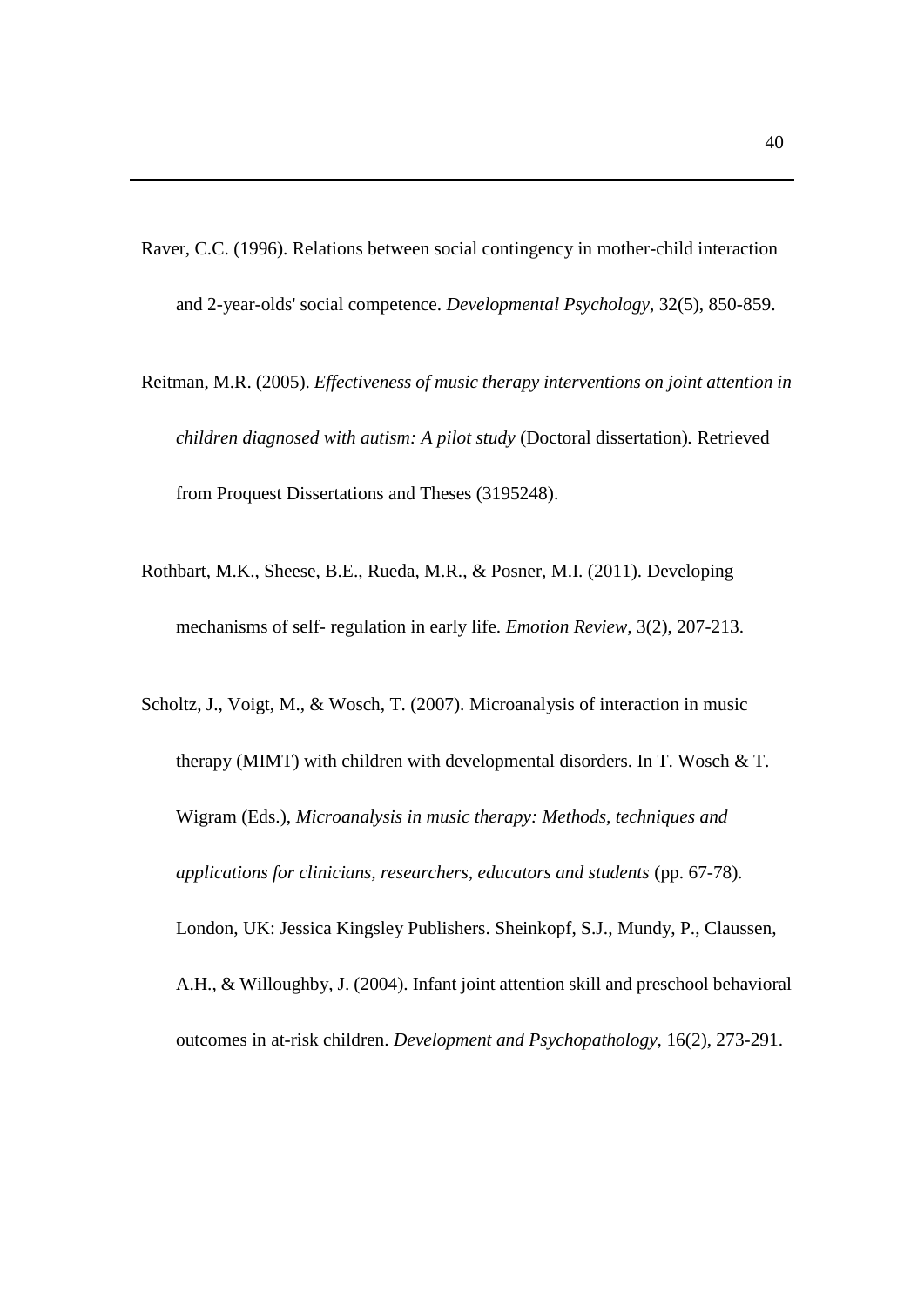- Thaut, M.H., & Gardiner, J.C. (2014). Musical attention control training. In M.H. Thaut & V. Hoemberg (Eds.), *Handbook of neurologic music therapy* (pp. 257-269)*.*  Oxford: Oxford University Press.
- Treisman, A.M. (1964). Selective attention in man. *British Medical Bulletin*, 20, 12-16.
- Treisman, A.M. (1993). The perception of features and objects. In A. Baddeley & L. Weiskrantz (Eds.), *Attention: Selection, awareness, and control*. Oxford: Clarendon Press.
- Vaughan, V.H., Mundy, P., Block, J.J., Delgado, C.E.F., Parlade, M.V., Pomares, Y.B., & Hobson, J.A. (2012). Infant responding to joint attention, executive processes, and self-regulation in preschool children. *Infant Behavior and Development,* 35(2), 303-311.
- Wigram, T. (2004). *Improvisation: Methods and techniques for music therapy clinicians, educators and students.* London, UK; New York, NY: Jessica Kingsley Publishers.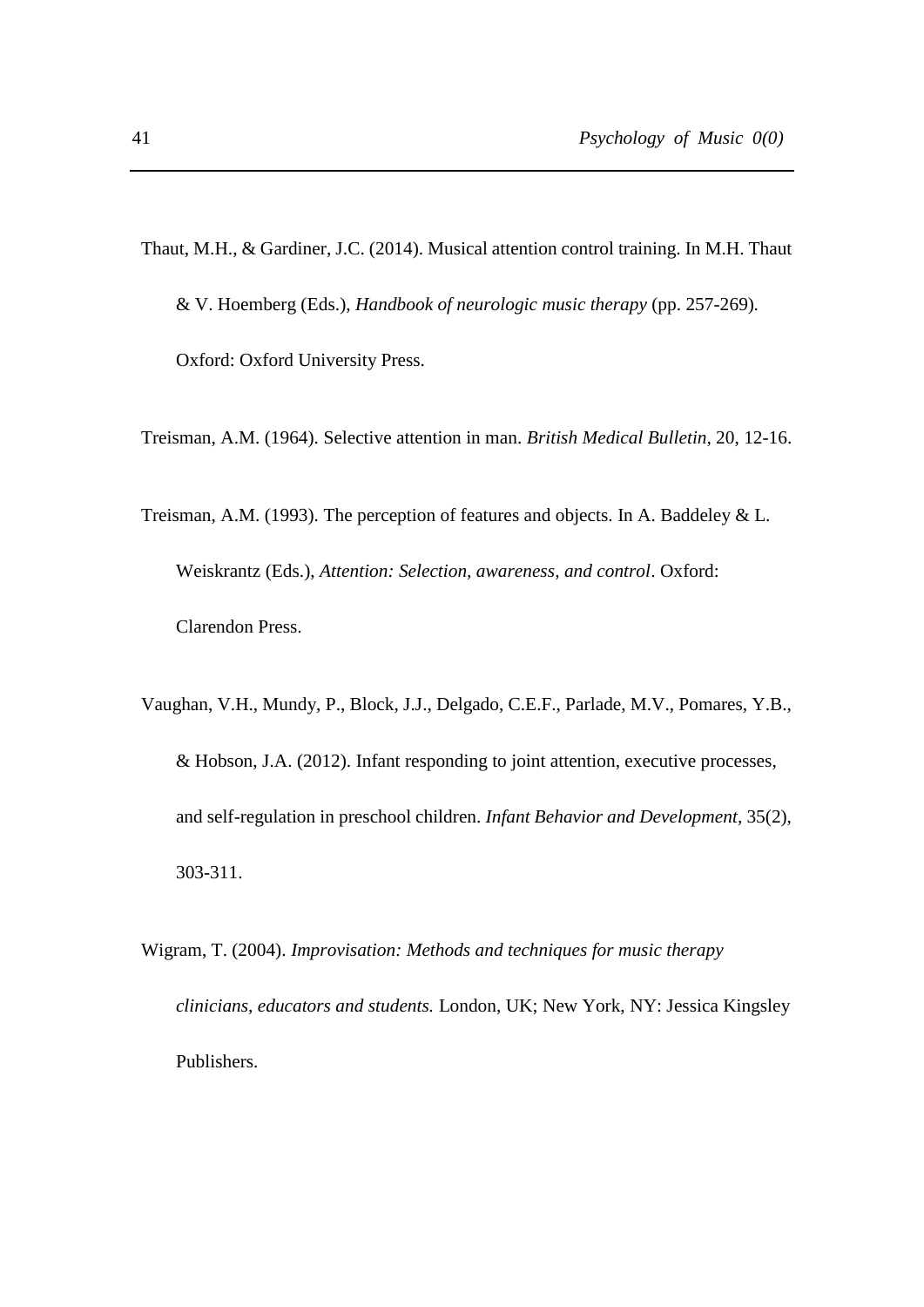Wigram, T. (2002). *A comprehensive guide to music therapy: Theory, clinical practice, research and training.* London, UK; Philadelphia, PA: Jessica Kingsley Publishers.

- Wilson, B.J., Petaja, H.S., Stevens, A.D., Mitchell, M.F., & Peterson, K.M. (2011). Children's responses to entry failure: Attention deployment patterns and self-regulation skills. *The Journal of Genetic Psychology,* 172(4), 376-400.
- Yinger, O.S. (2018). Music therapy: Research and evidence-based practice. USA: Elsevier.
- Zhou, Q., Hofer, C., Eisenberg, N., Reiser, M., Spinrad, T.L., & Fabes, R.A. (2007). The developmental trajectories of attention focusing, attentional and behavioral persistence, and externalizing problems during school-age years. *Developmental Psychology,* 43(2), 369-385.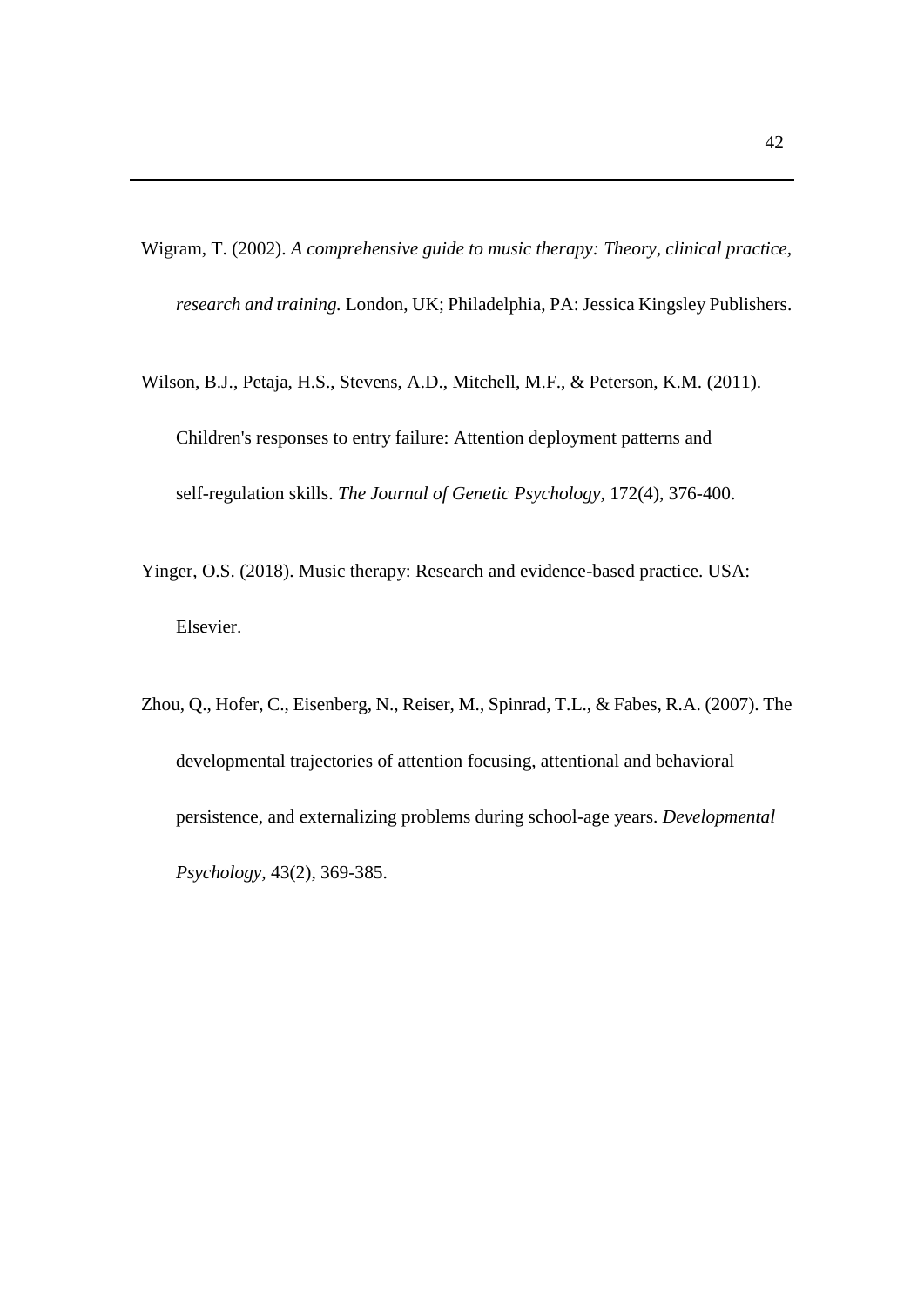# **Appendices**

Appendix 1: Duration of joint attentional responses in each segment (before adjustment)

| Duration of joint attentional responses |            |                   |             |                 |
|-----------------------------------------|------------|-------------------|-------------|-----------------|
| Duration of                             | $GAZ (+)$  | $PMA (+)$         | $VOC (+)$   | Total value of  |
| interaction                             |            |                   |             | joint attention |
| segments                                |            |                   |             |                 |
| M1A: 116s                               | $GAZ-1:4s$ | $PMA-1:$ 6s       | $VOC-1:0$   | 18s             |
|                                         | $GAZ-2:6s$ | $PMA-2:0$         | VOC-2: $1s$ |                 |
|                                         |            |                   | VOC-3: $1s$ |                 |
| N1A: 12s                                | $GAZ-1:0$  | $PMA-1:0$         | $VOC-1:0$   | $\Omega$        |
|                                         | $GAZ-2:0$  | $PMA-2:0$         | $VOC-2:0$   |                 |
|                                         |            |                   | $VOC-3:0$   |                 |
| M1B: 20s                                | $GAZ-1:6s$ | $PMA-1:0$         | $VOC-1:0$   | 6s              |
|                                         | $GAZ-2:0$  | <b>PMA-2: 0</b>   | $VOC-2:0$   |                 |
|                                         |            |                   | $VOC-3:0$   |                 |
| N1B: 12s                                | $GAZ-1:0$  | $PMA-1:0$         | $VOC-1:0$   | $\Omega$        |
|                                         | $GAZ-2:0$  | <b>PMA-2: 0</b>   | $VOC-2:0$   |                 |
|                                         |            |                   | $VOC-3:0$   |                 |
| M1C:156s                                | GAZ-1: 36s | $PMA-1:0$         | $VOC-1:0$   | 72s             |
|                                         | GAZ-2: 26s | <b>PMA-2: 5s</b>  | VOC-2: $2s$ |                 |
|                                         |            |                   | VOC-3: $3s$ |                 |
| <b>N1C: 26s</b>                         | $GAZ-1:0$  | $PMA-1:0$         | $VOC-1:0$   | $\overline{0}$  |
|                                         | $GAZ-2:0$  | $PMA-2:0$         | $VOC-2:0$   |                 |
|                                         |            |                   | $VOC-3:0$   |                 |
| M3A: 50s                                | $GAZ-1:4s$ | <b>PMA-1: 19s</b> | $VOC-1:0$   | 28s             |
|                                         | $GAZ-2:0$  | <b>PMA-2:0</b>    | VOC-2: $3s$ |                 |
|                                         |            |                   | VOC-3: $2s$ |                 |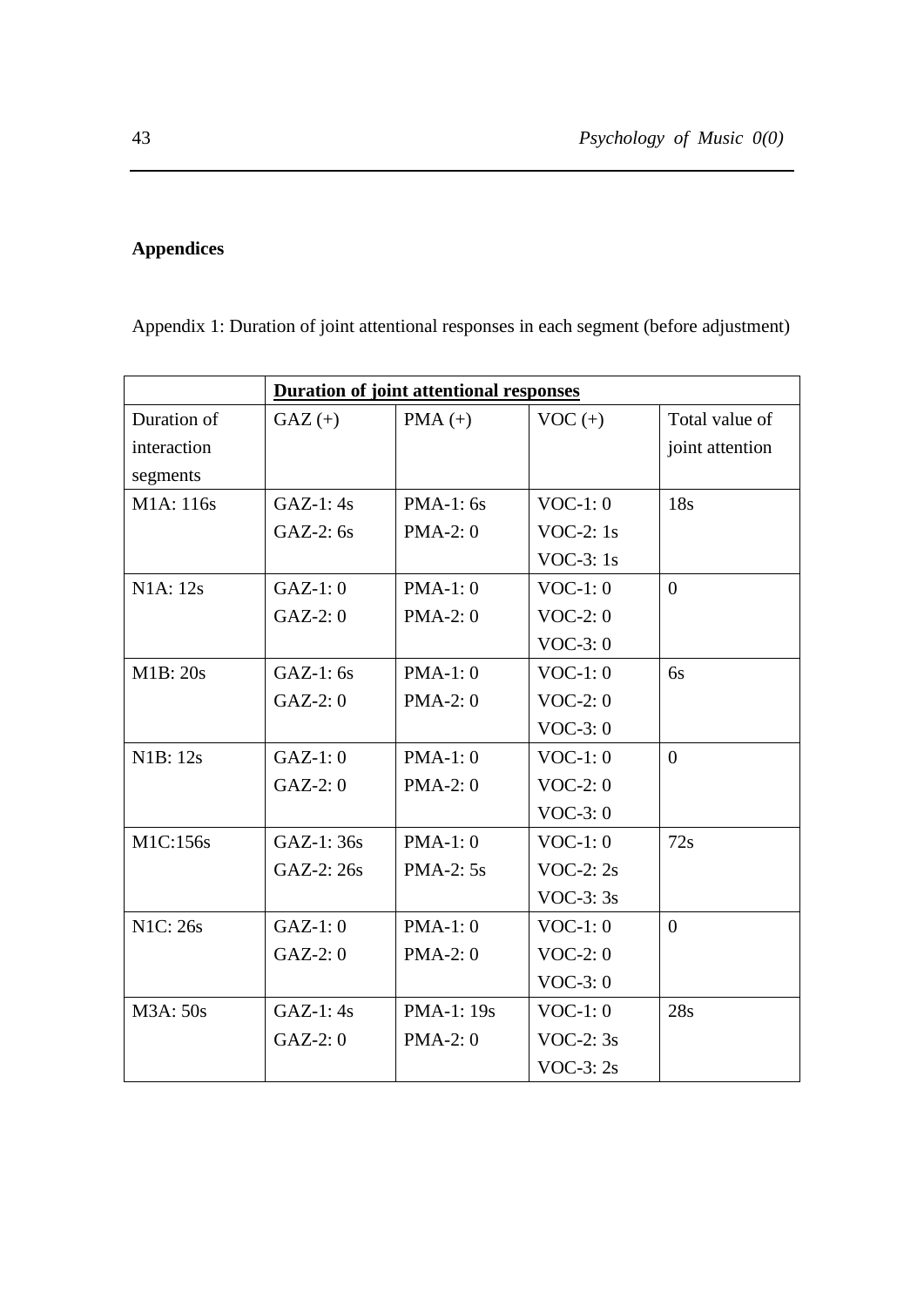| $GAZ-1:2s$  | $PMA-1:0$       | $VOC-1:0$   | 6s  |
|-------------|-----------------|-------------|-----|
| $GAZ-2:1s$  | $PMA-2:0$       | VOC-2: $1s$ |     |
|             |                 | $VOC-3:2s$  |     |
| $GAZ-1:3s$  | $PMA-1: 12s$    | $VOC-1:0$   | 17s |
| $GAZ-2:0$   | $PMA-2:0$       | VOC-2: $2s$ |     |
|             |                 | $VOC-3:0$   |     |
| $GAZ-1:1s$  | $PMA-1:0$       | $VOC-1:0$   | 4s  |
| $GAZ-2:0$   | $PMA-2:0$       | $VOC-2:0$   |     |
|             |                 | $VOC-3:3s$  |     |
| $GAZ-1:10s$ | $PMA-1:0$       | $VOC-1:0$   | 22s |
| $GAZ-2:5s$  | $PMA-2:0$       | VOC-2: $2s$ |     |
|             |                 | VOC-3: $5s$ |     |
| $GAZ-1:2s$  | $PMA-1:0$       | $VOC-1:0$   | 6s  |
| $GAZ-2:1s$  | $PMA-2:0$       | VOC-2: $1s$ |     |
|             |                 | VOC-3: $2s$ |     |
| $GAZ-1:1s$  | $PMA-1:22s$     | $VOC-1:0$   | 25s |
| $GAZ-2:2s$  | $PMA-2:0$       | $VOC-2:0$   |     |
|             |                 | $VOC-3:0$   |     |
| $GAZ-1:1s$  | $PMA-1:0$       | $VOC-1:0$   | 4s  |
| $GAZ-2:0$   | $PMA-2:0$       | VOC-2: $1s$ |     |
|             |                 | $VOC-3:2s$  |     |
| $GAZ-1:5s$  | $PMA-1:61s$     | $VOC-1:0$   | 76s |
| $GAZ-2:8s$  | $PMA-2:0$       | VOC-2: $2s$ |     |
|             |                 | $VOC-3:0$   |     |
| GAZ-1: 1s   | $PMA-1:0$       | $VOC-1:0$   | 4s  |
| $GAZ-2:0$   | $PMA-2:0$       | VOC-2: $1s$ |     |
|             |                 | VOC-3: $2s$ |     |
| GAZ-1: 10s  | $PMA-1:0$       | $VOC-1:0$   | 24s |
| $GAZ-2:0$   | <b>PMA-2:7s</b> | VOC-2: $5s$ |     |
|             |                 | $VOC-3:2s$  |     |
|             |                 |             |     |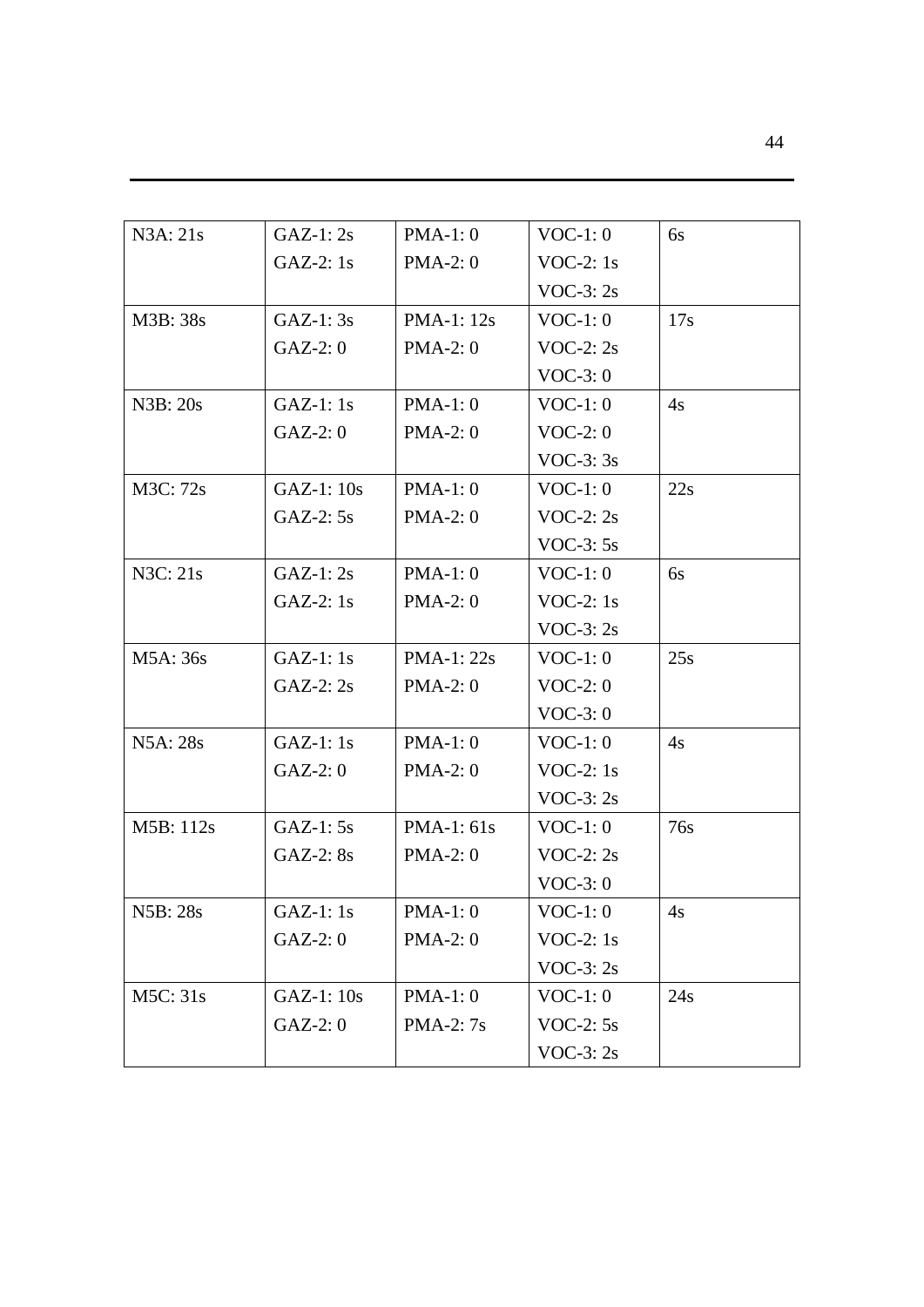| N5C: 54s | $GAZ-1:0$   | $PMA-1:0$   | $VOC-1:0$    | 3s       |
|----------|-------------|-------------|--------------|----------|
|          | $GAZ-2:1s$  | $PMA-2:0$   | $VOC-2:0$    |          |
|          |             |             | VOC-3: $2s$  |          |
| M7A: 17s | $GAZ-1:5s$  | $PMA-1:0$   | $VOC-1:0$    | 11s      |
|          | $GAZ-2:0$   | $PMA-2: 4s$ | VOC-2: $2s$  |          |
|          |             |             | $VOC-3:0$    |          |
| N7A: 17s | $GAZ-1:1s$  | $PMA-1:0$   | $VOC-1:0$    | 1s       |
|          | $GAZ-2:0$   | $PMA-2:0$   | $VOC-2:0$    |          |
|          |             |             | $VOC-3:0$    |          |
| M7B: 25s | $GAZ-1:3s$  | $PMA-1:0$   | $VOC-1:0$    | 23s      |
|          | GAZ-2: 15s  | $PMA-2:0$   | VOC-2: $3s$  |          |
|          |             |             | VOC-3: $2s$  |          |
| N7B: 16s | $GAZ-1:0$   | $PMA-1:0$   | $VOC-1:0$    | $\Omega$ |
|          | $GAZ-2:0$   | $PMA-2:0$   | $VOC-2:0$    |          |
|          |             |             | $VOC-3:0$    |          |
| M7C: 82s | $GAZ-1:39s$ | $PMA-1:0$   | $VOC-1:0$    | 74s      |
|          | GAZ-2: 23s  | $PMA-2:0$   | VOC-2: $10s$ |          |
|          |             |             | VOC-3: $2s$  |          |
| N7C: 17s | $GAZ-1:1s$  | $PMA-1:0$   | $VOC-1:0$    | 1s       |
|          | $GAZ-2:0$   | $PMA-2:0$   | $VOC-2:0$    |          |
|          |             |             | $VOC-3:0$    |          |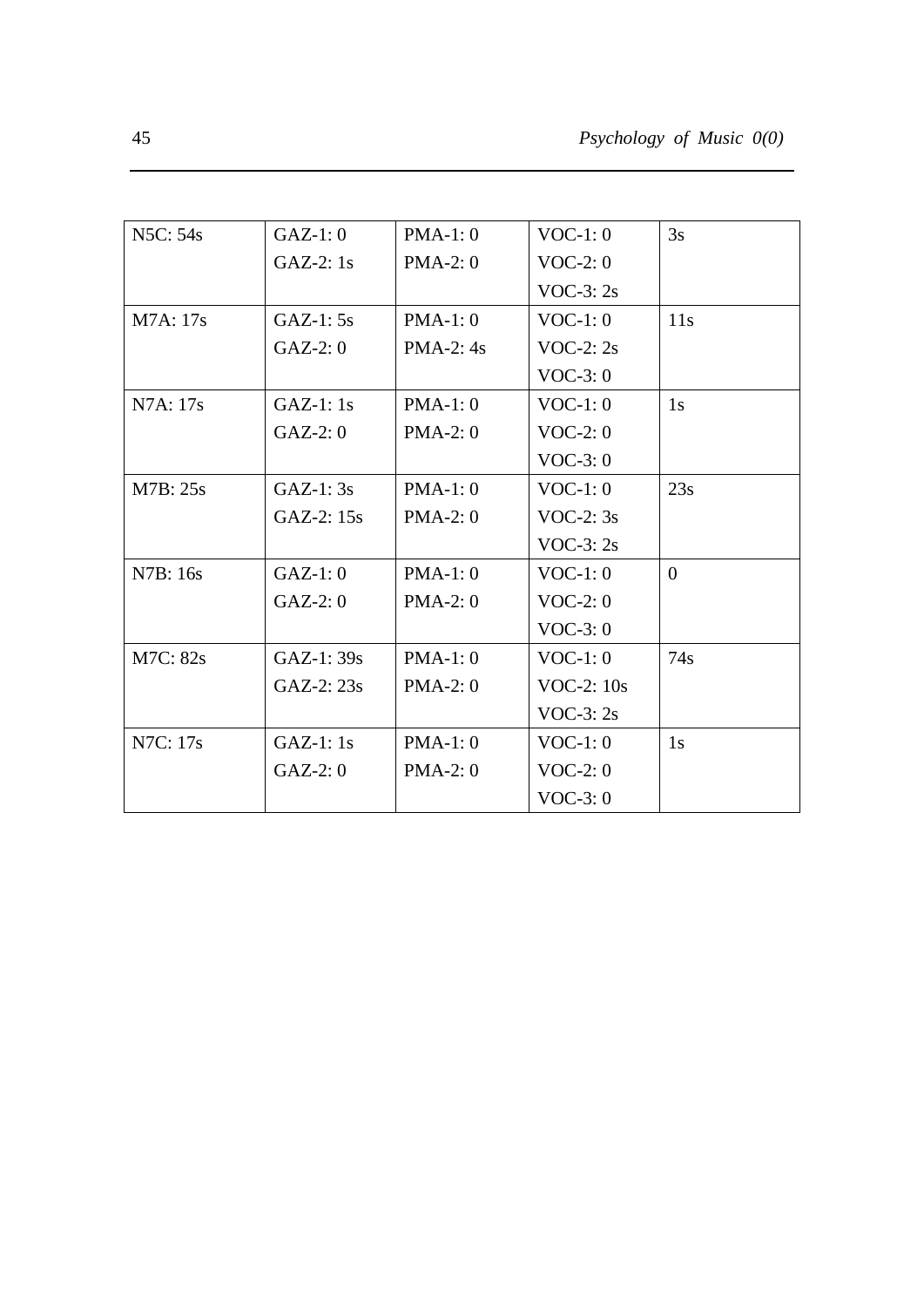|           | <b>Duration of joint attentional responses</b> |                  |                |                  |
|-----------|------------------------------------------------|------------------|----------------|------------------|
|           | $GAZ (+)$                                      | $PMA (+)$        | $VOC (+)$      | Total value of   |
|           |                                                |                  |                | joint attention  |
| Session 1 |                                                |                  |                |                  |
| Motifs A  | 1.03s                                          | 0.62s            | 0.21s          | 1.86s            |
| (M1A)     |                                                |                  |                |                  |
| No Motifs | $\overline{0}$                                 | $\theta$         | $\theta$       | $\mathbf{0}$     |
| (N1A)     |                                                |                  |                |                  |
| Motifs B  | 3.60s                                          | $\boldsymbol{0}$ | $\overline{0}$ | 3.60s            |
| (M1B)     |                                                |                  |                |                  |
| No Motifs | $\overline{0}$                                 | $\overline{0}$   | $\overline{0}$ | $\bf{0}$         |
| (N1B)     |                                                |                  |                |                  |
| Motifs C  | 4.77s                                          | 0.38s            | 0.38s          | 5.54s            |
| (M1C)     |                                                |                  |                |                  |
| No Motifs | $\overline{0}$                                 | $\overline{0}$   | $\overline{0}$ | $\boldsymbol{0}$ |
| (N1C)     |                                                |                  |                |                  |
| Session 3 |                                                |                  |                |                  |
| Motifs A  | 0.96s                                          | 4.56s            | 1.20s          | 6.72s            |
| (M3A)     |                                                |                  |                |                  |
| No Motifs | 1.71s                                          | $\overline{0}$   | 1.71s          | 3.43s            |
| (N3A)     |                                                |                  |                |                  |
| Motifs B  | 0.95s                                          | 3.79s            | 0.63s          | 5.37s            |
| (M3B)     |                                                |                  |                |                  |
| No Motifs | 0.60s                                          | $\overline{0}$   | 1.80s          | 2.40s            |
| (N3B)     |                                                |                  |                |                  |
| Motifs C  | 2.50s                                          | $\overline{0}$   | 1.17s          | 3.67s            |
| (M3C)     |                                                |                  |                |                  |

Appendix 2: Duration of joint attentional responses in each segment (after adjustment)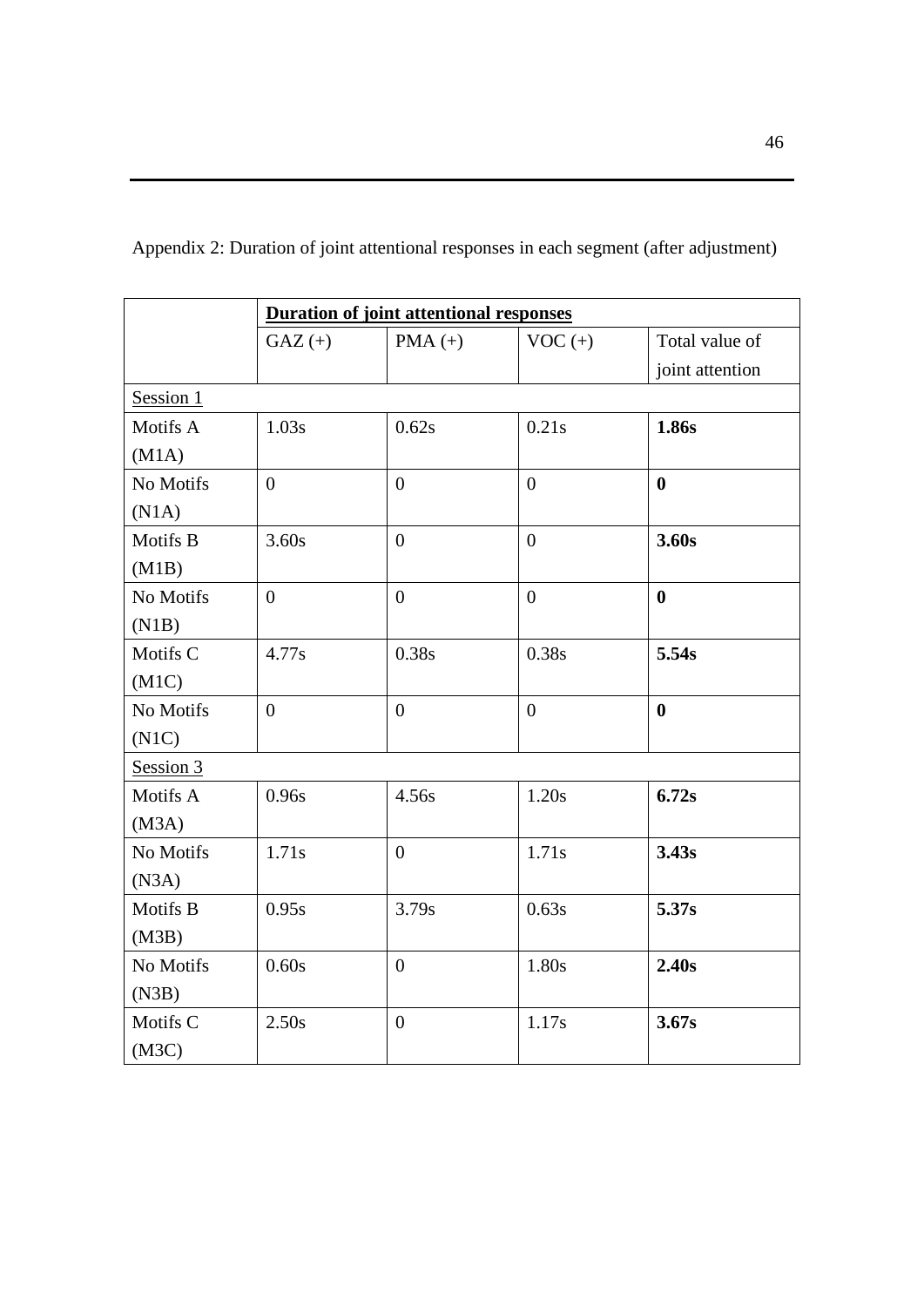| No Motifs | 1.71s          | $\overline{0}$ | 1.71s          | 3.43s    |
|-----------|----------------|----------------|----------------|----------|
| (N3C)     |                |                |                |          |
| Session 5 |                |                |                |          |
| Motifs A  | 1.00s          | 7.33s          | $\overline{0}$ | 8.33s    |
| (M5A)     |                |                |                |          |
| No Motifs | 0.43s          | $\overline{0}$ | 1.29s          | 1.71s    |
| (N5A)     |                |                |                |          |
| Motifs B  | 1.39s          | 6.54s          | 0.21s          | 8.14s    |
| (M5B)     |                |                |                |          |
| No Motifs | 0.43s          | $\overline{0}$ | 1.29s          | 1.71s    |
| (N5B)     |                |                |                |          |
| Motifs C  | 3.87s          | 2.71s          | 2.71s          | 9.29s    |
| (M5C)     |                |                |                |          |
| No Motifs | 0.22s          | $\overline{0}$ | 0.44s          | 0.67s    |
| (NSC)     |                |                |                |          |
| Session 7 |                |                |                |          |
| Motifs A  | 3.53s          | 2.82s          | 1.41s          | 7.76s    |
| (M7A)     |                |                |                |          |
| No Motifs | 0.71s          | $\overline{0}$ | $\overline{0}$ | 0.71s    |
| (N7A)     |                |                |                |          |
| Motifs B  | 8.64s          | $\overline{0}$ | 2.40s          | 11.04s   |
| (M7B)     |                |                |                |          |
| No Motifs | $\overline{0}$ | $\theta$       | $\overline{0}$ | $\bf{0}$ |
| (N7B)     |                |                |                |          |
| Motifs C  | 9.07s          | $\overline{0}$ | 1.76s          | 10.83s   |
| (M7C)     |                |                |                |          |
| No Motifs | 0.71s          | $\overline{0}$ | $\overline{0}$ | 0.71s    |
| (N7C)     |                |                |                |          |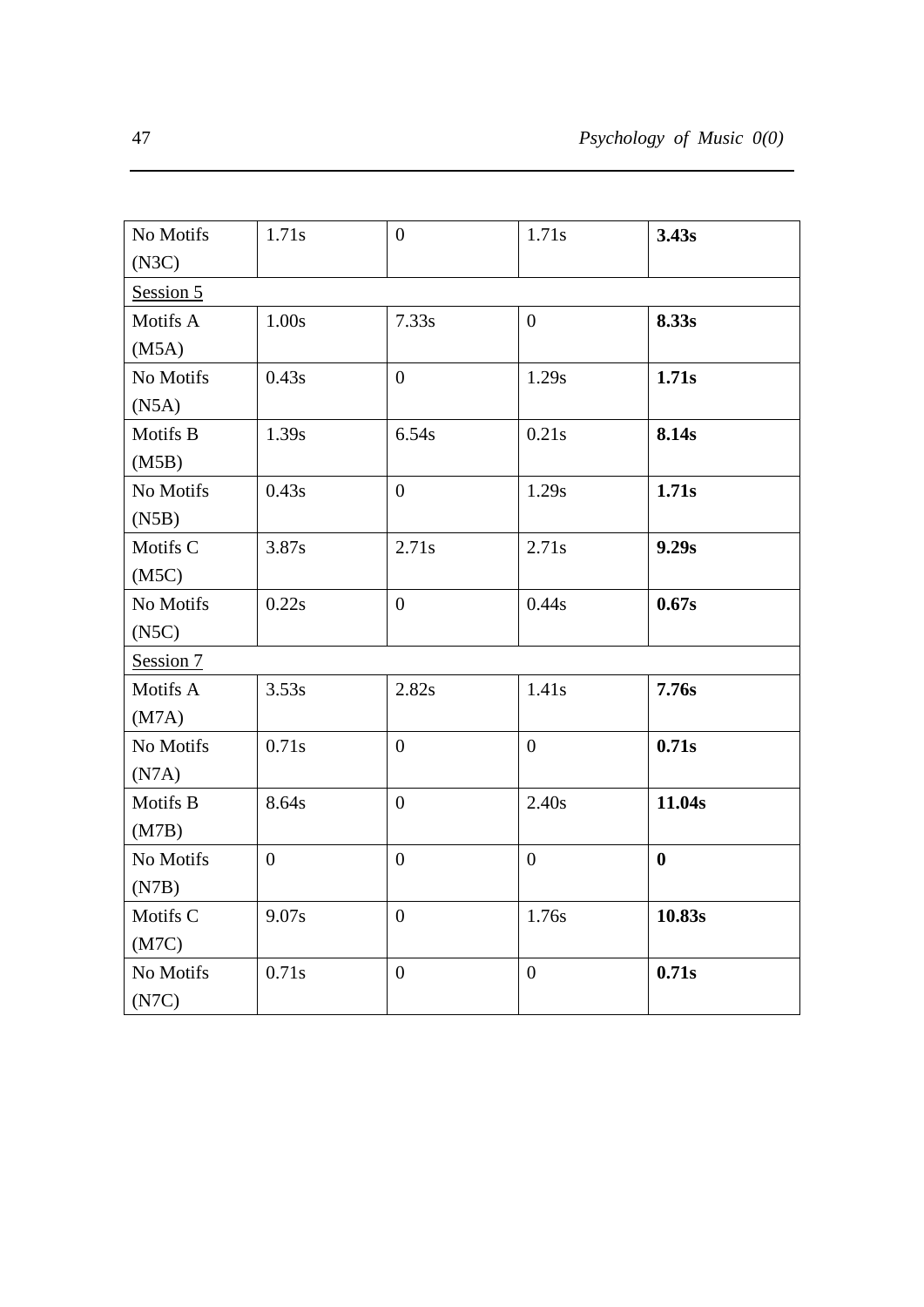

**Figure 1.** Relationships between EBP, self-regulation and attention.



**Figure 2.** Theoretical framework of the presenting problems.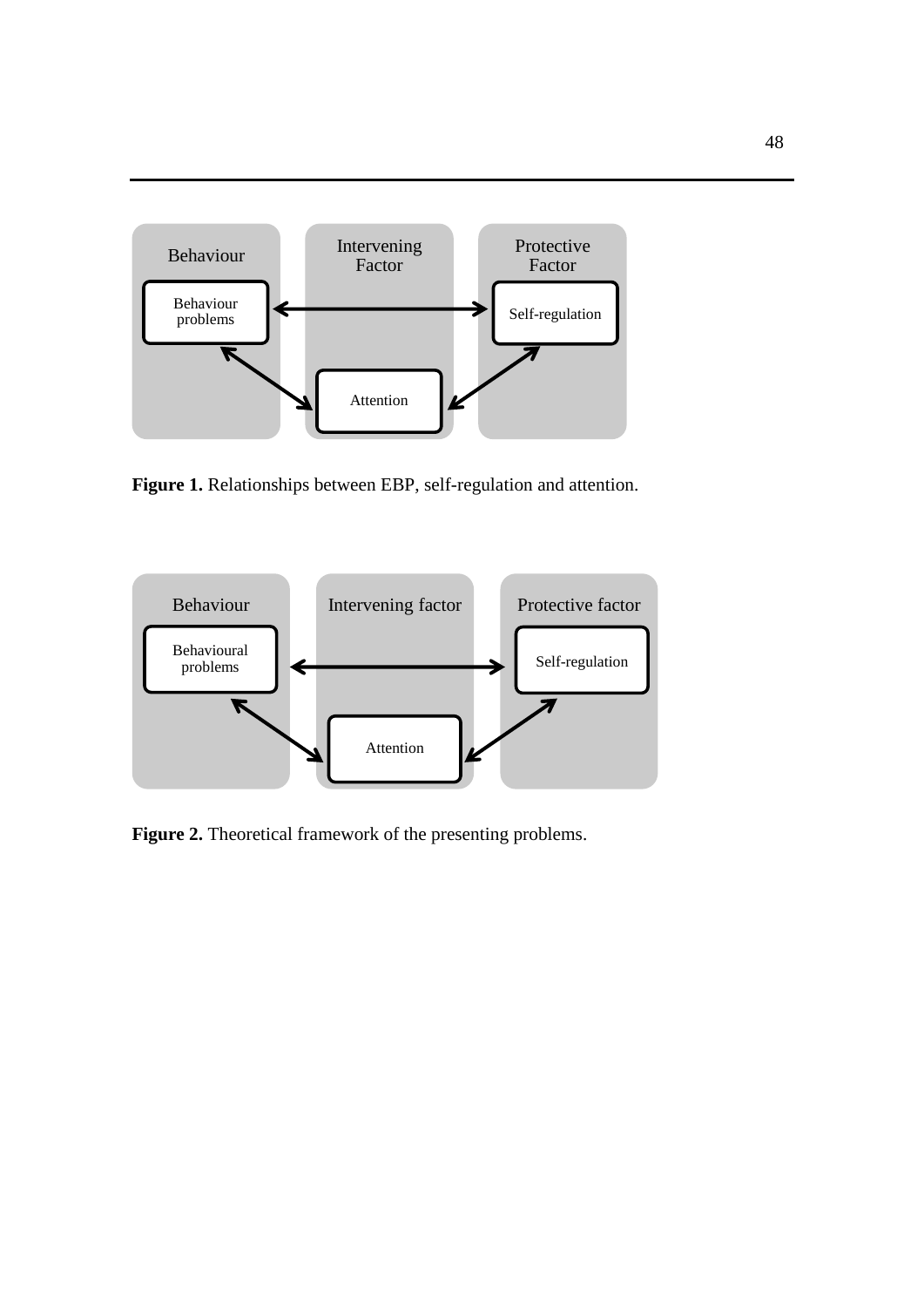

Figure 3. Theoretical framework of the interventions.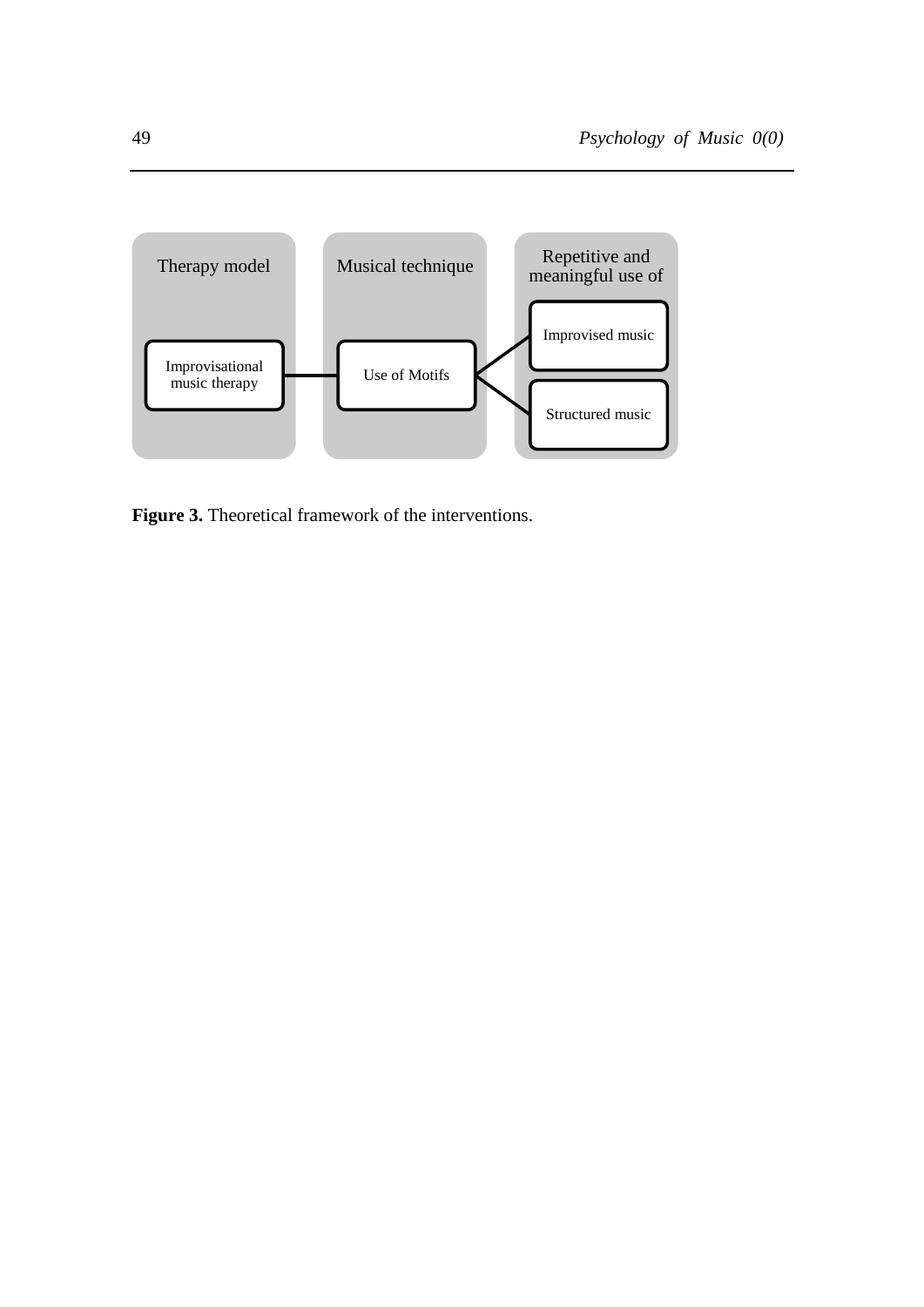

**Figure 4.** Overall framework of the project's design.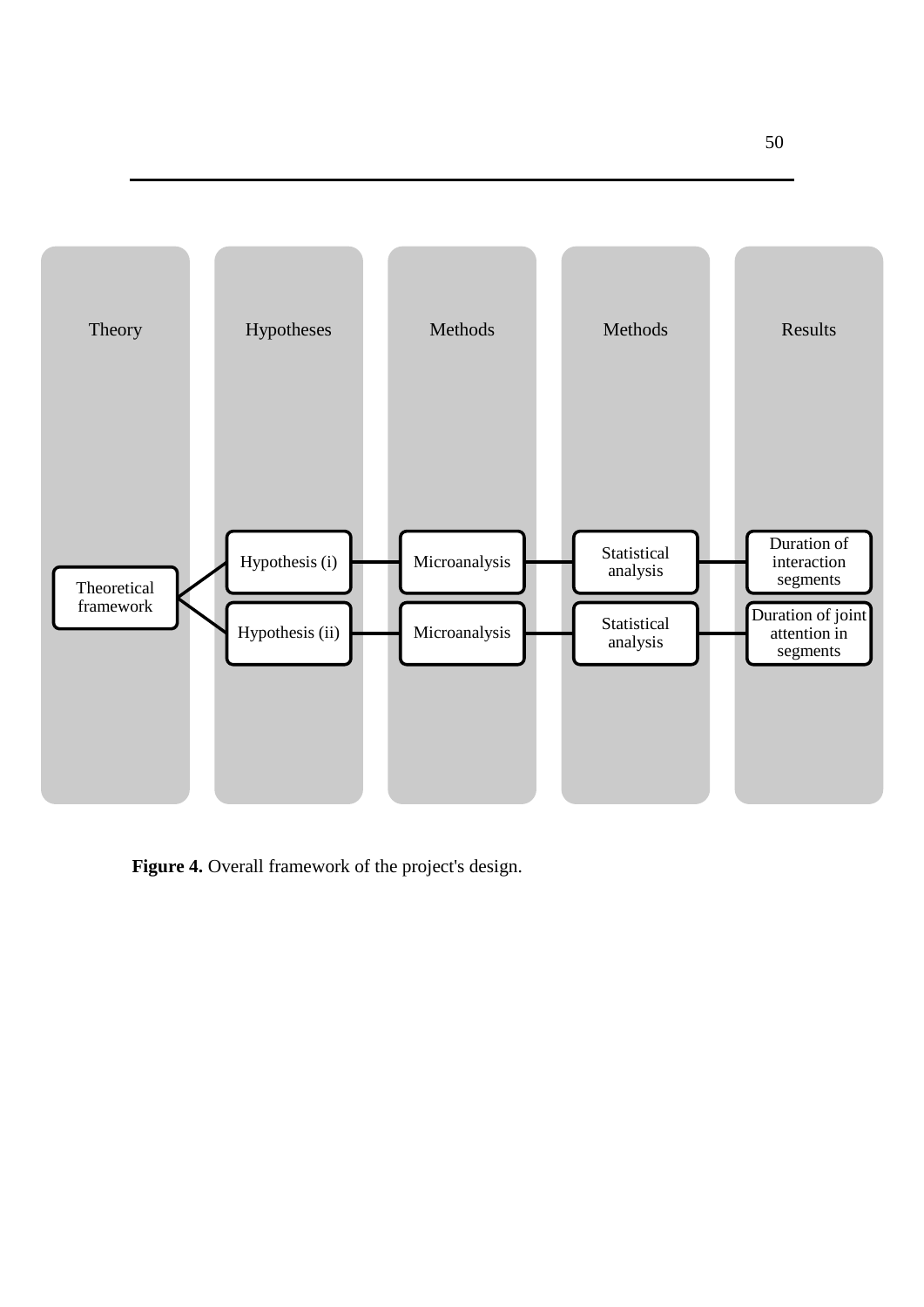| Presence/absence of Motifs | Session no. | <b>Type of Motifs</b> |
|----------------------------|-------------|-----------------------|
| M                          |             |                       |
|                            |             |                       |
|                            |             |                       |
|                            |             |                       |

**Table 1.** Coding system for interaction segments.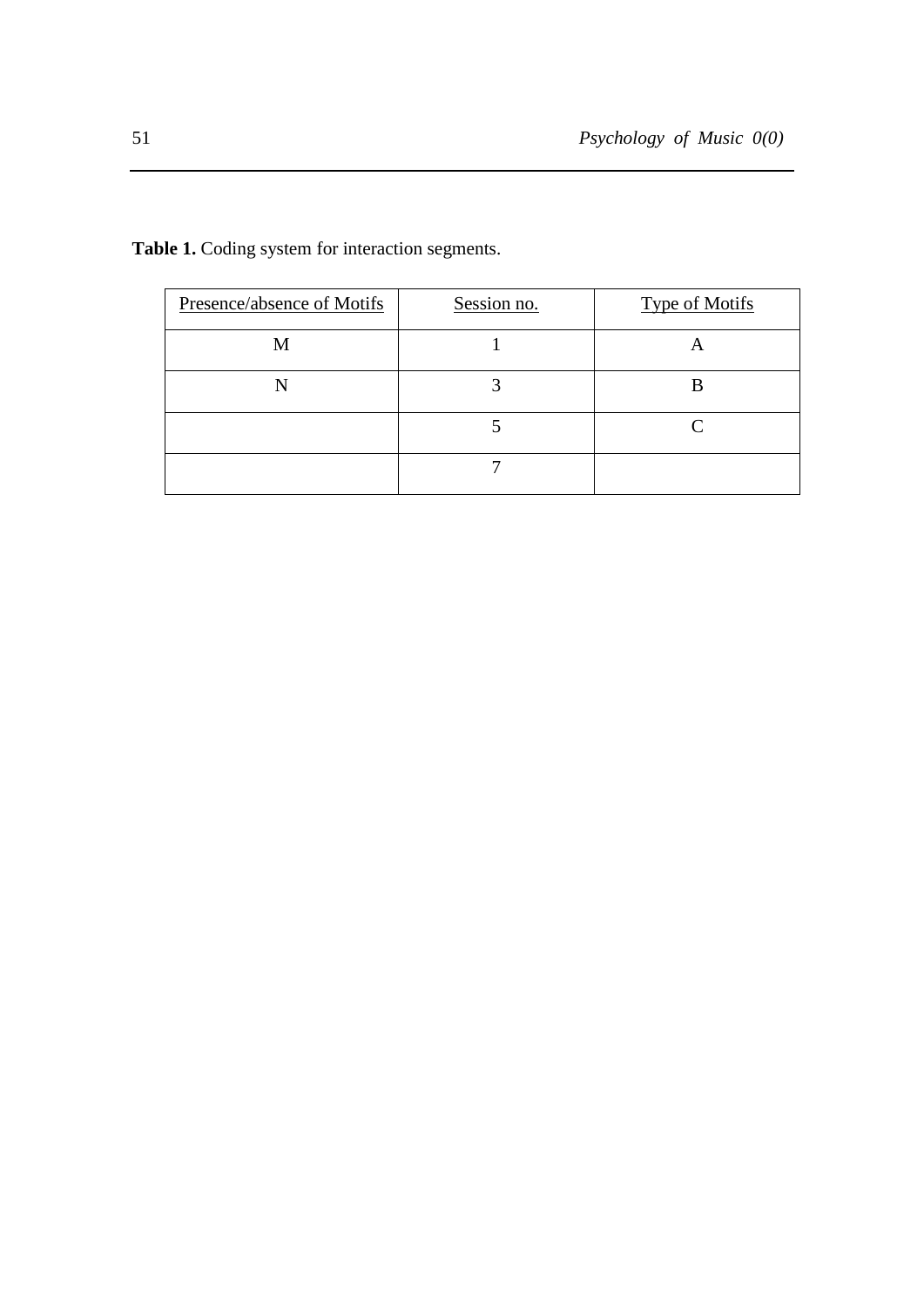**Table 2.** Communication categories of the child.

| Gaze (GAZ)                 | <b>Play/musical activity (PMA)</b> | <b>Vocalisations (VOC)</b> |
|----------------------------|------------------------------------|----------------------------|
| $GAZ-1 (+)$                | PMA-1 $(+)$                        | $VOC-1 (+)$                |
| Gazes at                   | Playing an instrument              | Singing                    |
| therapist/therapist's face | (responding to the rapist's        |                            |
|                            | playing)                           |                            |
| $GAZ-2 (+)$                | PMA-2 $(+)$                        | $VOC-2 (+)$                |
| Gazes at therapist's       | Moving                             | Laughing                   |
| instrument                 | rhythmically/purposefully          |                            |
|                            | (responding to the rapist's        |                            |
|                            | playing)                           |                            |
| $GAZ-3$ (-)                | $PMA-3$ (-)                        | $VOC-3 (+)$                |
| Gazes at own instrument    | Playing an instrument              | Talking                    |
|                            | (without responding to             |                            |
|                            | therapist's playing)               |                            |
| $GAZ-4$ (-)                | $PMA-4$ (-)                        | $VOC-4$ (-)                |
| Gazes at an random         | Moving randomly (without           | Moaning                    |
| object                     | responding to therapist's          |                            |
|                            | playing)                           |                            |
| $GAZ-5$ (-)                | $PMA-5$ (-)                        | $VOC-5$ (-)                |
| Gaze around the room       | Touching an instrument             | Crying                     |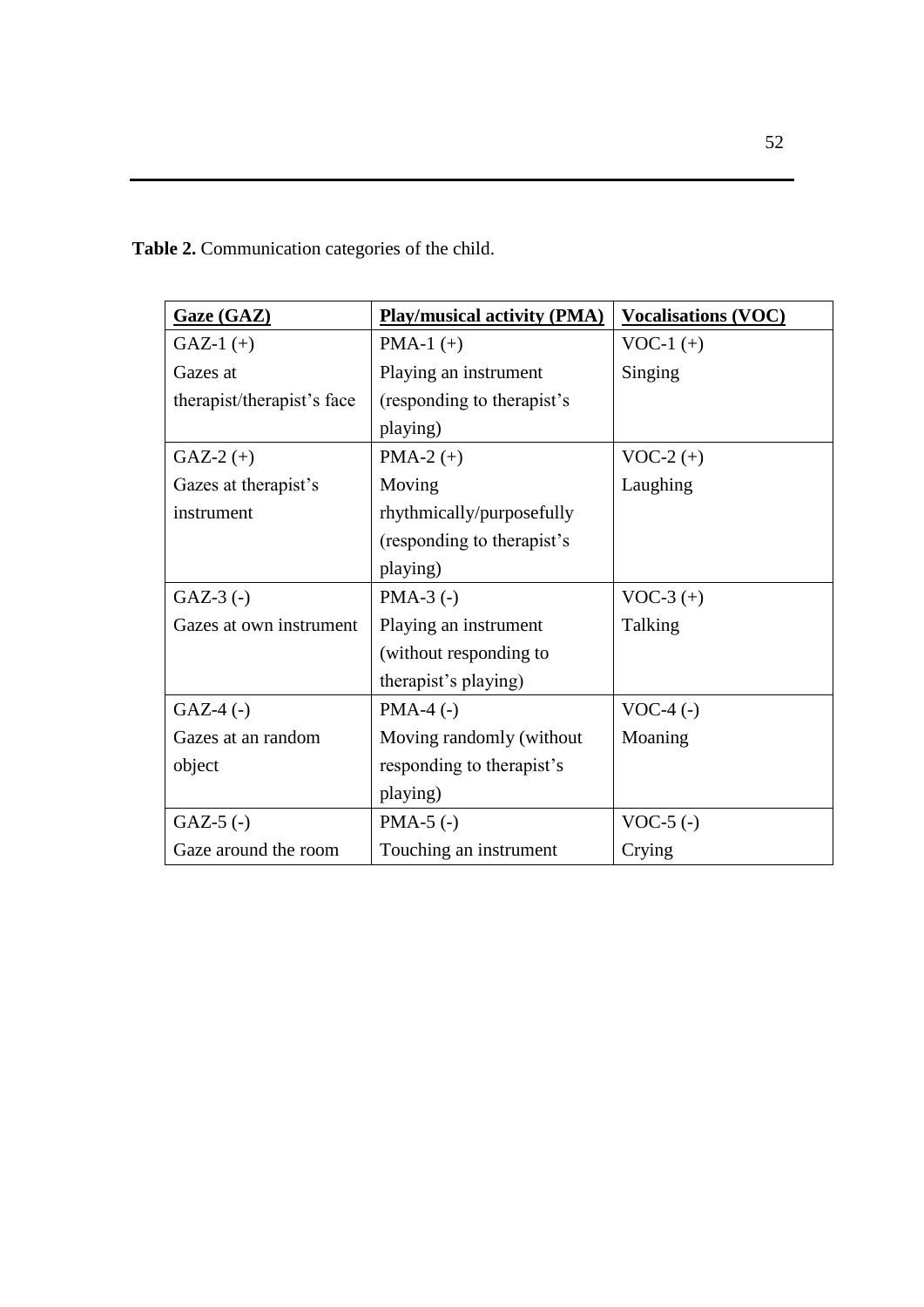

**Figure 5.** Outline of Motifs found.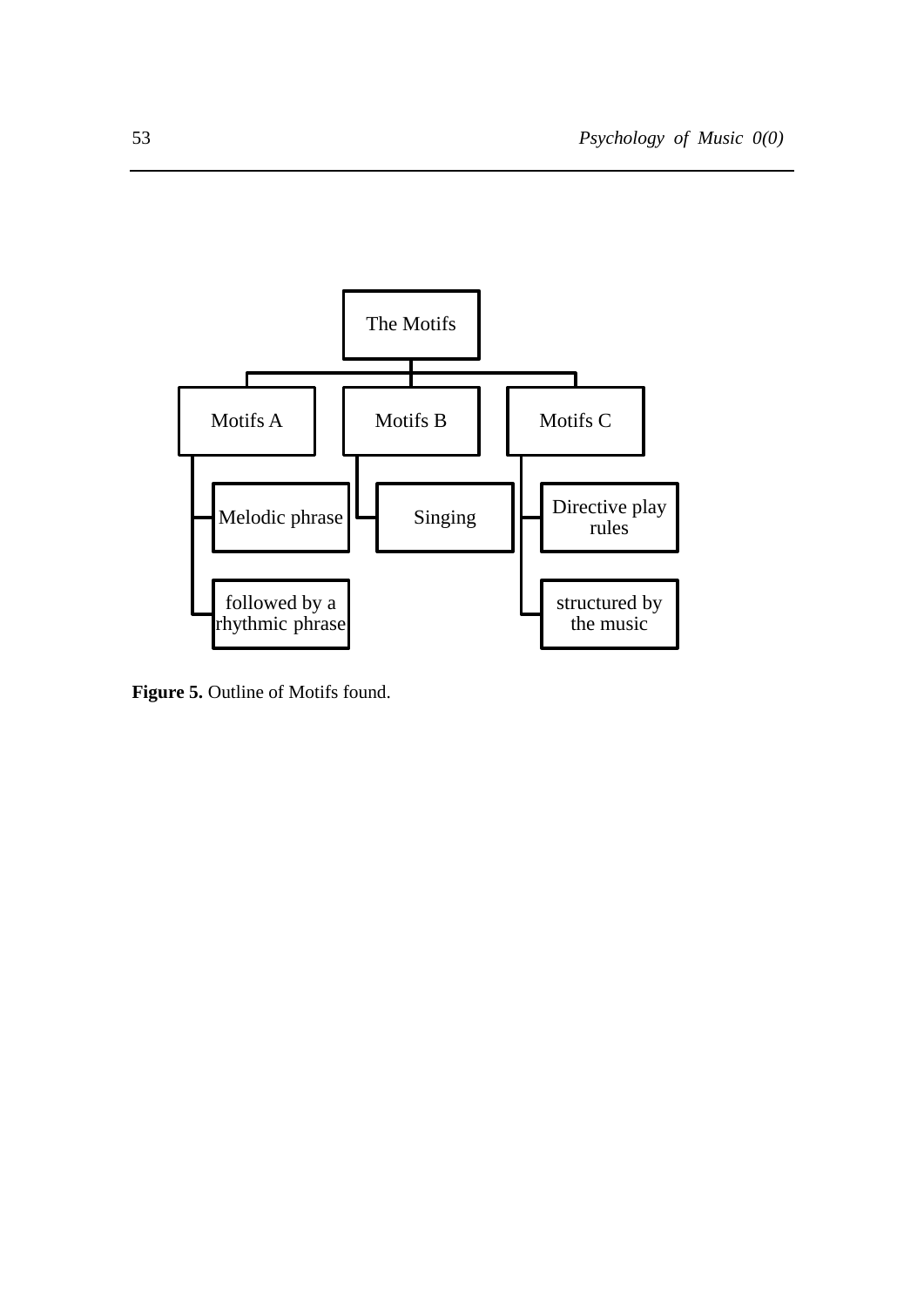

Figure 6. Changes in duration of Motifs/no-Motifs segments across sessions.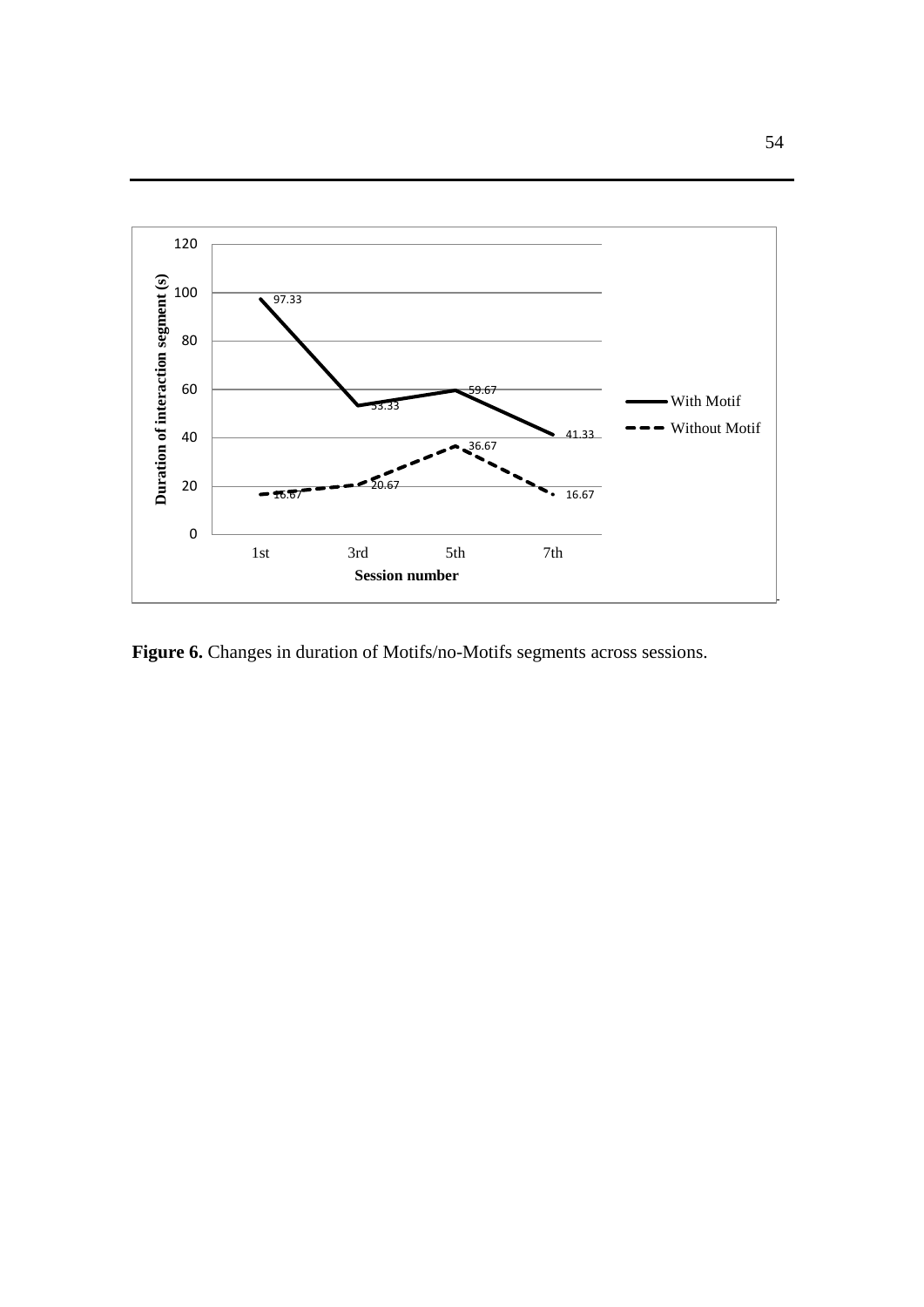

Figure 7. Changes in duration of joint attention in segments across sessions.